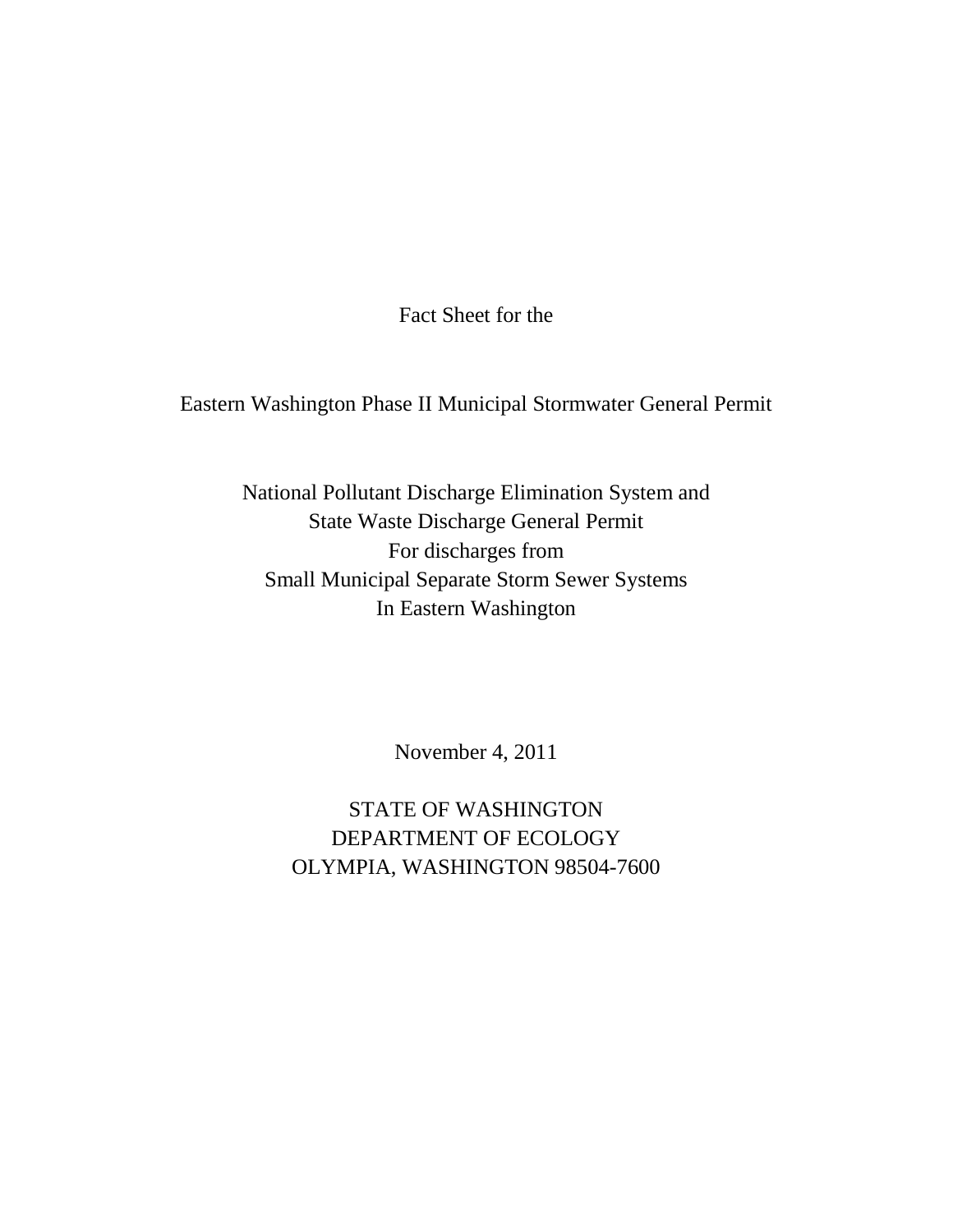## **Table of Contents**

| 1.0 |                                                                                                                                                                                                        |  |
|-----|--------------------------------------------------------------------------------------------------------------------------------------------------------------------------------------------------------|--|
| 2.0 |                                                                                                                                                                                                        |  |
| 2.1 |                                                                                                                                                                                                        |  |
| 2.2 |                                                                                                                                                                                                        |  |
| 2.3 |                                                                                                                                                                                                        |  |
|     |                                                                                                                                                                                                        |  |
|     |                                                                                                                                                                                                        |  |
| 2.4 |                                                                                                                                                                                                        |  |
| 2.5 |                                                                                                                                                                                                        |  |
|     | Ecology will append the final fact sheets for the permits with a summary of response to comments.<br>Parties submitting comments will receive a notice on how to obtain copies of the final permit and |  |
| 2.6 |                                                                                                                                                                                                        |  |
|     |                                                                                                                                                                                                        |  |
|     |                                                                                                                                                                                                        |  |
|     |                                                                                                                                                                                                        |  |
|     |                                                                                                                                                                                                        |  |
| 3.0 |                                                                                                                                                                                                        |  |
| 3.1 |                                                                                                                                                                                                        |  |
|     |                                                                                                                                                                                                        |  |
| 3.2 |                                                                                                                                                                                                        |  |
|     |                                                                                                                                                                                                        |  |
|     |                                                                                                                                                                                                        |  |
|     |                                                                                                                                                                                                        |  |
|     |                                                                                                                                                                                                        |  |
| 3.3 |                                                                                                                                                                                                        |  |
|     |                                                                                                                                                                                                        |  |
|     |                                                                                                                                                                                                        |  |
|     |                                                                                                                                                                                                        |  |
| 4.0 |                                                                                                                                                                                                        |  |
| 4.1 |                                                                                                                                                                                                        |  |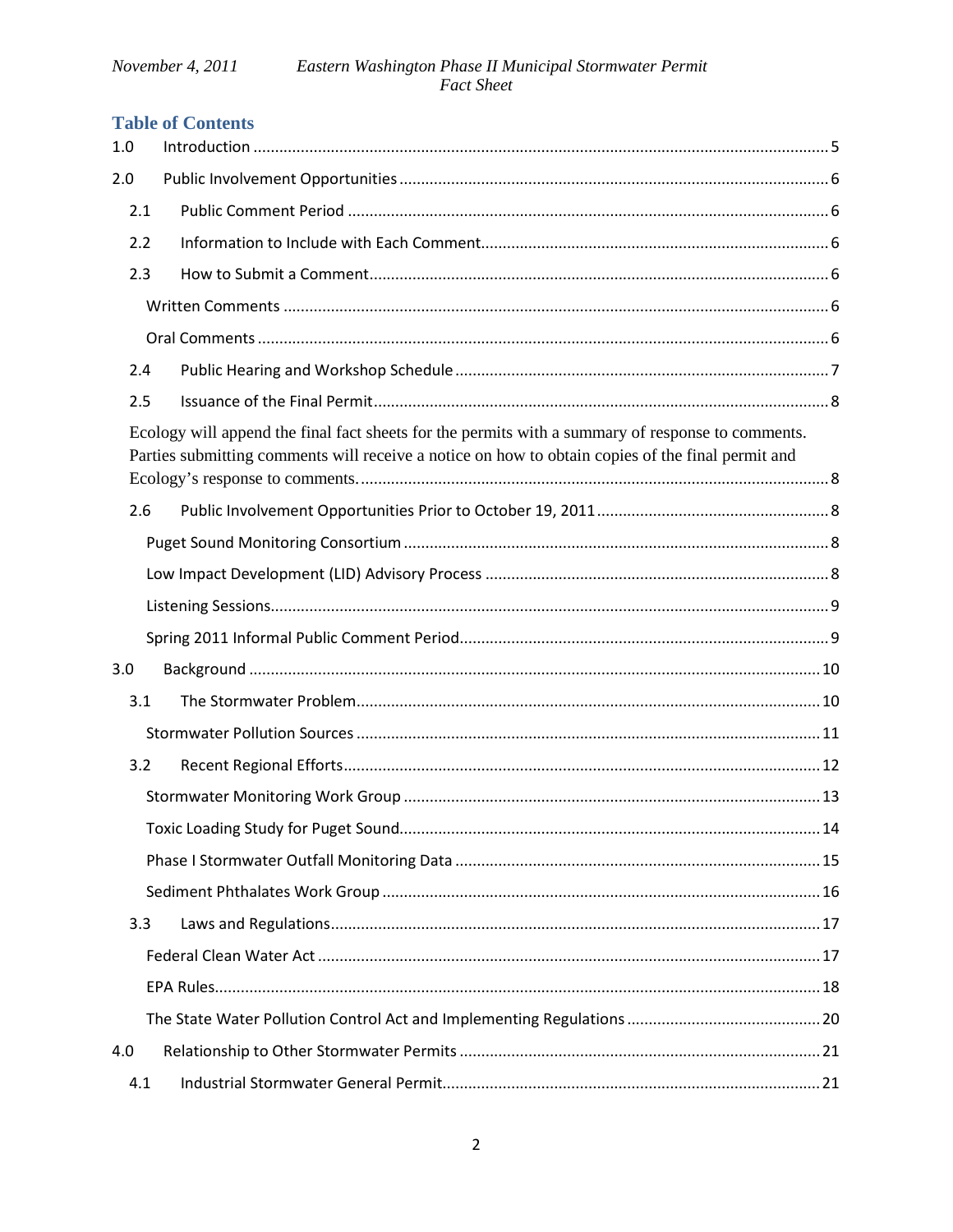| 4.2  |                                                                                        |  |
|------|----------------------------------------------------------------------------------------|--|
| 4.3  |                                                                                        |  |
| 4.4  | Washington Department of Transportation Municipal Stormwater General Permit 22         |  |
| 5.0  |                                                                                        |  |
| 5.1  |                                                                                        |  |
| 5.2  |                                                                                        |  |
| 5.3  | How the Municipal Stormwater Permits Meet the Antidegradation Requirement24            |  |
| 6.0  |                                                                                        |  |
| 6.1  |                                                                                        |  |
| 6.2  |                                                                                        |  |
| 6.3  |                                                                                        |  |
| 6.4  |                                                                                        |  |
| 6.5  | S5 - Stormwater Management Program for City and County Permittees  29                  |  |
|      |                                                                                        |  |
|      |                                                                                        |  |
|      |                                                                                        |  |
|      |                                                                                        |  |
|      |                                                                                        |  |
|      |                                                                                        |  |
|      |                                                                                        |  |
|      |                                                                                        |  |
|      |                                                                                        |  |
|      |                                                                                        |  |
|      | S5.B.5 Post-construction Stormwater Management for New Development and Redevelopment37 |  |
|      |                                                                                        |  |
| 6.6  |                                                                                        |  |
|      |                                                                                        |  |
|      |                                                                                        |  |
| 6.7  |                                                                                        |  |
| 6.8  |                                                                                        |  |
| 6.9  |                                                                                        |  |
| 6.10 |                                                                                        |  |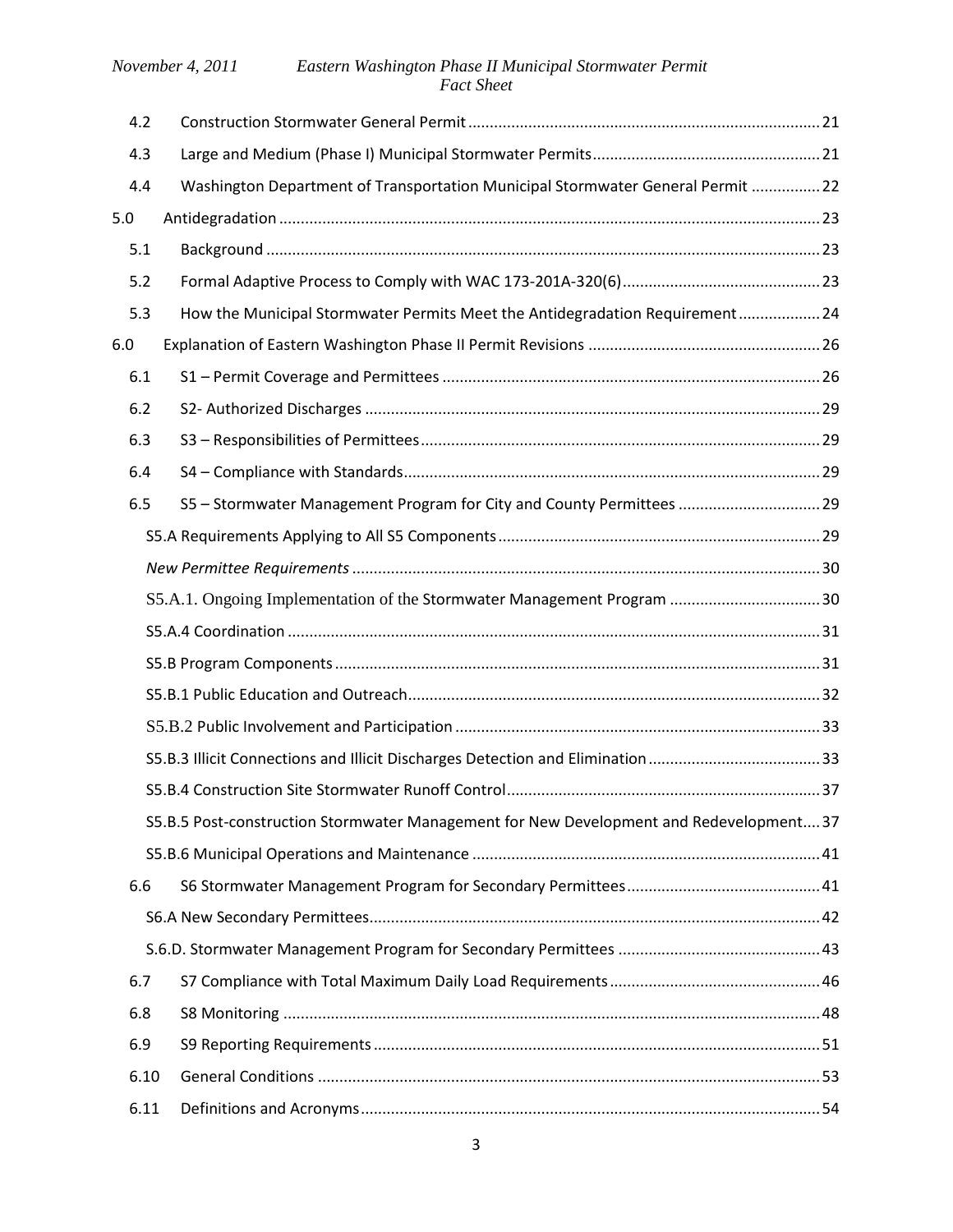|     | 6.12 |                                                                                                   |  |
|-----|------|---------------------------------------------------------------------------------------------------|--|
|     |      |                                                                                                   |  |
|     |      |                                                                                                   |  |
|     |      |                                                                                                   |  |
|     |      |                                                                                                   |  |
|     |      | Appendix 5 – Notice of Intent (NOI) for Coverage under a National Pollutant Discharge Elimination |  |
|     |      |                                                                                                   |  |
|     |      |                                                                                                   |  |
|     |      |                                                                                                   |  |
| 7.0 |      |                                                                                                   |  |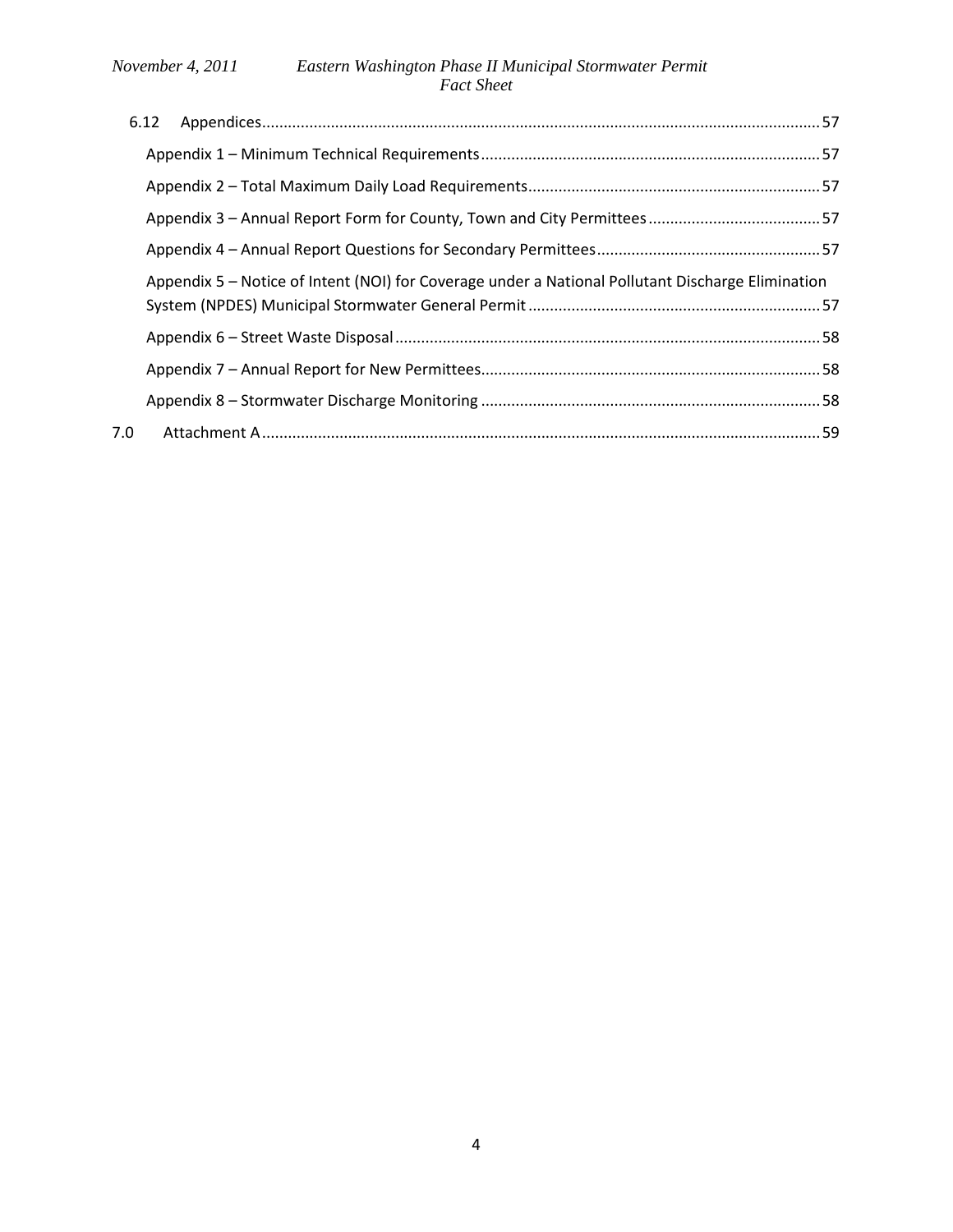# <span id="page-4-0"></span>**1.0 Introduction**

This Fact Sheet accompanies the final draft *National Pollutant Discharge Elimination System (NPDES) and State Waste Discharge Permit for Discharges from Small Municipal Separate Storm Sewers in Eastern Washington* (the Eastern Washington Phase II Permit). The Fact Sheet serves as the documentation of the legal, technical, and administrative decisions Ecology has made in the process of reissuing the permits.

The Washington Department of Ecology (Ecology) issued the Eastern Washington Phase II permit on January 17, 2007, and modified it on June 17, 2009. The Eastern Washington Phase II permit authorizes the discharge of stormwater to waters of the State of Washington from municipal separate storm sewers that are owned and operated by the permittees.

As required by RCW 90.48.260 through 2011 legislation, Ecology is working to issue two Eastern Washington Phase II permits by July 31, 2012. RCW 90.48.260 directs:

*By July 31, 2012, the department shall:*

- *(a) Reissue without modification and for a term of one year any national pollutant discharge elimination system municipal storm water general permit first issued on January 17. 2007; and*
- *(b) Issue an updated national pollutant discharge elimination system municipal storm water general permit for any permit first issued on January 17, 2007. An updated permit issued under this subsection shall become effective beginning August 1, 2013."*

While not required to do so, Ecology is proposing a similar two permit process for the Phase I permit. Ecology is proposing to re-issue the current Phase I permit with minimal changes for a period of one year. At the same time, Ecology is proposing to issue the revised/updated Eastern and Western Washington Phase II permits which would be effective starting August 1, 2013 through August 1, 2018.

This Fact Sheet addresses the revised/updated Eastern Washington Phase II permit.

As required by paragraph  $402(p)(3)$  of the Clean Water Act, discharges covered under this permit must effectively prohibit non-stormwater discharges into municipal separate storm sewers that discharge to surface waters and must apply controls to reduce the discharge of pollutants to the Maximum Extent Practicable (MEP). As authorized by RCW 90.48.030 and RCW 90.48.162, Ecology also takes action through this permit to control impacts of stormwater discharges to all waters of Washington State, including ground waters, unless the discharges are authorized by another regulatory program.

Discharges from agricultural runoff, irrigation return flows, process and non-process wastewaters from industrial activities, and stormwater runoff from areas served by combined sewer systems are not regulated directly by this permit. These types of discharges may be regulated by local or other state requirements if they discharge to municipal separate storm sewers. This permit authorizes the municipal separate storm sewer to discharge stormwater that comes from construction sites or industrial activities under certain conditions.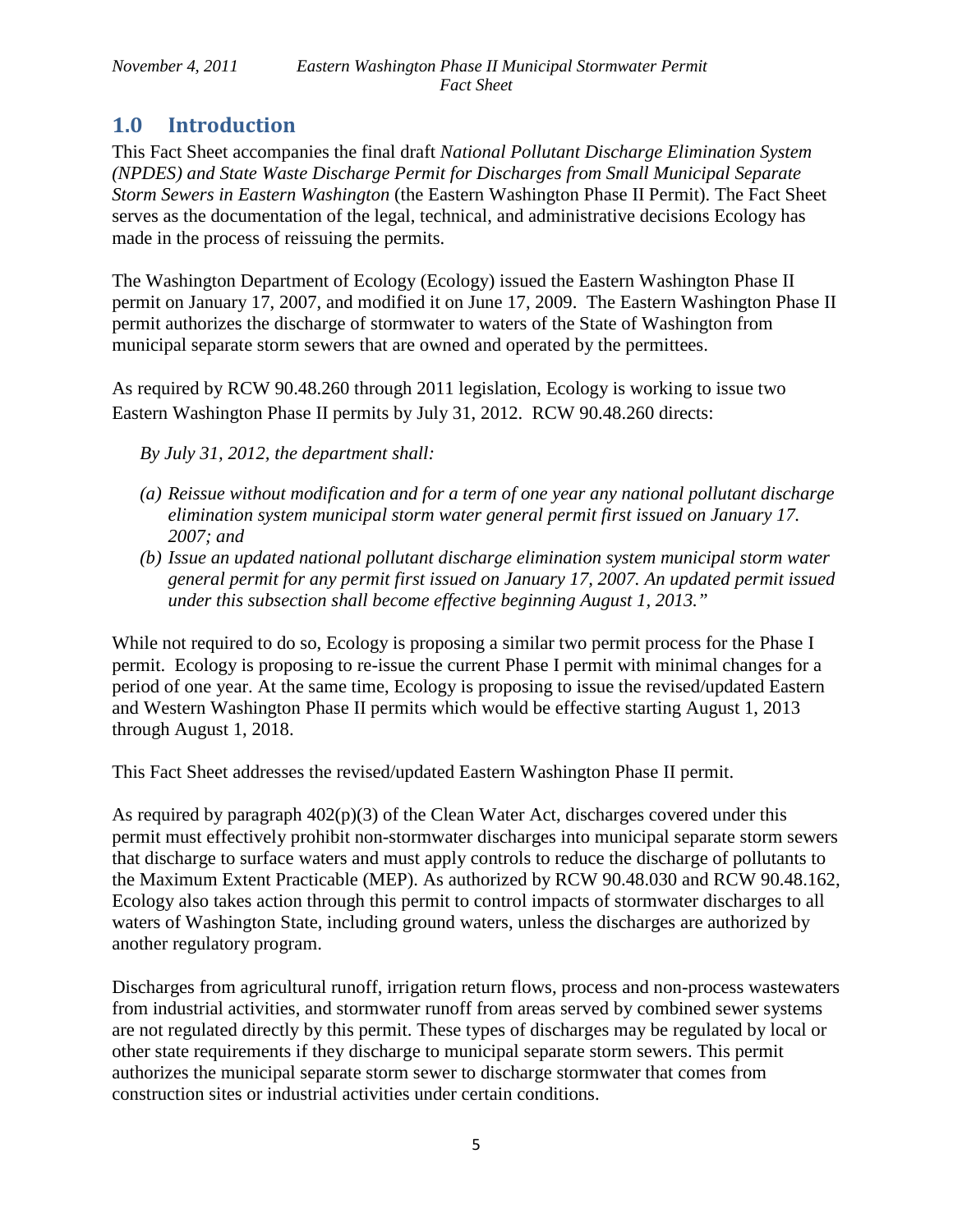You may download copies of the draft permit documents at: <http://www.ecy.wa.gov/programs/wq/stormwater/municipal/2012draftMUNIcom.html>

# <span id="page-5-0"></span>**2.0 Public Involvement Opportunities**

# <span id="page-5-1"></span>**2.1 Public Comment Period**

Ecology invites public comment on the proposed draft permit and fact sheet until Thursday, February 3, 2012 at 5pm. Ecology welcomes all comments that address the permit requirements in these formal draft documents.

Ecology will issue the final permit after it considers all public comments and makes final changes to the draft permit. Ecology will publish a *Response to Comments* document with the final permit to address comments submitted during the public comment period.

# <span id="page-5-2"></span>**2.2 Information to Include with Each Comment**

In order for Ecology to adequately address comments, please include the following information with each comment:

- The permit(s) subject to your comment.
- The specific permit language used in the requirement subject to your comment. Include the page number(s) line number, and, where indicated, section reference (i.e., S8.D.2.b).
- A brief, concise comment including the basis for the comment, and in particular the legal, technical, administrative, or other basis for the concern.
- Suggested permit language or a conceptual alternative to address your concern.

# <span id="page-5-3"></span>**2.3 How to Submit a Comment**

## <span id="page-5-4"></span>**Written Comments**

Send written comments to Ecology by one of the methods below:

- Send permit comments by e-mail to: [SWPermitComments@ecy.wa.gov](mailto:SWPermitComments@ecy.wa.gov)
- Send permit comments in hard copy by mail to:

Harriet Beale WA Department of Ecology Water Quality Program PO Box 47696 Olympia, WA 98504-7696

## <span id="page-5-5"></span>**Oral Comments**

Submit oral comments by attending and testifying at the public hearings.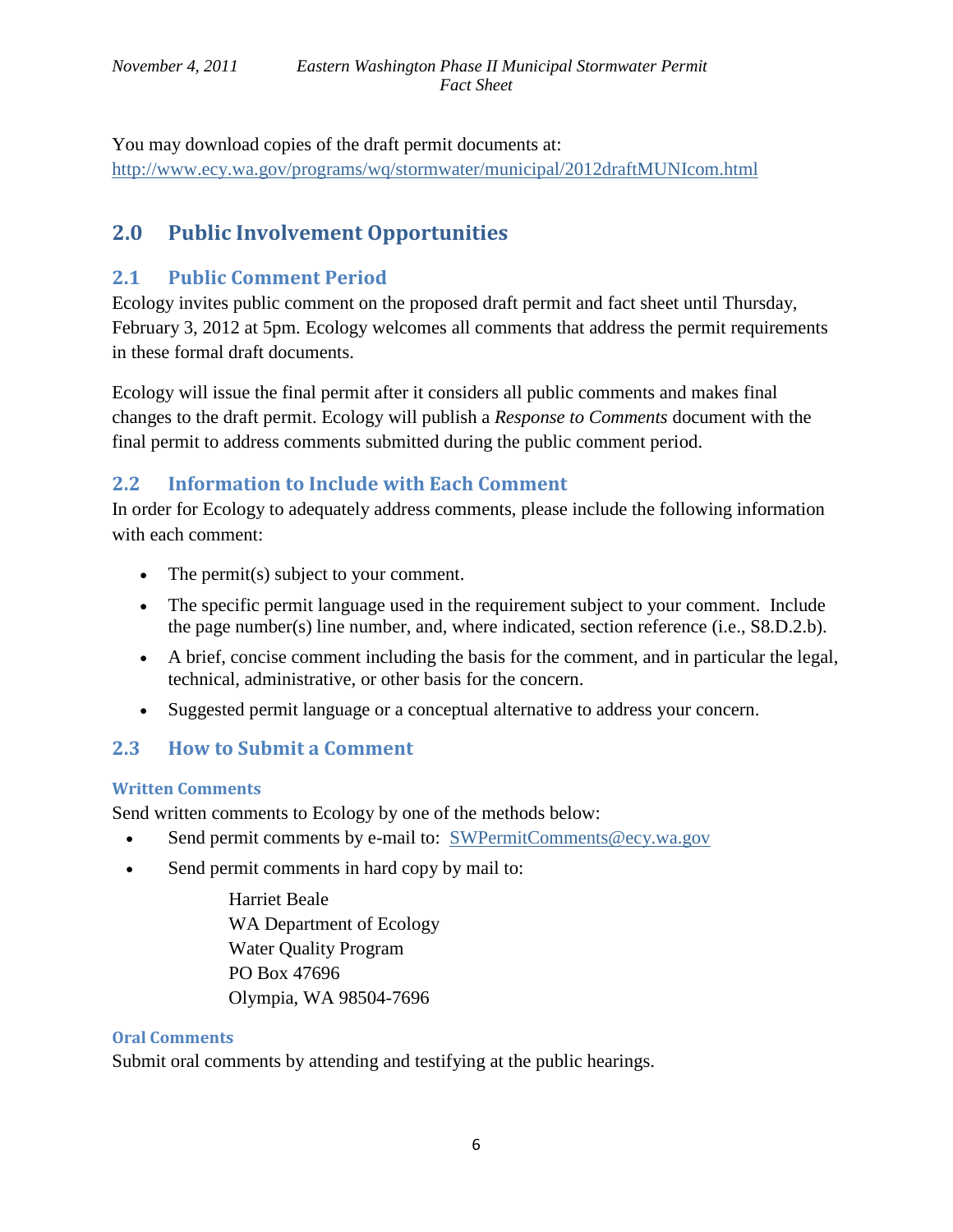# <span id="page-6-0"></span>**2.4 Public Hearing and Workshop Schedule**

The public hearings will provide an opportunity for the public to give formal comments on the draft permit. Each hearing will immediately follow a short workshop with a question and answer session.

Before each eastern Washington public hearing listed below and on one other date (also listed below), Ecology will host a general public workshop on the proposed changes in the draft permit during the public comment period. The workshops provide Ecology an opportunity to explain the proposed changes to the permit, and to answer questions. Ecology will not accept formal oral testimony or comments on the draft permit or fact sheet during the public workshops, but will during the public hearings. Each workshop will address all the proposed permit changes.

| December 5, 2011   | Ellensburg workshop and public hearing     |  |  |  |  |
|--------------------|--------------------------------------------|--|--|--|--|
| 9am                | <b>Hal Holmes Center</b>                   |  |  |  |  |
|                    | 209 North Ruby Street                      |  |  |  |  |
|                    | Ellensburg, WA 98926                       |  |  |  |  |
|                    | www.halholmes.org                          |  |  |  |  |
| December $6, 2011$ | Spokane Valley workshop and public hearing |  |  |  |  |
| 9am                | CenterPlace Regional Event Center          |  |  |  |  |
|                    | 2426 Discovery Place                       |  |  |  |  |
|                    | Spokane Valley, WA 99216                   |  |  |  |  |

Ecology will hold an informational public workshop without a public hearing on the final draft permit at the following date, time and location in eastern Washington:

| December 12, 2011 | Walla Walla workshop  |
|-------------------|-----------------------|
| 9am               | Port of Walla Walla   |
|                   | 45 Terminal Loop Road |
|                   | Walla Walla, WA 99362 |

Please direct questions about the public hearings/workshops and requests for printed copies of the Draft Permit, Fact Sheet, and Notice of Intent to Jocelyn Jones, [jocelyn.jones@ecy.wa.gov](mailto:jocelyn.jones@ecy.wa.gov) or 360-407-7529.

Please direct questions about the Notice of Intent, the Phase II Draft Permits, or Fact Sheet for the Phase II permits to Harriet Beale, [harriet.beale@ecy.wa.gov](mailto:harriet.beale@ecy.wa.gov) or 360-407-6457.

Please direct questions about the Phase I Draft Permits, or Fact Sheet for the Phase I Draft Permit to Carrie Graul, [carrie.graul@ecy.wa.gov](mailto:carrie.graul@ecy.wa.gov) or 360-407-7221.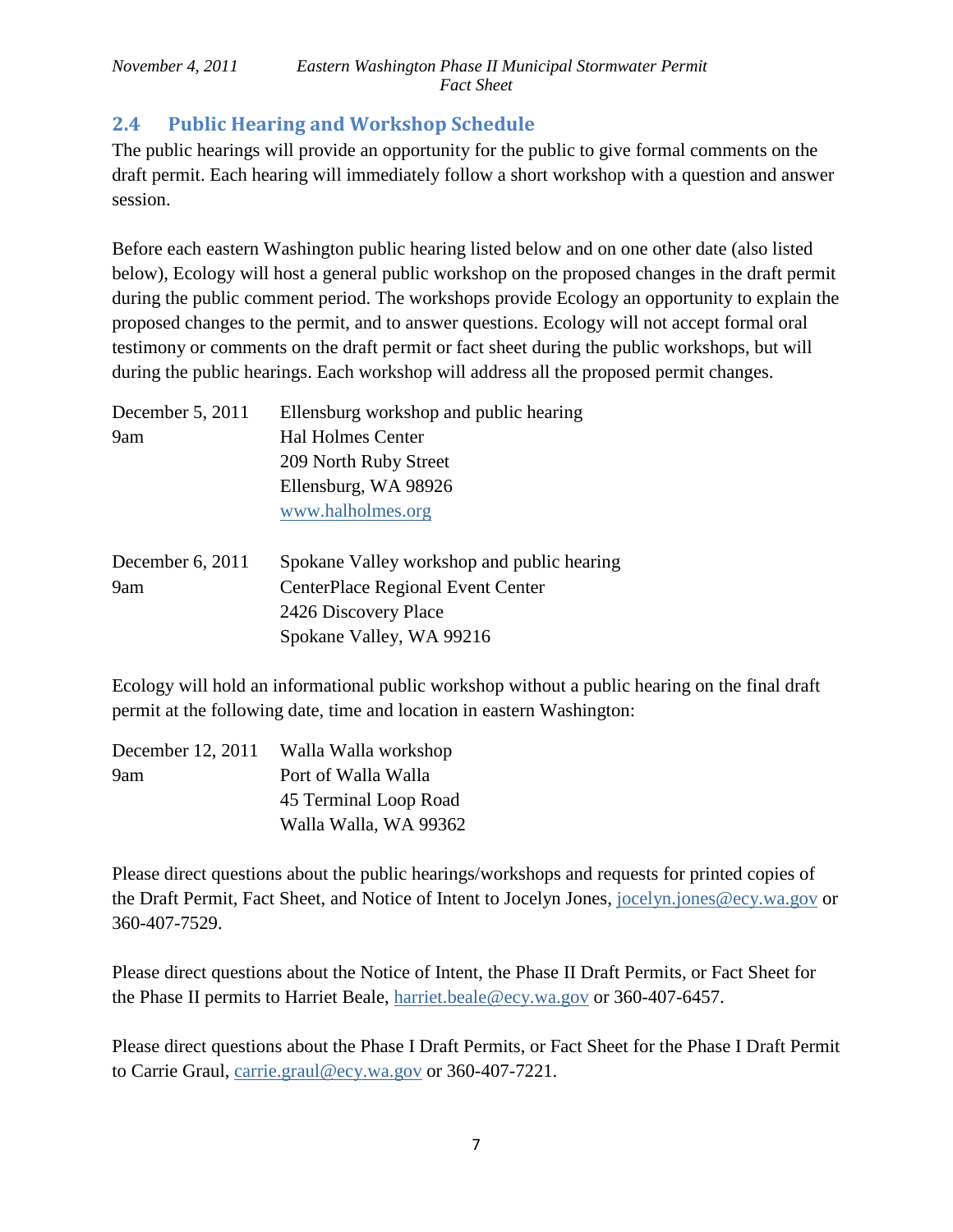## <span id="page-7-0"></span>**2.5 Issuance of the Final Permit**

In accordance with recent state legislation, by July 31, 2012, Ecology is required to reissue the existing Phase II permits unchanged for a period of one year (effective August 1, 2012 through July 31, 2013). At the same time, Ecology is required to issue the revised/updated Phase II permits which would be effective starting August 1, 2013 through August 1, 2018.

Ecology will issue the final permits after reviewing and considering all public comments. Ecology expects to issue the final permits in June of 2012. Ecology will send a copy of the Notice of Issuance to all persons who submitted written comment or gave public testimony at the public hearings.

<span id="page-7-1"></span>Ecology will append the final fact sheets for the permits with a summary of response to comments. Parties submitting comments will receive a notice on how to obtain copies of the final permit and Ecology's response to comments.

# <span id="page-7-2"></span>**2.6 Public Involvement Opportunities Prior to October 19, 2011**

Ecology conducted a number of public involvement processes in preparation for reissuance of the municipal stormwater general permits.

## <span id="page-7-3"></span>**Puget Sound Monitoring Consortium**

In October, 2007 the Puget Sound Monitoring Consortium began a stakeholder process funded by the Washington State Legislature to develop monitoring recommendations for the next permit cycle. This group became the Stormwater Work Group (SWG) in October 2008, with Ecology providing staff support. Permittees, representatives of federal, state, and local governments, environmental groups, and businesses participated. Additional seats were designated for tribes, ports, and agriculture. The SWG met over several years, and in 2010 delivered to Ecology recommendations for monitoring requirements for Puget Sound. The SWG continues to advise Ecology and will contribute members to an oversight committee for the monitoring program. (See SWG materials on Ecology's website at

<http://www.ecy.wa.gov/programs/wq/psmonitoring/swworkgroup.html> )

## <span id="page-7-4"></span>**Low Impact Development (LID) Advisory Process**

A Pollution Control Hearings Board ruling in August 2008 mandated that Ecology modify the Phase I permit to require permittees to require low impact development (LID) where feasible in new development and re-development. A February 2009 ruling on the Western Washington Phase II permit appeal directed Ecology to bring the Western Washington Phase II permittees to a similar level of implementation on a timeline to be determined by Ecology. In May 2009, Ecology received funding from the Environmental Protection Agency (EPA) to conduct a stakeholder advisory process from a broad range of interested parties to discuss LID requirements for the Phase I and Western Washington Phase II permits.

Ecology formed two advisory committees comprised of representatives from local government permittees, state government, ports, environmental groups, scientists, consultants, and the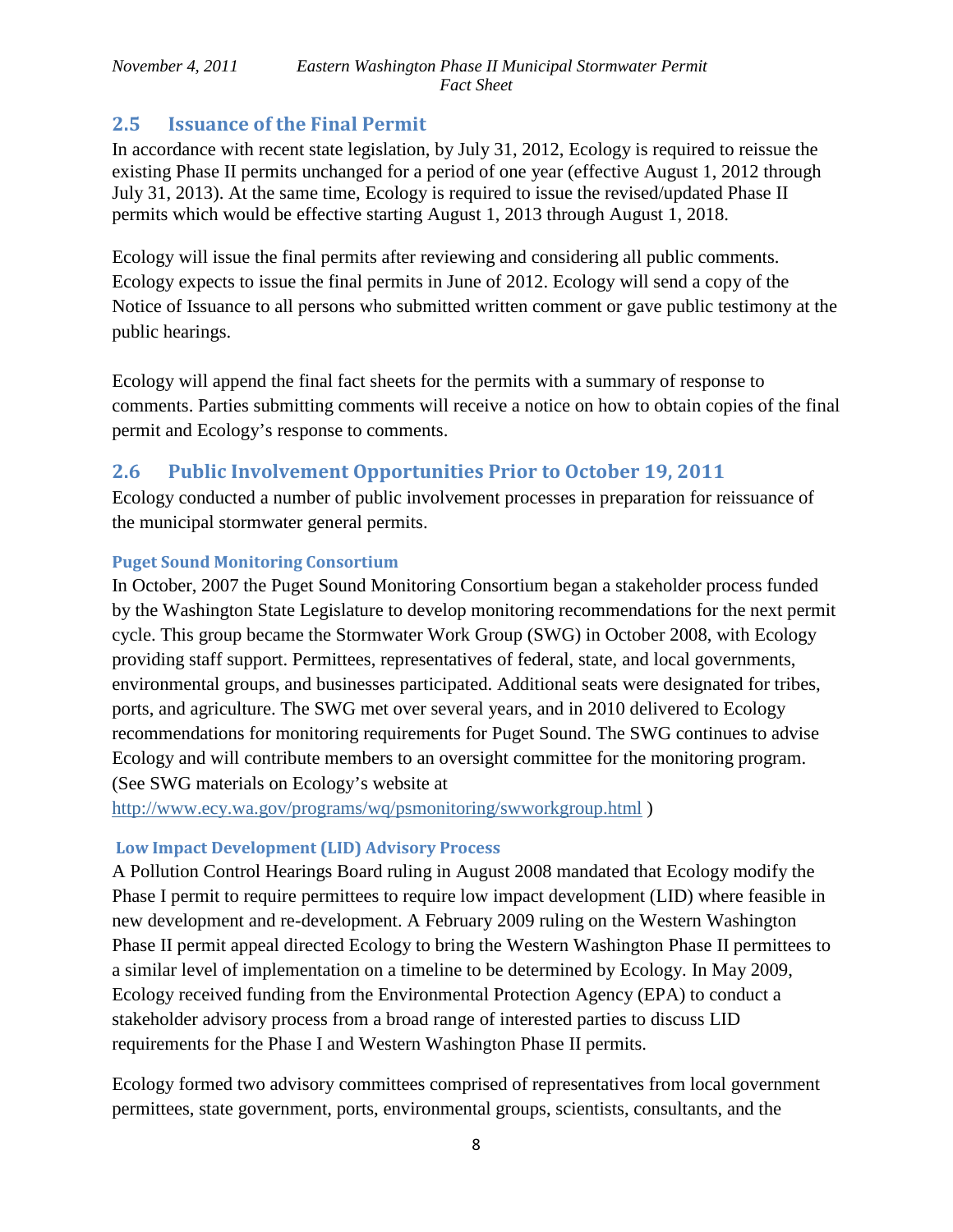development industry in western Washington. The advisory groups met eleven times between October 2009 and August 2010. The committees provided input to Ecology on the definition of LID and associated requirements for western Washington permittees. Meeting materials, summaries, references, and comments on an Ecology proposal are available on Ecology's website. The committees met jointly again in May 2011 to provide input on Ecology's preliminary draft LID proposed language. (See LID advisory process materials at: [http://www.ecy.wa.gov/programs/wq/stormwater/municipal/LIDstandards.html\)](http://www.ecy.wa.gov/programs/wq/stormwater/municipal/LIDstandards.html).

During 2011 Ecology met with eastern Washington permittees and other interested parties on several occasions to discuss options for the Eastern Washington Phase II permit. Ecology has incorporated that input into the requirements proposed in this draft permit.

### <span id="page-8-0"></span>**Listening Sessions**

In August and September 2010, Ecology hosted listening sessions statewide to announce the reissuance schedule and gather input for preparing to reissue the 2012 permits. More than 200 people attended the listening sessions statewide. The agency provided information regarding Ecology's proposed priorities for revisions to the permits. Nine listening sessions were held as follows:

- Tacoma, August 4, 2010
- Ellensburg, August 10, 2010
- Spokane, August 11, 2010
- Kennewick, August 13, 2010
- Lacey, August 19, 2010
- Vancouver, August 24, 2010
- Mount Vernon, August 27, 2010
- Renton, September 8, 2010
- Poulsbo, September 27, 2010

During the listening sessions, Ecology accepted email and online comments from August 2010 to October 2010. Ecology posted the listening session notes and online comments on its website and considered these comments as it developed the permit revisions. (See listening session materials at<http://www.ecy.wa.gov/programs/wq/forms/listeningsessionscomments.html> )

## <span id="page-8-1"></span>**Spring 2011 Informal Public Comment Period**

Ecology provided an additional public review opportunity for the permit reissuance process in the spring of 2011. From May 16, 2011 to June 17, 2011 Ecology invited informal public comment on preliminary draft permit language on LID and monitoring. Eastern Washington documents outlined the LID and monitoring approach based on a series of meetings in eastern Washington with permittees and other interested parties.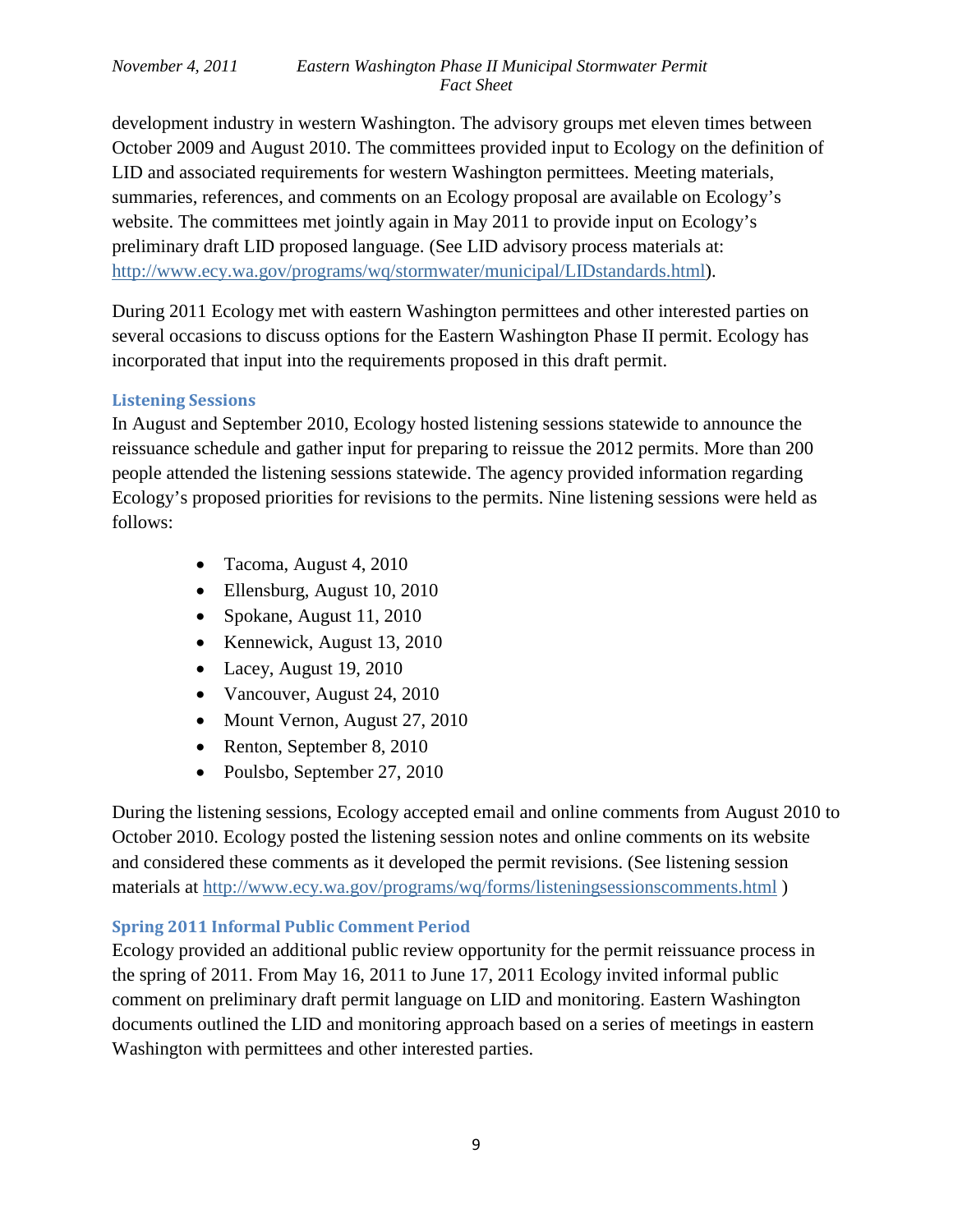The preliminary draft documents generated a broad response. Ecology received comments statewide from over 85 individuals or entities via email, letters, and an online comment form. This extra step in the public process provided valuable input from a wide range of interested parties. Ecology held several additional meetings in eastern Washington in spring and summer of 2011 to further explore the options for LID and monitoring. It then considered all those comments as it developed these proposed draft permit requirements for LID and monitoring. The preliminary draft, explanatory notes, associated documents, and all the comments are available on Ecology's website at:

[http://www.ecy.wa.gov/programs/wq/stormwater/municipal/LIDmonitorCOMMENTS/informalc](http://www.ecy.wa.gov/programs/wq/stormwater/municipal/LIDmonitorCOMMENTS/informalcomments.html) [omments.html](http://www.ecy.wa.gov/programs/wq/stormwater/municipal/LIDmonitorCOMMENTS/informalcomments.html)

# <span id="page-9-0"></span>**3.0 Background**

# <span id="page-9-1"></span>**3.1 The Stormwater Problem**

Stormwater runoff is the leading pollution threat to lakes, rivers, streams and marine water bodies in urbanized areas of Washington State. The large impervious surfaces in urban areas increase the quantity and peak flows of runoff, which in turn cause hydrologic impacts such as scoured streambed channels, in-stream sedimentation and loss of habitat. Impacts from stormwater are highly site-specific and vary geographically due to differences in local land use conditions, hydrologic conditions, and the type of receiving water.

The following is a list of typical impacts caused by stormwater discharges:

- **Human Health:** In general, untreated stormwater is unsafe. It contains toxic metals, organic compounds, and bacteria. Untreated stormwater is not safe for people to drink, and is not recommended for swimming.
- **Drinking Water:** In some areas of Washington, notably Spokane County and parts of Pierce and Clark counties, gravelly soils allow rapid infiltration of stormwater. Untreated stormwater discharging to the ground could contaminate aquifers that are used for drinking water.
- **Salmon Habitat:** Urban stormwater degrades salmon habitat in streams through effects on hydrologic flows and toxicity. Paved surfaces cause greater winter stormwater flows that erode stream channels, destroying spawning beds. Also, since stormwater does not infiltrate during the wet season, streams can lose summertime base flows, drying out habitat needed for salmon rearing. Toxic chemicals in stormwater harm the immature fish and the adults returning to spawn. Two studies have identified concerns:
	- o Ecology and Pierce County recently conducted *in situ* trout toxicity testing studies. Pierce County found no significant toxicity in four urban streams in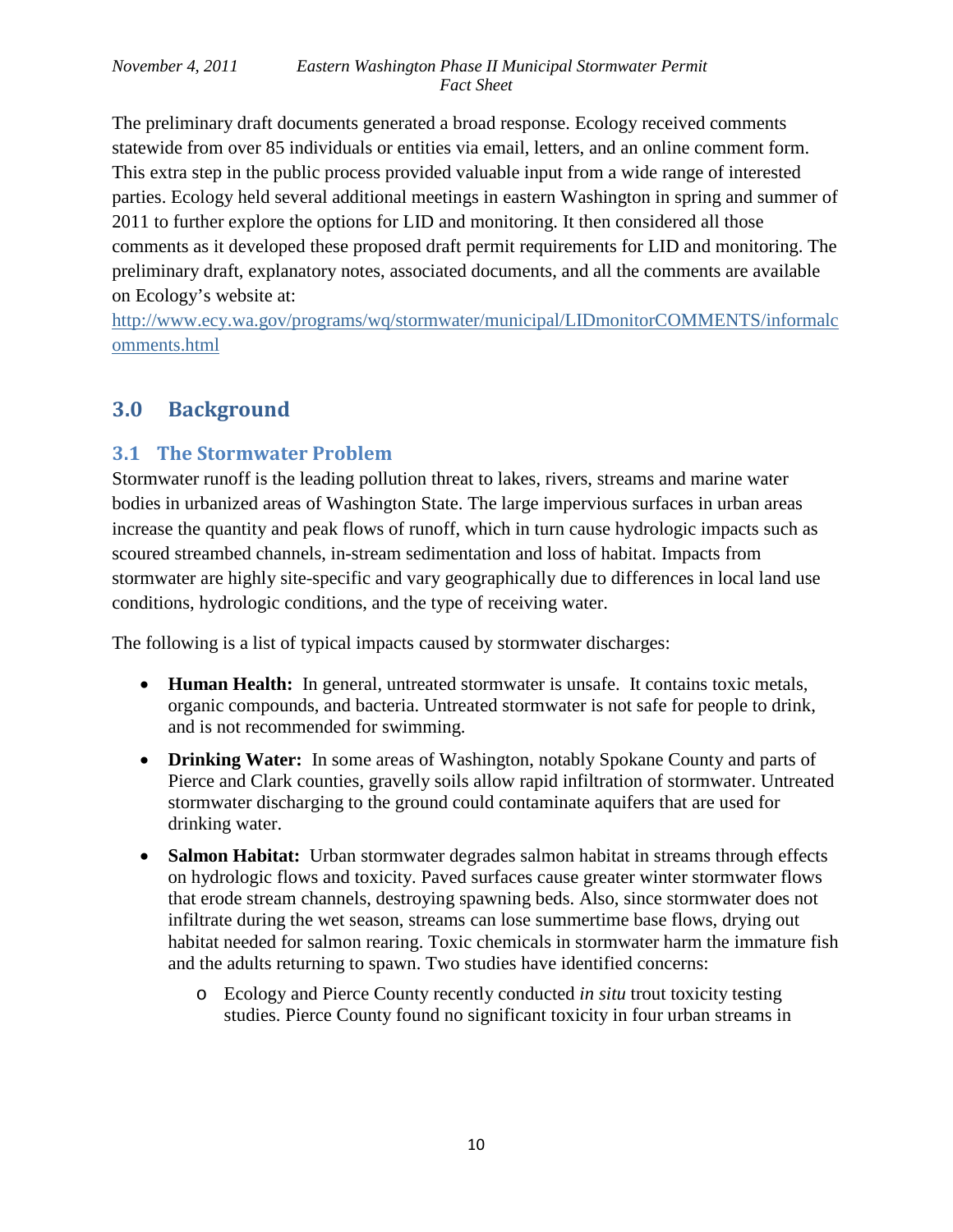2008.[1](#page-10-1) However, Ecology identified the following chemical stressors that were capable of causing adverse effects that were detected on the native trout embryos and pre-swim-up fry: copper, lead, nickel, zinc, polycyclic aromatic hydrocarbons, and the agricultural fungicide Captan.<sup>[2](#page-10-2)</sup>

- o During the past decade, surveys of spawning adult Coho salmon in Seattle found that very high percentages of adult females (up to 90 percent) were dying before they could spawn. Although the precise causes of these acute die-offs are not yet known, stormwater pollution is likely involved. The problem appears to be widespread throughout urban streams in Puget Sound and is under active scientific investigation. $3$
- **Shellfish Industry:** Washington State's multimillion dollar shellfish industry is increasingly threatened by closures due to stormwater contamination.
- **Degraded Water Bodies:** In urban and urbanizing areas across Washington State, residential, commercial, and industrial land development has changed land cover and drastically altered stream channels. The impacts of urban land development have severely degraded, and will in many cases permanently destroy, fish resources and other beneficial uses of Washington's waters.

### <span id="page-10-0"></span>**Stormwater Pollution Sources**

l

Many pollution sources may contaminate stormwater, including land use activities, illicit discharges and spills, atmospheric deposition, and vehicular traffic. Many of these sources are not under the direct control of the Permittees that own or operate the municipal separate storm sewer systems.

An evaluation of stormwater monitoring data from the National Stormwater Quality Database  $(NSQD)^4$  $(NSQD)^4$  compares the results for a range of pollutants in urban runoff from areas of different land uses. The NSQD contains data from a representative number of municipal stormwater permit holders. To date, it is the largest urban stormwater database developed. Much of the data may be used to characterize stormwater produced from specific land uses, such as industrial, commercial, low density residential, high density residential, and undeveloped open space. Preliminary statistical analysis of the NSQD found significant differences among land use categories for all pollutants, as shown in [Table 1](#page-11-1), below.

<span id="page-10-1"></span><sup>&</sup>lt;sup>1</sup> Nautilus Environmental, 2009. Pierce County Public Works and Utilities – Countywide Water Quality Monitoring Plan. *Pilot Test: Rainbow Trout Early Life Stages In-situ Bioassay*, Final Report submitted to Brown and Caldwell.

<span id="page-10-2"></span><sup>2</sup> Randall Marshall and Brandee Era-Miller. 2011, in preparation. *Integrated Ambient Monitoring Pilot Report, Potential Causes for the Impairment of Rainbow Trout Early Lifestages Exposed in Indian Creek for 34 Days and Loss of Diversity in the Instream Benthic Communities*, Washington State Department of Ecology. <sup>3</sup> McCarthy, Sarah G, John P. Incardona, and Nathaniel L. Scholz. 2008, *Coastal Storms, Toxic Runoff, and the* 

<span id="page-10-3"></span>*Sustainable Conservation of Fish and Fisheries,* American Fisheries Society Symposium 64:000-000. <sup>4</sup> Pitt, Robert, Alex Maestre, and Renee Morquecho. 2004, *The National Stormwater Quality Database (NSQD,* 

<span id="page-10-4"></span>*version 1.1),* <http://rpitt.eng.ua.edu/Research/ms4/Paper/Mainms4paper.html>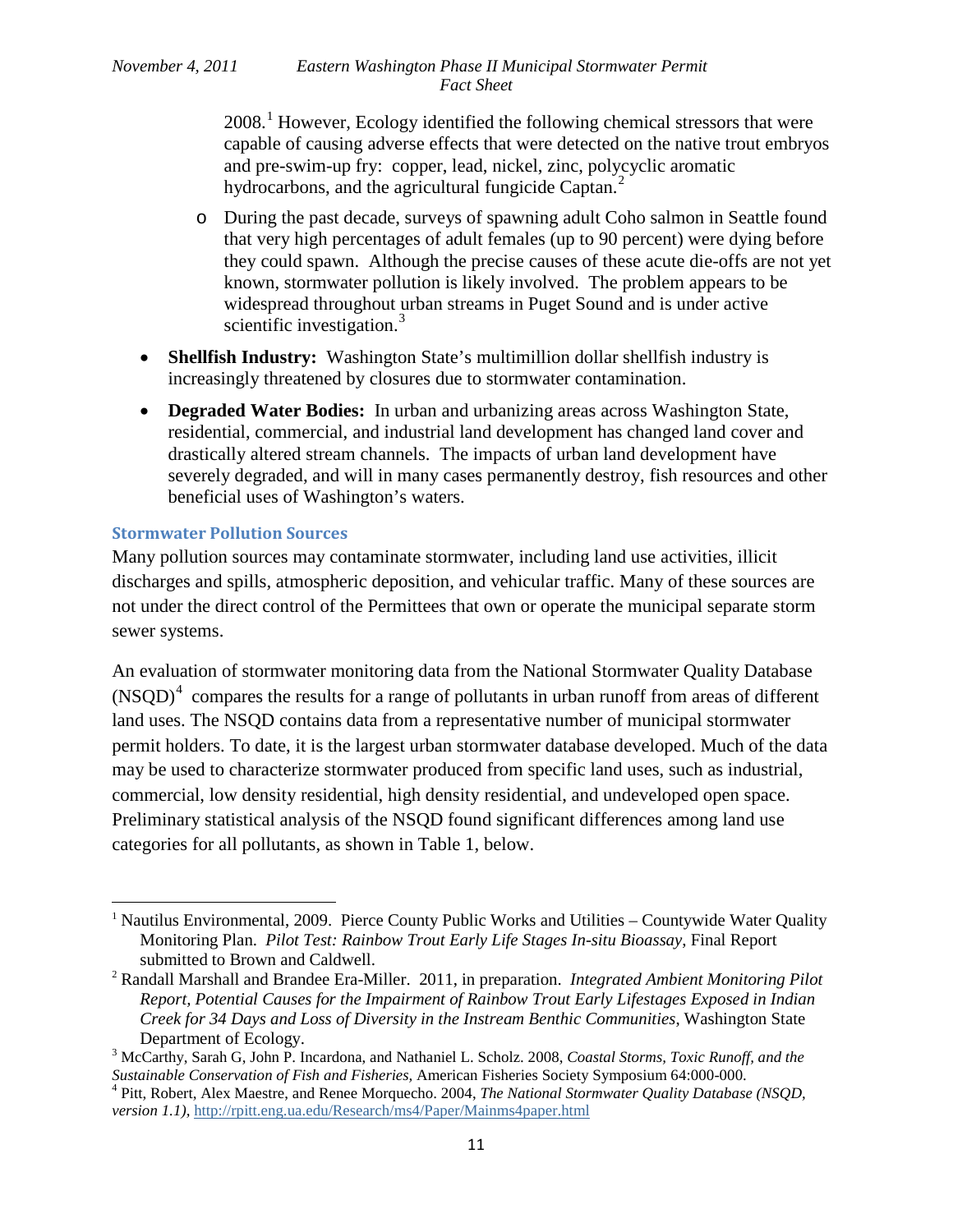## <span id="page-11-1"></span>**Table 1: Event Mean Concentrations of Pollutants Discharged via Stormwater Complied from the National Stormwater Quality Database, Version 1.0**

|                           |               | <b>Land Use</b>    |                   |                   |                 |                   |                          |  |  |
|---------------------------|---------------|--------------------|-------------------|-------------------|-----------------|-------------------|--------------------------|--|--|
| <b>Pollutant</b>          | <b>Units</b>  | <b>Residential</b> | <b>Commercial</b> | <b>Industrial</b> | <b>Freeways</b> | <b>Open Space</b> | Overall                  |  |  |
| Ammonia                   | mg/L          | 0.31               | 0.5               | 0.5               | 1.07            | 0.3               | 0.44                     |  |  |
| Biochemical Oxygen Demand | mg/L          | 9                  | 11.9              | 9                 | 8               | 4.2               | 8.6                      |  |  |
| Cadmium, Total            | $\text{ug/L}$ | 0.5                | 0.9               |                   |                 | 0.5               |                          |  |  |
| Cadmium, Filtered         | $\text{ug/L}$ | <b>ND</b>          | 0.3               | 0.6               | 0.68            | <b>ND</b>         | 0.5                      |  |  |
| Chemical Oxygen Demand    | mg/L          | 55.                | 63.               | 60                | 100             | 21.               | 53.                      |  |  |
| Copper, Total             | ug/L          | 12.                | 17.               | 22.               | 35.             | 5.3               | 16.                      |  |  |
| Copper, Filtered          | $\text{ug/L}$ | $\tau$             | 7.6               | 8                 | 10.9            | <b>ND</b>         | 8                        |  |  |
| <b>Fecal Coliform</b>     | $MPN/100$ mL  | 7.750              | 4,500             | 2,500             | 1,700           | 3,100             | 5,081                    |  |  |
| Lead. Total               | ug/L          | 12.                | 18.               | 25.               | 25.             | 5                 | 16.                      |  |  |
| Lead, Filtered            | $\text{ug/L}$ | 3                  | 5                 | 5                 | 1.8             | <b>ND</b>         | 3                        |  |  |
| Nickel, Total             | ug/L          | 5.4                | $\tau$            | 16.               | 9               | ND                | 8                        |  |  |
| Nickel, Filtered          | ug/L          | $\overline{2}$     | 3                 | 5                 | 4               | <b>ND</b>         | $\overline{\mathcal{A}}$ |  |  |
| Nitrogen, $NO2+NO3$       | mg/L          | 0.6                | 0.6               | 0.7               | 0.3             | 0.6               | 0.6                      |  |  |
| Nitrogen, Total Kjeldahl  | mg/L          | 1.4                | 1.6               | 1.4               | $\overline{c}$  | 0.6               | 1.4                      |  |  |
| Phosphorus, Total         | mg/L          | 0.3                | 0.22              | 0.26              | 0.25            | 0.25              | 0.27                     |  |  |
| Phosphorus, Filtered      | mg/L          | 0.17               | 0.11              | 0.11              | 0.2             | 0.08              | 0.12                     |  |  |
| Suspended Solids, Total   | mg/L          | 48.                | 43.               | 77.               | 99.             | 51.               | 58.                      |  |  |
| Zinc, Total               | ug/L          | 73.                | 150               | 210               | 200             | 39.               | 116.                     |  |  |
| Zinc, Filtered            | $\text{ug/L}$ | 33.                | 59.               | 112.              | 51.             | ND                | 52.                      |  |  |

ND = Not detected, or insufficient data to determine a value.

 $mg/L =$  Milligrams per liter.

 $ug/L$  = Micrograms per liter.

ı

MPN = Most probable number.

# <span id="page-11-0"></span>**3.2 Recent Regional Efforts**

Over time, Ecology intends to inform and improve the stormwater management programs required in the permits by evaluating regional data to better understand the sources and pathways of pollutants and target effective management approaches. In recent years, four major regional efforts briefly discussed in this section have contributed to an understanding of stormwater impacts on the beneficial uses of Washington waters:

• A Stormwater Monitoring Work Group worked for several years to develop recommendations for a comprehensive stormwater monitoring program in Puget Sound. Information on the work group is at:

<http://www.ecy.wa.gov/programs/wq/psmonitoring/swworkgroup.html>

• Ecology and others issued a 2010 report, *Toxics in Surface Runoff to Puget Sound*<sup>[5](#page-11-2)</sup>, Phase 3 of a study to estimate toxic chemical loadings from surface runoff in the Puget Sound Basin. The studies began in 2006 and included a multi-partner steering committee of

<span id="page-11-2"></span><sup>5</sup> Herrera Environmental Consultants, Inc. 2011. *Toxics in Surface Runoff to Puget Sound, Phase 3 Data and Load Estimates,* Washington State Department of Ecology, Olympia, WA.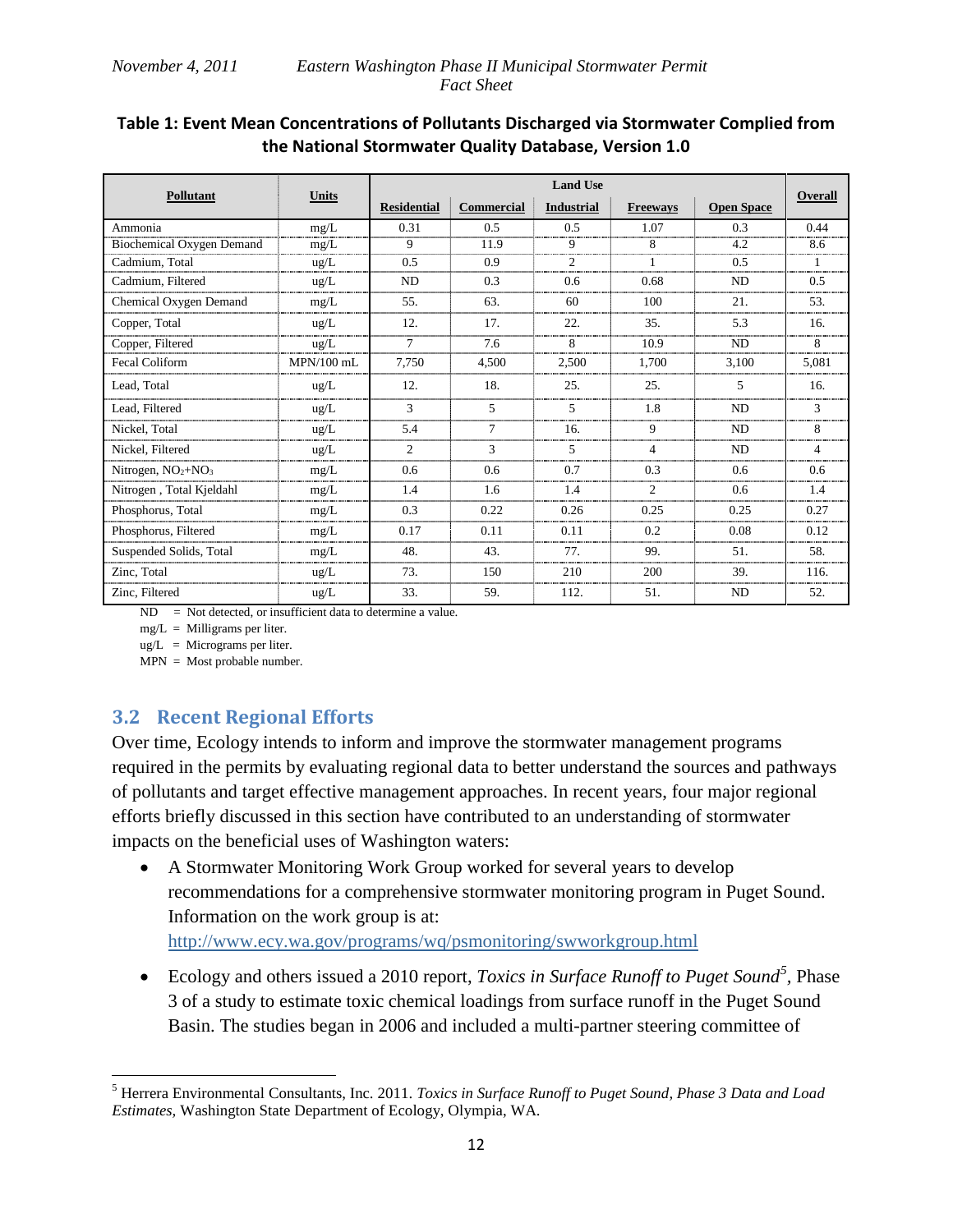federal, state, and local government agencies, consultants, and reviewers. The report and additional information are at: <http://www.ecy.wa.gov/programs/wq/pstoxics/index.html>

- Phase I cities and counties and the ports of Tacoma and Seattle conducted stormwater outfall monitoring as required by the Phase I Municipal Stormwater General Permit and submitted the preliminary data to Ecology. Information on the monitoring program is at: <http://www.ecy.wa.gov/programs/wq/stormwater/municipal/strmH2Omonitoring.html>
- A Sediment Phthalates Work Group evaluated information to better understand how phthalates are reaching Puget Sound. The work group identified data gaps and made recommendations in a 2007 report, *Sediment Phthalates Work Group: Summary of Findings and Recommendations,* prepared by the City of Tacoma, the City of Seattle, King County, EPA, and Ecology. More information is at: [http://www.ecy.wa.gov/programs/tcp/smu/phthalates/phthalates\\_hp.htm](http://www.ecy.wa.gov/programs/tcp/smu/phthalates/phthalates_hp.htm)

## <span id="page-12-0"></span>**Stormwater Monitoring Work Group**

ı

The Stormwater Monitoring Work Group brought together many of the region's stormwater experts to review previous work and evaluate the direct and indirect effects of stormwater on the Puget Sound ecosystem, and the various pathways by which those effects are transmitted. The primary task of the Stormwater Monitoring Work Group was to develop the monitoring approach proposed in the Phase I and Western Washington Phase II draft permits for the Puget Sound region. However, in the process of coming to a consensus on monitoring from a broad range of expertise and technical backgrounds, the work group members formulated a conceptual model of the factors driving the stormwater-related impairment of water quality and habitat in our region. [Figure 1,](#page-13-1) below, shows the types of stressors that should be considered, the pathways by which those stressors are transmitted, and how the outcomes of our management efforts should be assessed, using a Driver-Pressure-State Impact-Response (DPSIR) conceptual model approach.<sup>[6](#page-12-1)</sup>

<span id="page-12-1"></span><sup>6</sup> Puget Sound Stormwater Work Group. 2010. *Stormwater Monitoring and Assessment Strategy for the Puget Sound Region, Volume 1: Scientific Framework,* Washington State Department of Ecology, Olympia, WA.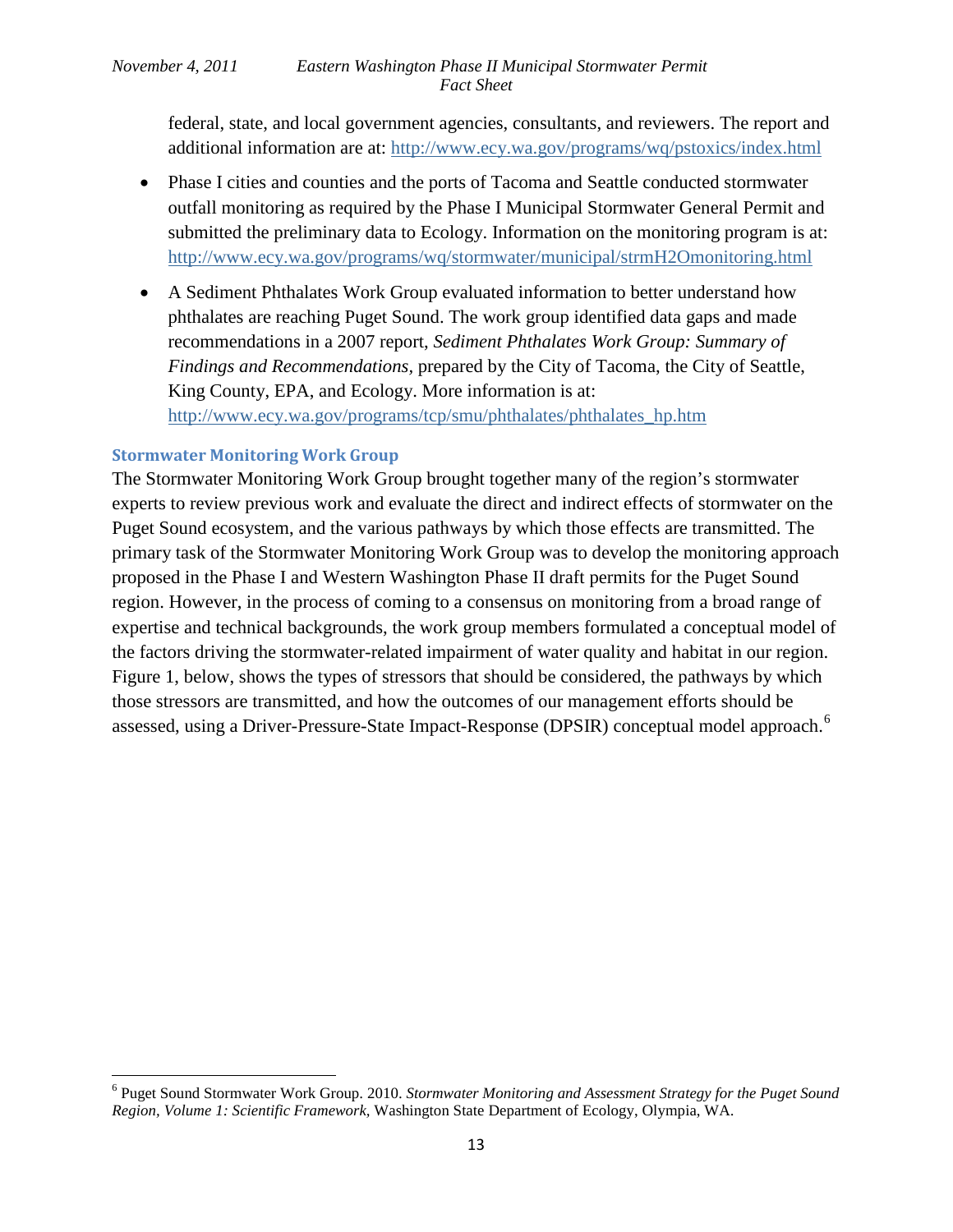

**Figure 1: Stormwater Stressors and Pathways**

<span id="page-13-1"></span>The conceptual model identifies land use as the driver for impacts to aquatic ecosystems. Ecology is applying the DPSIR approach illustrated in this conceptual model to organize ecosystem recovery efforts and use monitoring information for adaptive management.

#### <span id="page-13-0"></span>**Toxic Loading Study for Puget Sound**

As part of Phase 3 of its toxics loading study, Ecology collected water quality samples of surface runoff during eight storm or baseflow events from 16 distinct sub-basins, each representative of one of four land covers (Commercial/Industrial, Residential, Agricultural, and undeveloped Forest/Field/Other). Analyses of the samples employed much lower detection limits than typically used to produce pollutant concentration and loading data. No other study in Washington has quantified pollutant loads for so many constituents at this scale. Although this data represents surface runoff in the sampled sub-basins and is not directly representative of regulated stormwater discharges, some of the findings are generally in agreement with those from the 2005 analysis of the National Stormwater Quality Database. The pollutant loading estimates were based on data collected from small streams, where pollutant concentrations had likely been reduced by attenuation, degradation, deposition, and/or dilution. Therefore, the loading estimates might have been greater if they had been based on outfalls from stormwater conveyance systems. The study found the following:

• Surface water runoff, particularly from commercial and industrial areas, did not meet water quality or human health criteria for the following parameters: dissolved copper, lead, and zinc; total mercury; total polychlorinated biphenyls (PCBs); several carcinogenic polycyclic aromatic hydrocarbons (PAHs); and DDT-related compounds.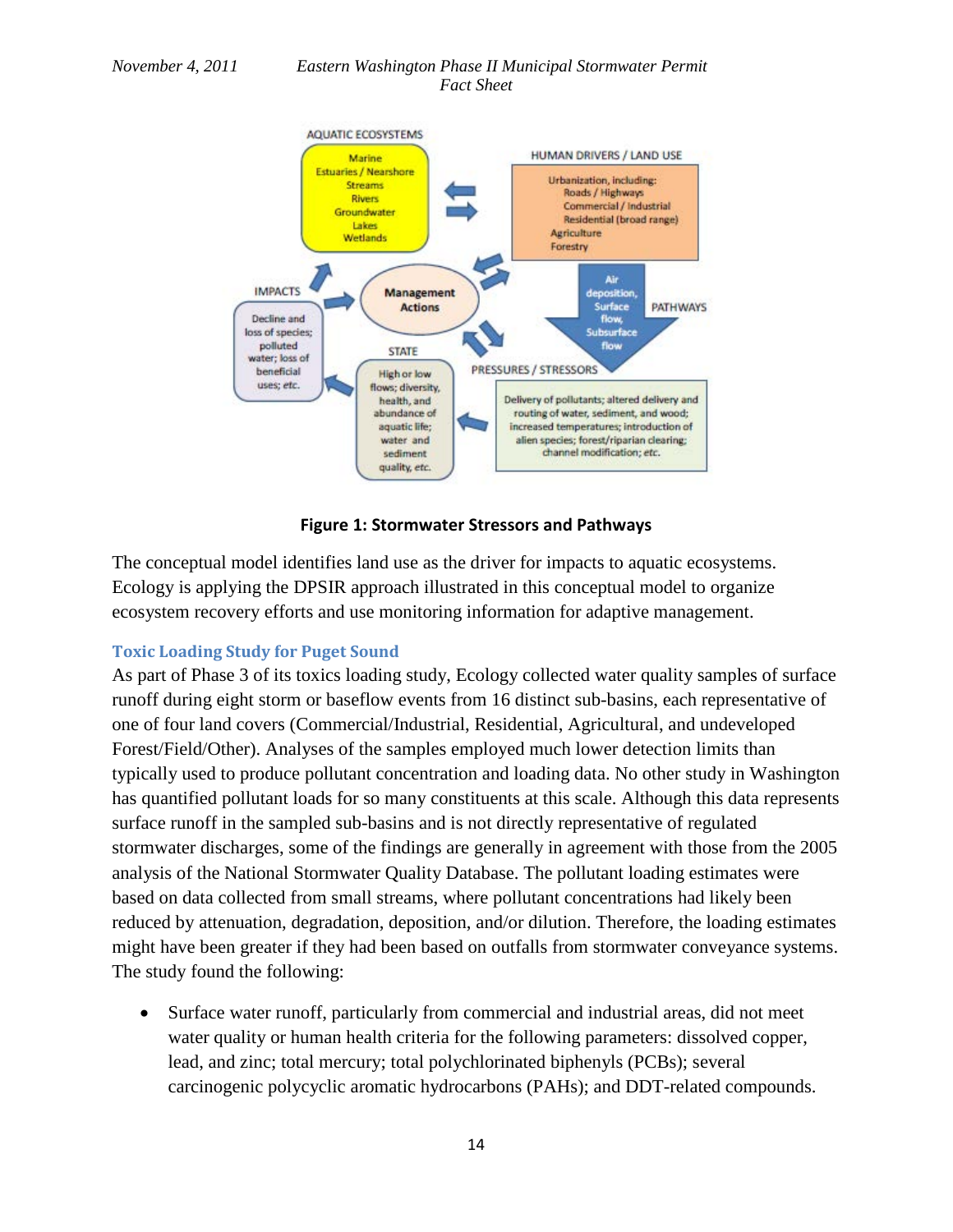- Organic pollutants and metals were generally detected more frequently and at greater concentrations in surface runoff from commercial and industrial areas than from other land uses. Runoff from residential and agricultural land had higher frequency of detection for most parameters than runoff from undeveloped/forested land, but generally less than runoff from commercial land. Greater detection frequencies occurred during storm events than during baseflow across all land cover types.
- During storm events, surface runoff from areas of forested and commercial land covers were chemically distinct from each other and from the other land cover types. Forested lands produced runoff with smaller concentrations of nitrate+nitrite nitrogen, total phosphorus, and total arsenic, copper, mercury, and suspended solids. Commercial land areas produced runoff with relatively greater concentrations of total lead, zinc, PBDEs, and PCBs.
- At the local scale, pollutant loading rates via small streams were substantially greater during storm events than during baseflow. The rain-induced surface runoff during storm events caused higher streamflow rates. These higher flow rates coupled with increased pollutant concentrations to produce substantially greater loading rates for storm events than for baseflow. This result suggested that the greatest opportunity for transport of toxic chemicals occurs during storm events.

#### <span id="page-14-0"></span>**Phase I Stormwater Outfall Monitoring Data**

Phase I Municipal Stormwater permittees, including Clark, King, Pierce, and Snohomish Counties, the Cities of Seattle and Tacoma, and the Ports of Seattle and Tacoma, collected chemical monitoring data representing municipal stormwater discharge quality during the past several years. The 2007 Phase I permit required each city and county permittee to select three (one for each of the two Ports) municipal stormwater basins representing different land uses and conduct stormwater characterization monitoring. This monitoring includes the collection of flowweighted composite samples of 11 storm events each water year, annual sediment sampling, and one-time toxicity testing of seasonal first-flush discharges. No other stormwater monitoring effort in Washington has generated comparable water quality data on municipal stormwater discharges for such a large parameter suite from different land uses across Western Washington.

Attachment A to this Fact Sheet includes a Table of Event Mean Concentrations in Stormwater from Various Land Uses. The data is from Phase I permittees and was collected during water years 2009 and 2010. The table presents only average concentration data where analytes were detected. This preliminary data needs further statistical evaluation when more data has been submitted. Ecology staff who compiled the data made the following preliminary observations as general statements that should be verified in the future, when more data are available:

- Fecal coliform averages appear to be higher in industrial land use compared to the other land uses.
- For nutrients, there does not appear to be any significant difference between land uses.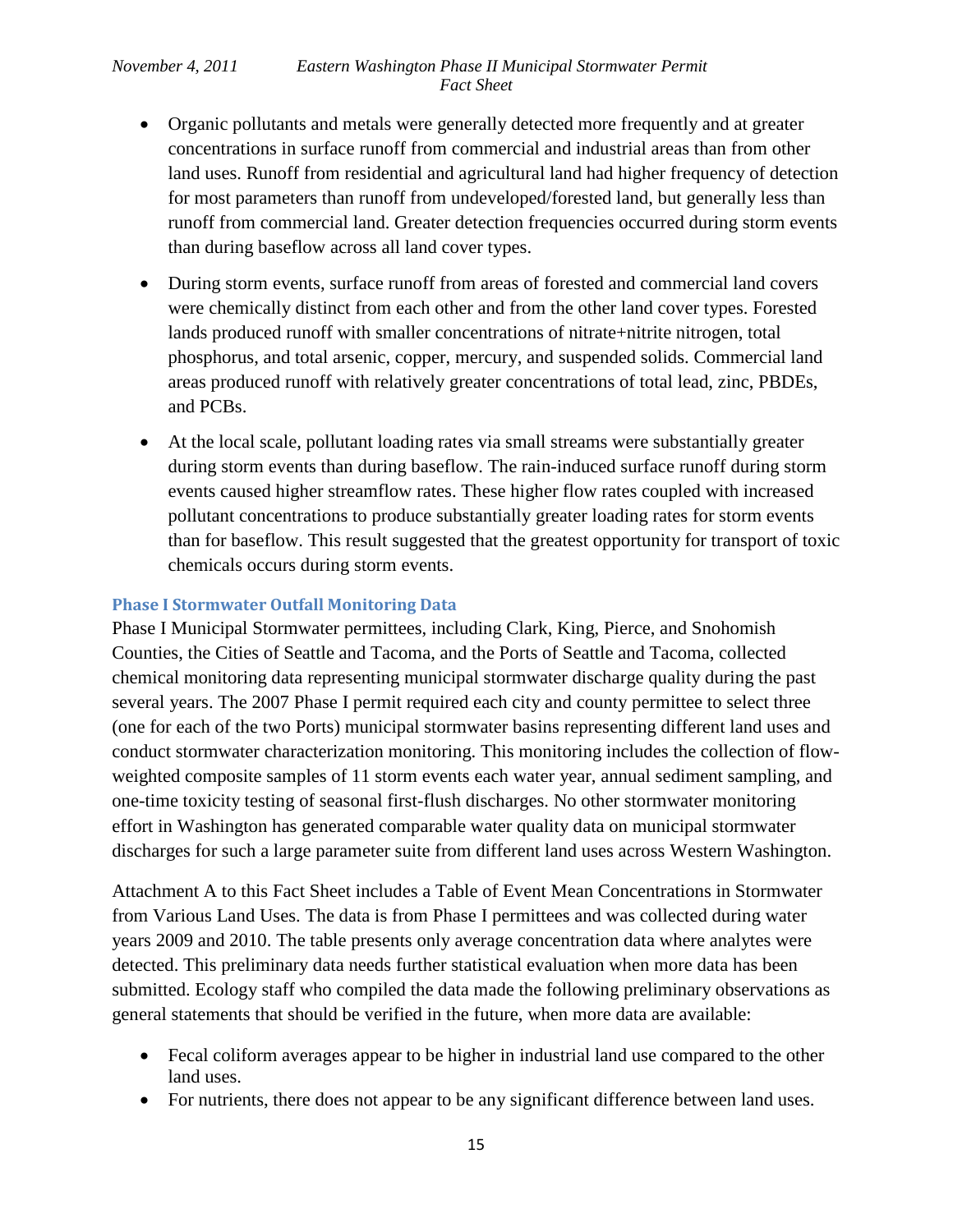- Metals concentrations appear to be higher in industrial and commercial land uses than in residential areas.
- Based on a sample set of 60 or more samples, pyrene, fluoranthene, phenanthrene, Benzo(g,h,i)perylene, Naphthalene and Benzo(a)pyrene appear to be the more abundant PAHs detected.
- Based on a sample set of 60 or more samples, Bis(2-ethylhexyl) phthalate, Di-N-Butyl Phthalate, Diethylphthalatem, and Butyl benzyl phthalate appear to be the more abundant phthalates detected.
- Based on a sample set of 20 or more samples, dichlobenil and 2,4-D were the more commonly detected herbicides.
- For the conventional parameters, total suspended solids appears to be higher in commercial basins while turbidity tends to be higher in industrial basins
- Diesel and motor oil concentrations appear to be higher in residential basins

As the Phase I permittees complete the monitoring programs required by the 2007 Phase I permit, Ecology will seek funding to analyze the data and evaluate how to apply the results to managing stormwater in both regulatory and non-regulatory programs.

## <span id="page-15-0"></span>**Sediment Phthalates Work Group**

The Sediment Phthalates Work Group was convened in 2006 to address the re-contamination of cleaned up sites in urban bays of Puget Sound. The Duwamish and Foss Waterways are Superfund sites in which sediment samples showed contamination by phthalates after costly sediment cleanups. Phthalates were not among the original contaminants of concern that led to the cleanup, and are pollutants of more contemporary origin than those addressed by the cleanup. The work group was charged with identifying the sources and pathways for the phthalates and making recommendations regarding the newly contaminated sediments. The work group's 2007 comprehensive problem statement included the following findings:

- Billions of pounds of plasticized polyvinyl chloride (PVC) products are currently in use in urban environments, and these materials off-gas phthalates into the surrounding atmosphere for many years.
- Volatilized phthalates adhere to fine particulates in the air and eventually settle onto impervious surfaces and soil.
- Stormwater washes the phthalate-contaminated particulates into storm drains and subsequently into natural water bodies and sediments, where the concentrations and loadings of phthalates can build up over time.
- Although phthalates do not readily bioaccumulate, large amounts loaded into sediments are toxic to benthic organisms.

Phthalates are an example of a pollutant that exists throughout the urban environment. The work group report acknowledged that it may not be feasible to remove some pollutants such as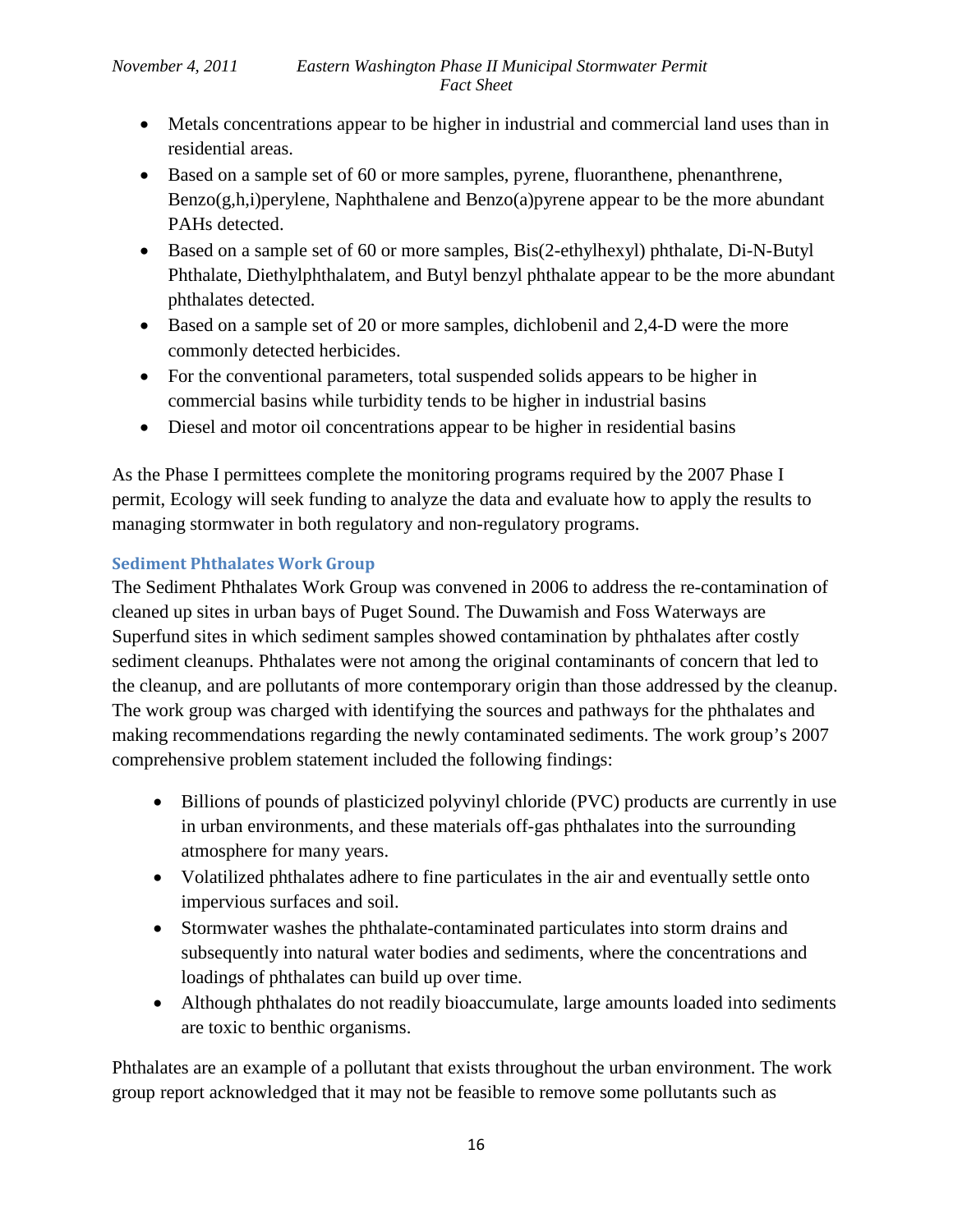phthalates from stormwater once they are in the environment. Source control solutions to reducing these pollutants may include finding alternatives to use in manufacturing the products that contain them. Their widespread uses make them somewhat ubiquitous in the contemporary urban setting. Phthalates and some other pollutants will require broader societal efforts to address the contaminants resulting from the manufacturing processes for many products widely used in contemporary society.

## <span id="page-16-0"></span>**3.3 Laws and Regulations**

### <span id="page-16-1"></span>**Federal Clean Water Act**

This permit implements sections of the Federal Clean Water Act (CWA), the U.S. Environmental Protection Agency rules, and the Washington State Water Pollution Control Act (RCW 90.48).

The federal Clean Water Act (CWA, 1972, and later modifications in 1977, 1981, and 1987) established water quality goals for the surface waters of the United States. One of the mechanisms for achieving goals of the CWA is the National Pollutant Discharge Elimination System (NPDES) permitting program. In Washington State, Ecology has been delegated authority to administer the NPDES program for most dischargers, including most municipal stormwater dischargers. Chapter 90.48 RCW defines Ecology's authority and obligations in administering the NPDES permit program.

As part of the 1987 CWA amendments, Congress added section 402(p) to cover stormwater discharges to waters of the United States. Under the Federal Clean Water Act (33.U.S.C. Section 1342 (p)(3)(b)) permit requirements for discharges from municipal separate storm sewer systems include:

Municipal Discharge. – Permits for discharges from municipal storm sewers –

- (i) May be issued on a system-or jurisdiction-wide basis;
- (ii) Shall include a requirement to effectively prohibit non-stormwater discharges into the storm sewers; and
- (iii) Shall require controls to reduce the discharge of pollutants to the maximum extent practicable, including management practices, control techniques, and system design and engineering methods, and such other provisions as the Administrator or the State determines appropriate for the control of such pollutants. (33 U.S.C. Section 1342 (p)(3)(B))

Congress phased in NPDES requirements for municipal stormwater discharges in two phases. Phase I includes medium and large municipalities. Populations of over 250,000 are defined as "large," while those with populations between 100,000 and 250,000 are defined as "medium" municipalities.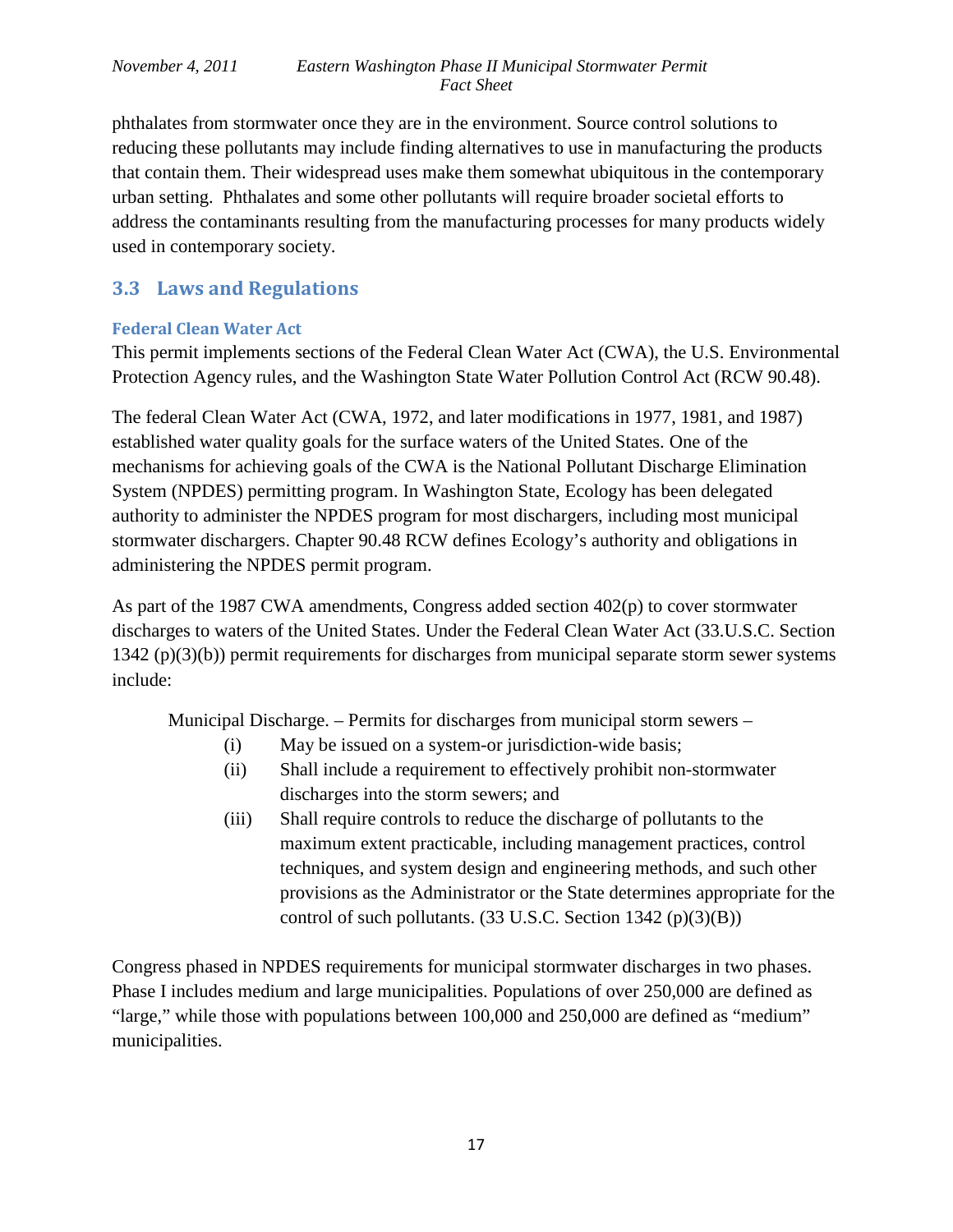In the 1987 CWA amendments, Congress directed EPA to study remaining sources of stormwater discharges and, based on the study, to propose regulations to designate and control other stormwater sources. These regulations, which are commonly known as the Phase II rules, were adopted by the EPA in December, 1999. The Phase II rules extend coverage of the (NPDES) program to certain "small" municipal separate storm sewer systems.

#### <span id="page-17-0"></span>**EPA Rules**

U.S. EPA implementing regulations define the term "municipality" to mean incorporated cities and unincorporated counties that have sufficient population in a Census Bureau designated urbanized area to meet the population thresholds. In addition, the EPA rule requires permit coverage for other public entities (excluding incorporated cities) regardless of their size, which own and operate storm sewer systems located within the municipalities that meet the population thresholds. Examples of other publicly-owned storm sewer systems include state highways, ports, drainage districts, school districts, colleges and universities, and flood control districts located within permitted municipalities. Ecology uses the term "Secondary Permittees" for these permittees in the Phase I and Phase II municipal stormwater permits.

Recognizing the complexity of controlling stormwater, Congress and EPA established a regulatory framework for municipal stormwater discharges that is different from traditional NPDES permit programs. Some of the key provisions of the stormwater rules that reflect these differences are:

- Permits require the implementation of stormwater management programs rather than establishing numeric effluent standards for stormwater discharges (40 CFR  $122.26(d)(2)(iv)$ .
- Permits cover a large geographic area rather than individual "facilities." Within a permit coverage area there may be hundreds or thousands of individual outfalls discharging surface water (40 CFR 122.26(a)(3)).
- Flexibility that allows permittees to first focus their resources on the highest priority problems (40 CFR 122.26(d)(2)(iv)).
- Pollution prevention is emphasized with some provisions requiring eliminating or controlling pollutants at their source and by requiring permittees to assess potential future impacts due to population growth and other factors  $(40 \text{ CFR } 122.26(d)(2)(iv)(B))$  $& (d)(1)$  (iii)).

EPA rules for discharges from large and medium MS4s did not establish actual permit requirements. EPA allowed the permitting authority flexibility to establish permit requirements that are appropriate for the local area under Phase I regulation.

The Phase II rules require the development, implementation, and enforcement of stormwater management programs designed to reduce the discharge of pollutants from MS4s to the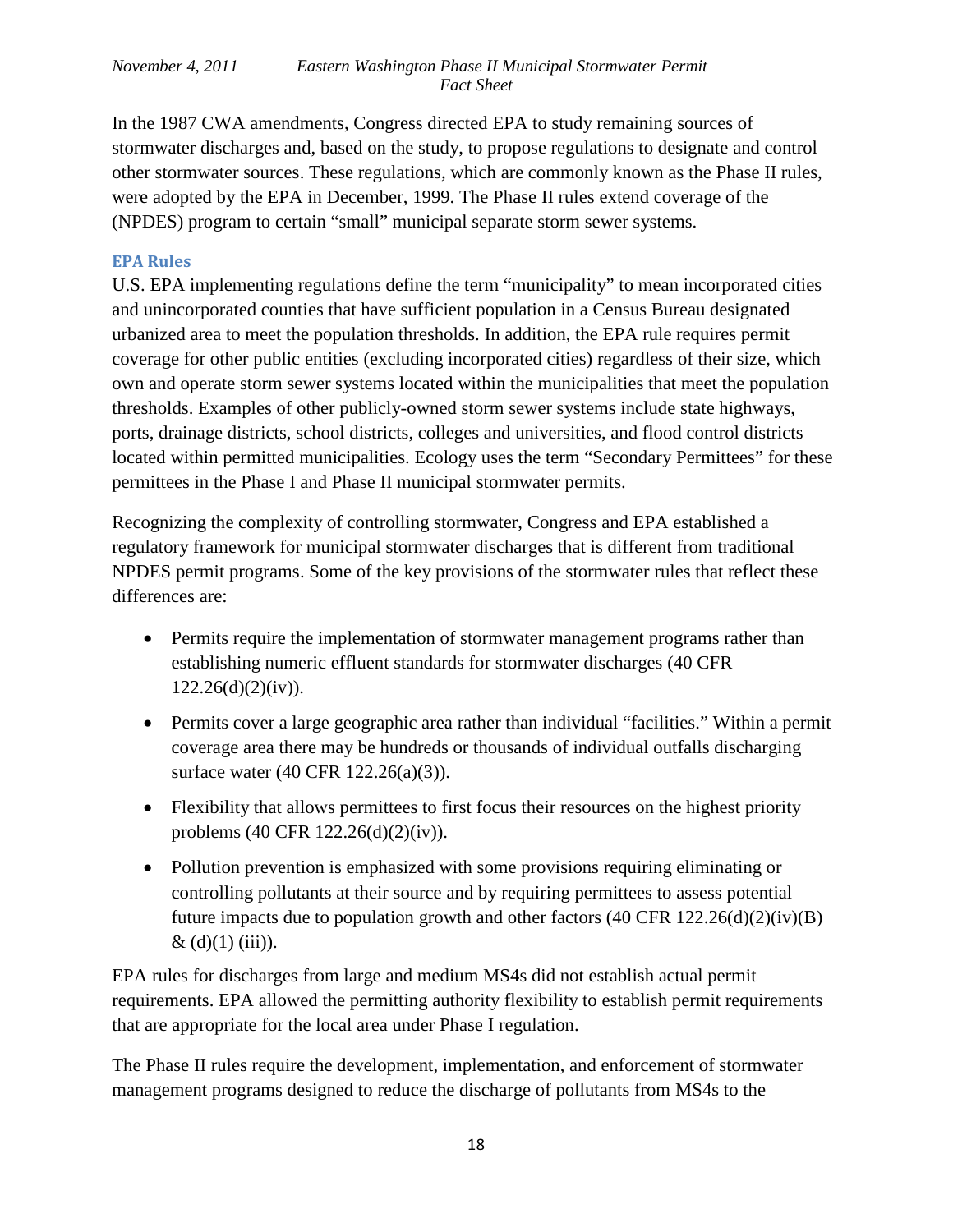maximum extent practicable (MEP), protect water quality, and satisfy the appropriate water quality requirements of the Clean Water Act.

The Phase II rules outline the minimum elements of a Stormwater Management Program (SWMP) which must include:

- 1. Public education and outreach on stormwater impacts
- 2. Public involvement and participation
- 3. Illicit discharge detection and elimination
- 4. Construction site stormwater runoff control
- 5. Post-construction stormwater management in new development and re-development
- 6. Pollution prevention and good housekeeping for municipal operations.

In addition to the above six minimum measures, the Phase II rules also require:

- 1. Compliance with approved total maximum daily load (TMDL, or water cleanup plan) or equivalent analysis, where appropriate, and
- 2. Evaluation and assessment of program compliance.

The Phase II rules require Ecology to "make available a menu of BMPs to assist regulated small MS4s in the design and implementation of the municipal storm water management programs to implement the minimum measures specified in (40 CFR) 122.34(b) of this chapter." The *Stormwater Management Manual for Eastern Washington* (2004) meets this requirement in regard to construction site stormwater control and post-construction stormwater management in new development and re-development. The *Model Municipal Stormwater Program for Eastern Washington* (2003) also addresses this requirement for pollution prevention and good housekeeping for municipal operations.

EPA is currently conducting a process to update the federal stormwater rules. On December 29, 2009, EPA issued a notice in the Federal Register opening a public input period and announcing listening sessions to inform a rulemaking "…to strengthen national stormwater regulations and to establish a comprehensive program to reduce stormwater discharges from new development and redevelopment." EPA also conducted a comprehensive survey of delegated state authorities and permittees to solicit input on the range of stormwater management requirements and practices across the nation. The proposed national rulemaking is considering the following key rulemaking actions:

- Develop performance standards from newly developed and redeveloped sites to better address stormwater management as projects are built.
- Explore options for expanding the protections of the municipal separate storm sewer systems (MS4) program.
- Evaluate options for establishing and implementing a municipal program to reduce discharges from existing development.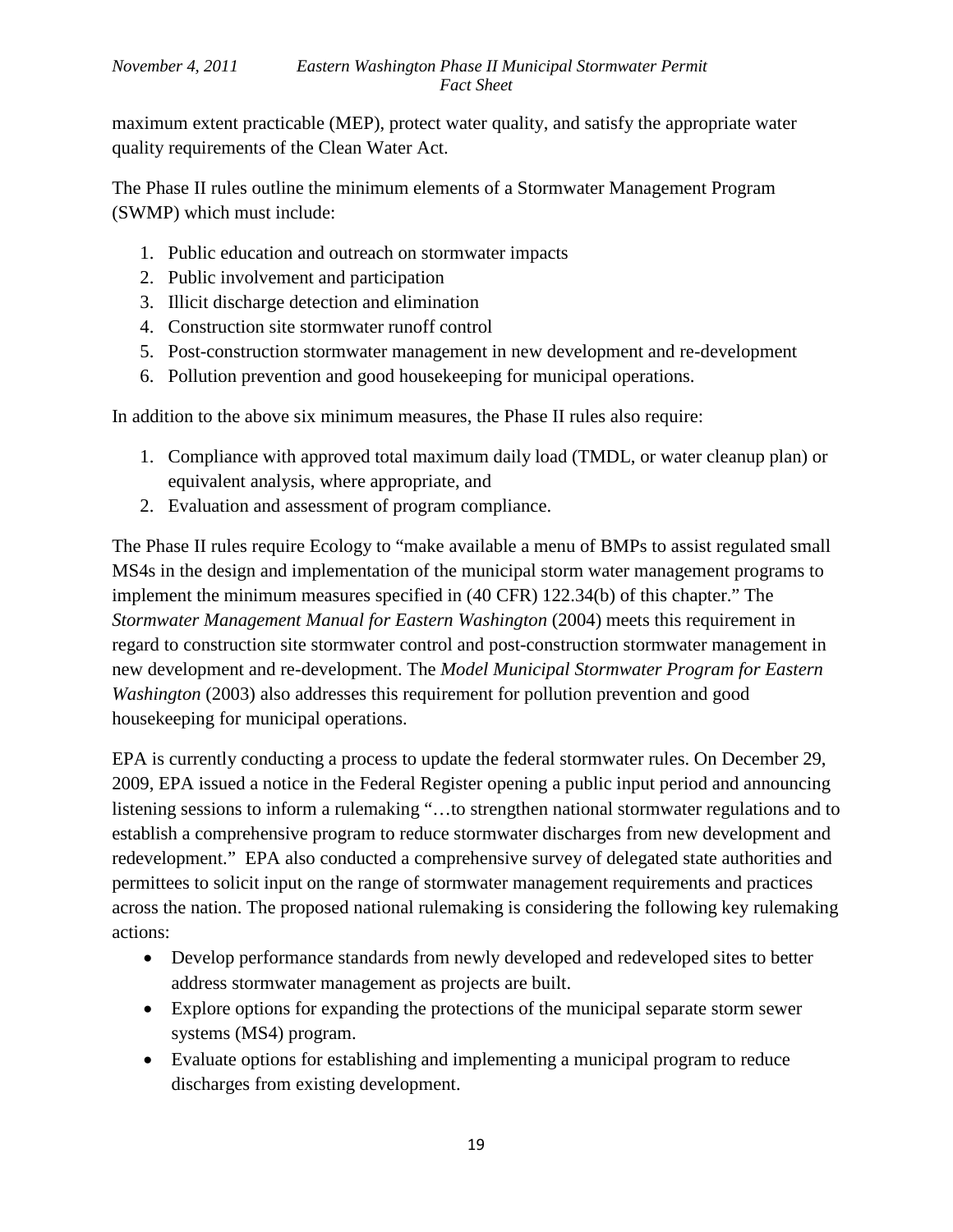- Evaluate establishing a single set of minimum measures requirements for regulated MS4s. However, industrial requirements may only apply to regulated MS4s serving populations of 100,000 or more.
- Explore options for establishing specific requirements for transportation facilities.
- Evaluating additional provisions specific to the Chesapeake Bay watershed.

EPA announced its intent to propose a rule in December 2011 and to take final action by November 2012. More information on EPA's rulemaking is available at: <http://cfpub.epa.gov/npdes/stormwater/rulemaking.cfm>.

## <span id="page-19-0"></span>**The State Water Pollution Control Act and Implementing Regulations**

In addition to requirements in federal law, there are state law requirements for the control of pollution in Chapter 90.48 RCW, known as the Water Pollution Control Act. RCW 90.48.010 establishes:

the public policy of the state of Washington (is) to maintain the highest possible standards to insure the purity of all waters of the state consistent with public health and public enjoyment thereof, the propagation and protection of wild life, birds, game, fish and other aquatic life, and the industrial development of the state, and to that end require the use of all known available and reasonable methods by industries and others to prevent and control the pollution of the waters of the state of Washington.

The terms "pollution" and "waters of the state" are defined in RCW 90.48.020. Waters of the state "….shall be construed to include lakes, rivers, ponds, streams, inland waters, underground waters, salt waters and all other surface waters and watercourses within the jurisdiction of the state of Washington." This definition differs from the federal definition of "waters of the United States" which is limited to surface waters. State law requires a permit to regulate discharge of pollutants or waste materials to waters of the state (RCW 90.48.162). In 1987 the State Legislature passed into law RCW 90.48.520. When issuing or renewing state and federal wastewater discharge permits, Ecology must review the applicant's operations and incorporate permit conditions which require all known, available, and reasonable methods to control toxicants in the applicant's wastewater. The law prohibits the discharge of toxicants which would violate any water quality standard, including toxicant standards, sediment criteria, and dilution zone criteria (RCW 90.48.520).

RCW 90.48.035 grants Ecology authority to adopt standards for the quality of waters of the state. Ecology has adopted the following standards:

- Chapter 173-200 WAC Ground Water Quality Standards;
- Chapter 173-201A WAC Water Quality Standards for Surface Waters; and
- Chapter 173-204 WAC Sediment Management Standards.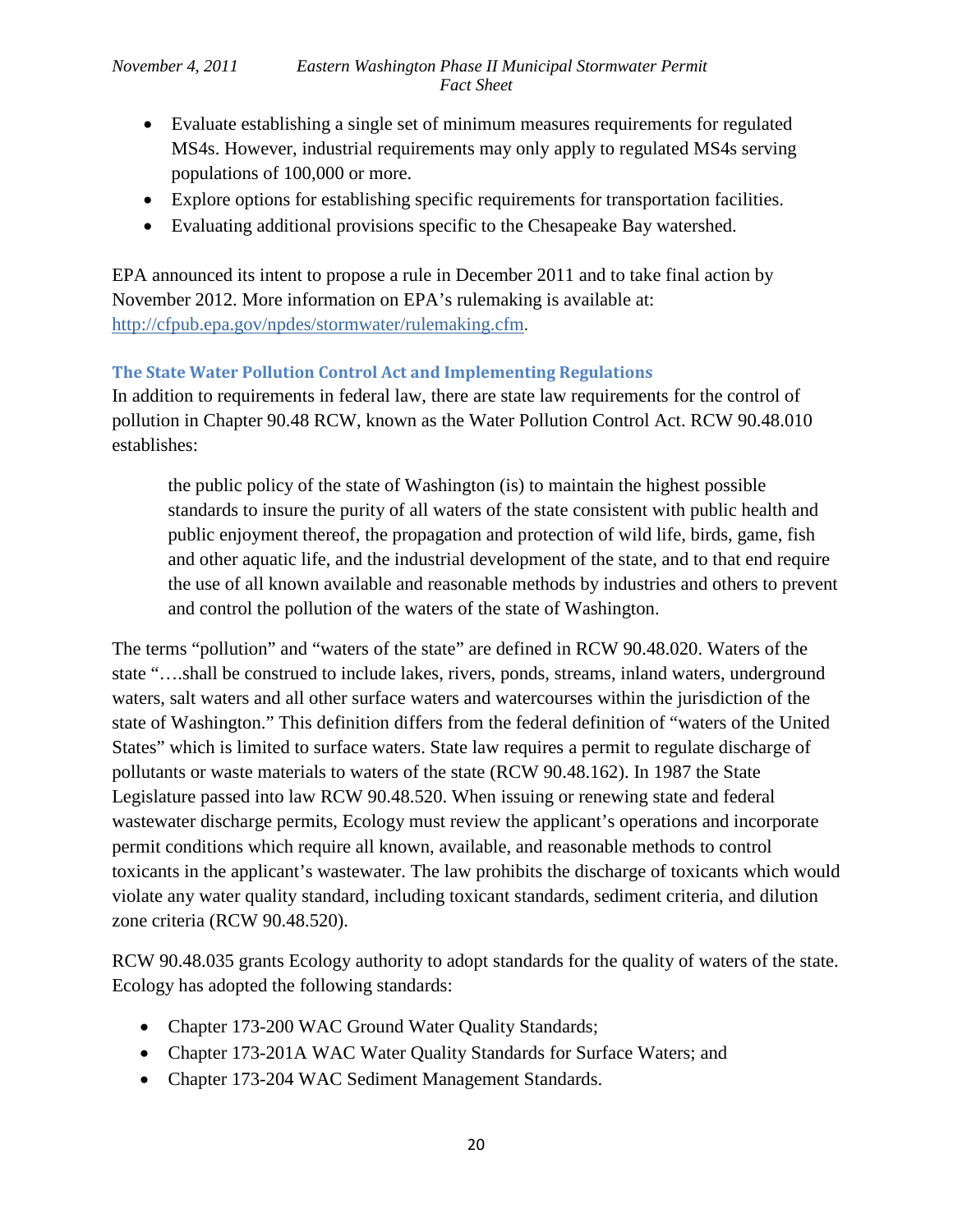These standards generally require that permits that Ecology issues ensure that discharges will not violate standards, or that a compliance schedule be in place to bring discharges into compliance.

The Waste Discharge General Permit Program regulation, Chapter 173-226 WAC, establishes a general permit program for the discharge of pollutants, wastes, and other materials to waters of the state. One of the requirements (WAC 173-226-110) for issuing a general permit under the NPDES permit program is the preparation of a draft permit and an accompanying fact sheet.

# <span id="page-20-0"></span>**4.0 Relationship to Other Stormwater Permits**

EPA stormwater regulations establish NPDES permit requirements for stormwater discharges from industrial facilities, construction sites, large and medium municipal storm sewer systems (Phase I), and the Washington State Department of Transportation.

## <span id="page-20-1"></span>**4.1 Industrial Stormwater General Permit**

The federal stormwater regulations envision a cooperative relationship between industrial stormwater permittees that discharge to municipal separate storm sewer systems (MS4s) and those municipal permittees. A wide range of industrial facilities listed at 40 CFR 122.26(b)(14) must obtain NPDES permits from Ecology to authorize discharges to surface waters or to MS4s that discharge to surface waters. In Washington State, Ecology has also issued several industryspecific permits that authorize stormwater discharges from those facilities, including the Sand and Gravel General Permit and the General Permit for Boat Building and Repair Facilities.

# <span id="page-20-2"></span>**4.2 Construction Stormwater General Permit**

Under this permit, Permittees must adopt and implement measures to control discharges into the MS4 system from construction sites, including sites regulated by Ecology's Construction Stormwater General Permit. The construction stormwater permit is issued by Ecology to individual construction site operators for projects of one acre or more or for projects of less than one acre that are part of a larger, common plan of development or sale. Construction site operators that are covered under and operating in compliance with the construction stormwater general permit issued by Ecology will be in compliance with the construction site runoff control requirements of the municipal stormwater permit. Local jurisdictions may add additional requirements for construction site operators to address local conditions or concerns. Local jurisdictions also coordinate with and complement Ecology's regulation of construction sites to prevent pollutants from those sites from entering the MS4.

# <span id="page-20-3"></span>**4.3 Large and Medium (Phase I) Municipal Stormwater Permits**

Ecology issued the first Phase I Municipal Stormwater Permits in 1995 and reissued a general permit in 2007 to cover the cities of Seattle and Tacoma, and Snohomish, King, Pierce, and Clark counties. The Phase I federal rule established the list of Phase I jurisdictions, and no new jurisdictions will be added to this list.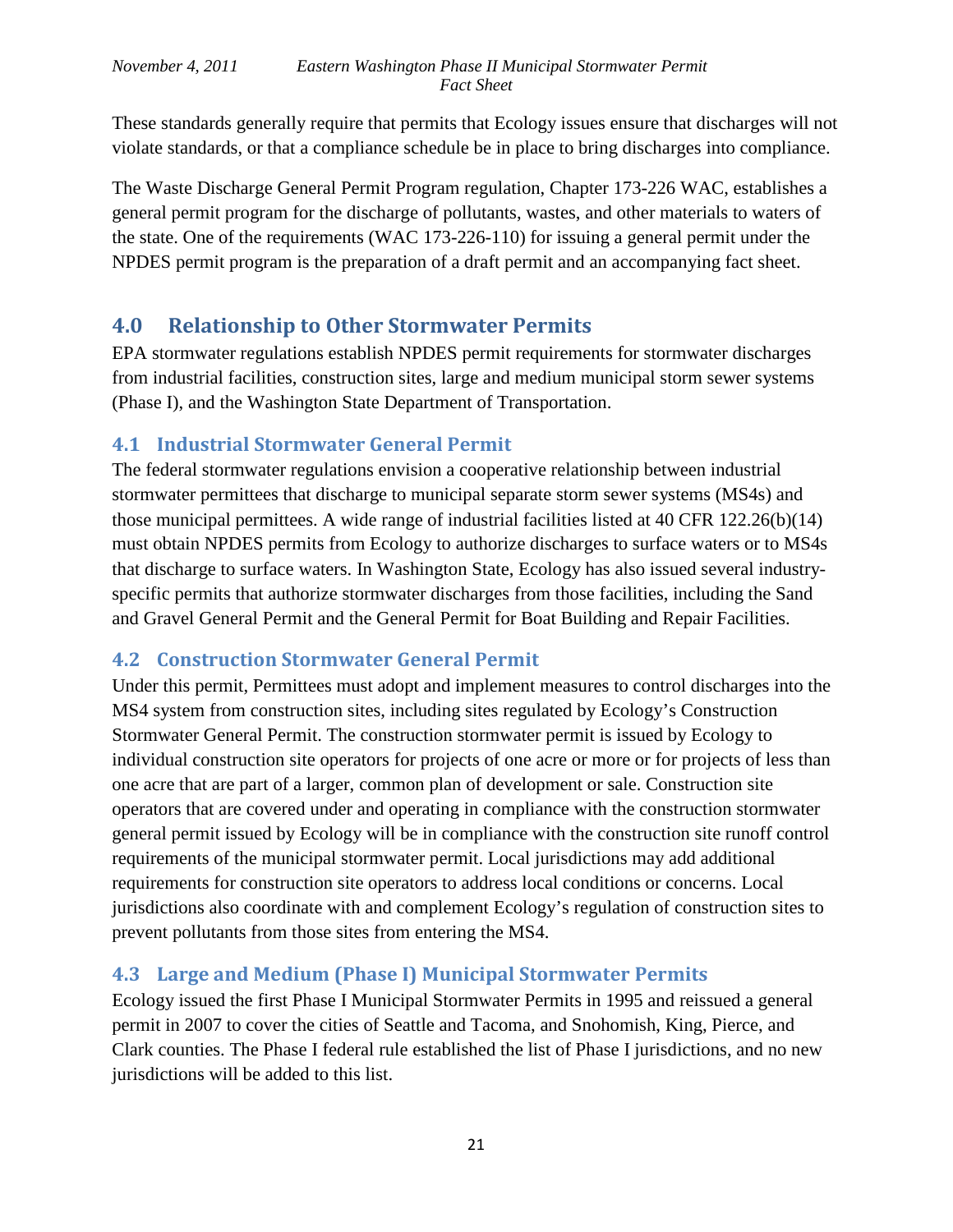In eastern Washington there are no Phase I permittees, and thus no interconnected stormwater systems of Phase I and Phase II permittees. A number of eastern and southwestern Washington permittees, both Phase I and Phase II, discharge into the Columbia River. Permittees that discharge to tributaries of the Columbia coordinate within those smaller basins. Eastern Washington permittees coordinate informally with permittees in western Washington, and during the current (2007) permit term, Ecology funded several partnerships of eastern and western Washington permittees to complete grant projects that benefit permittees statewide.

Wherever possible, Ecology coordinated the requirements of the Phase II permits with the requirements of the Phase I permits. All permits include similar approaches to compliance with standards, TMDL implementation, and the use of a regional stormwater manual. Programs for illicit discharge detection and elimination and controlling stormwater from construction sites are also similar. In areas where conveyance systems are interconnected or discharges go to the same water body, successful implementation of stormwater management programs requires coordination between local jurisdictions. Ecology has established expectations in this permit for regional coordination in monitoring efforts and in proposed requirements for watershed-based stormwater planning for western Washington permittees.

# <span id="page-21-0"></span>**4.4 Washington Department of Transportation Municipal Stormwater General Permit**

The Washington Department of Transportation (WSDOT) is a statewide agency that owns and operates municipal separate stormwater systems that carry discharges from highways, maintenance and storage facilities, ferry docks, and other WSDOT facilities. Discharges from WSDOT MS4s are authorized under a single statewide permit for MS4s in Phase I and Phase II coverage areas, and in areas with applicable TMDLs. The WSDOT MS4 permit was issued in 2009.

The WSDOT municipal stormwater permit includes requirements similar to the municipal stormwater general permit to conduct public education and involvement, prevent and address polluting illicit discharges, and for operations and maintenance. Requirements for WSDOT construction sites and for managing stormwater discharges from new and re-development projects are consistent with the requirements in the Phase I permit, except they are tailored to highway construction. WSDOT's permit also includes a monitoring program to evaluate the effectiveness of its stormwater management program.

WSDOT stormwater conveyances frequently interconnect with municipal MS4s covered under this permit. This requires WSDOT and municipal permittees to work together to control illicit discharges, respond to spills and dumping, and, where they discharge to shared water bodies, to implement TMDLs.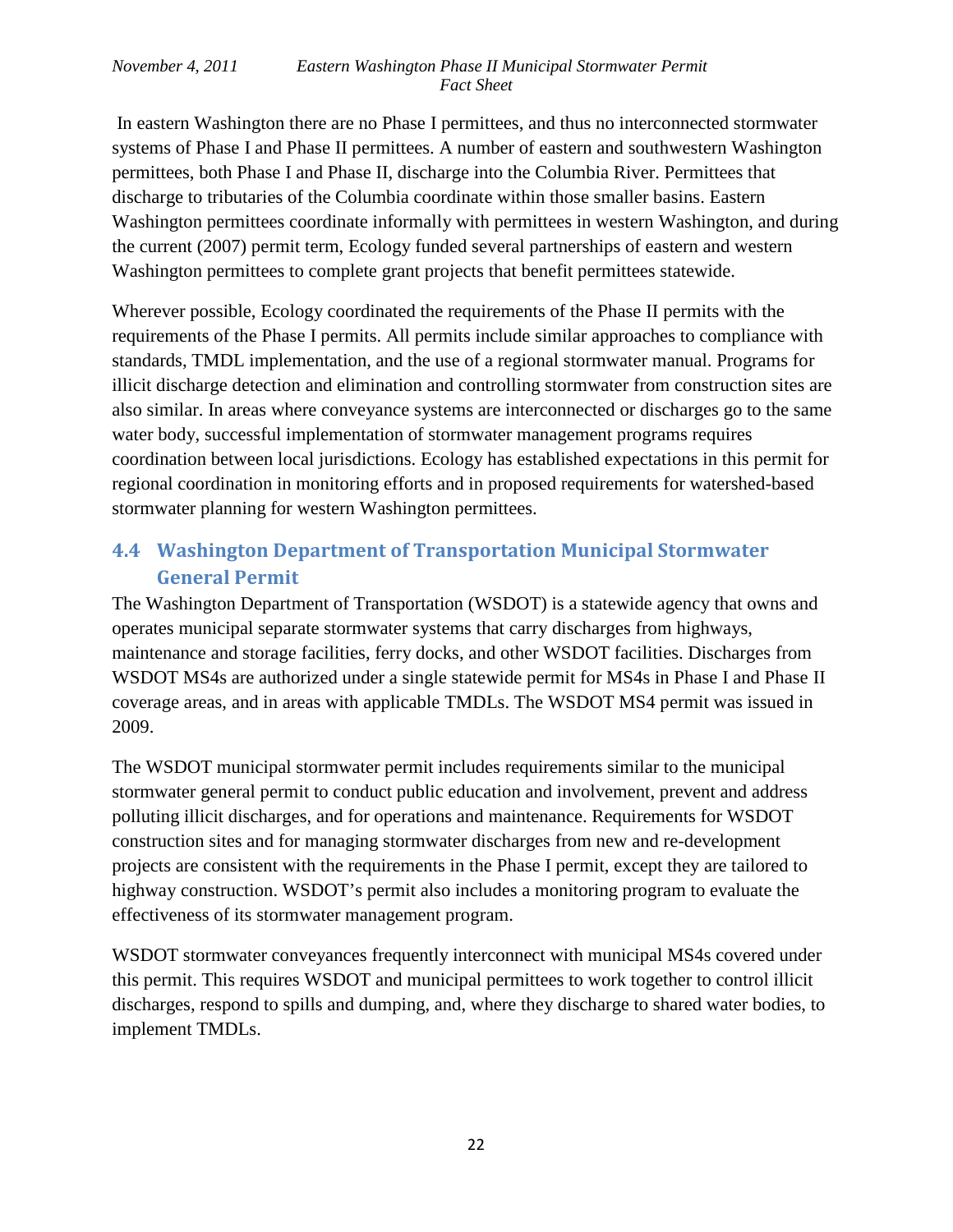# <span id="page-22-0"></span>**5.0 Antidegradation**

# <span id="page-22-1"></span>**5.1 Background**

Federal regulations (40 CFR 131.12) and the Water Quality Standards for Surface Waters of the State of Washington (WAC 173-201A-300, 310, 320, 330) establish a water quality antidegradation program. The purpose of the antidegradation program is to:

- Restore and maintain the highest possible quality of the surface waters of Washington.
- Describe situations under which water quality may be lowered from its current condition.
- Apply to human activities that are likely to have an impact on the water quality of surface water.
- Ensure that all human activities likely to contribute to a lowering of water quality, at a minimum, apply all known, available, and reasonable methods of prevention, control, and treatment (AKART).
- Apply three Tiers of protection (described below) for surface waters of the state.

The federally mandated program establishes three tiers of protection for water quality. Tier I ensures the maintenance and protection of existing and designated uses. Tier I applies to all waters and all sources of pollution. Tier II prevents the degradation of waters that are of a higher quality than the criteria assigned, except where such lowering of water quality is shown to be necessary and in the overriding public interest. Tier II applies only to a specific list of polluting activities. Tier III prevents the degradation of waters formally listed as "outstanding resource waters," and applies to all sources of pollution.

This permit addresses antidegradation of Tier I and Tier II waters. Ecology has determined that there are no discharges under this permit to Tier III waters.

# <span id="page-22-2"></span>**5.2 Formal Adaptive Process to Comply with WAC 173-201A-320(6)**

Washington's Tier II requirements for general permits are outlined in WAC 173-201a-320(6):

- *a) Individual activities covered under these general permits or programs will not require a Tier II analysis.*
- *b) The department will describe in writing how the general permit or control program meets the antidegradation requirements of this section.*
- *c) The department recognizes that many water quality protection programs and their associated control technologies are in a continual state of improvement and development. As a result, information regarding the existence, effectiveness, or costs of control practices for reducing pollution and meeting the water quality standards may be incomplete. In these instances, the antidegradation requirements of this section can be considered met for general permits and programs that have a formal process to select, develop, adopt, and refine control practices for protecting water quality and meeting the intent of this section. This adaptive process must:*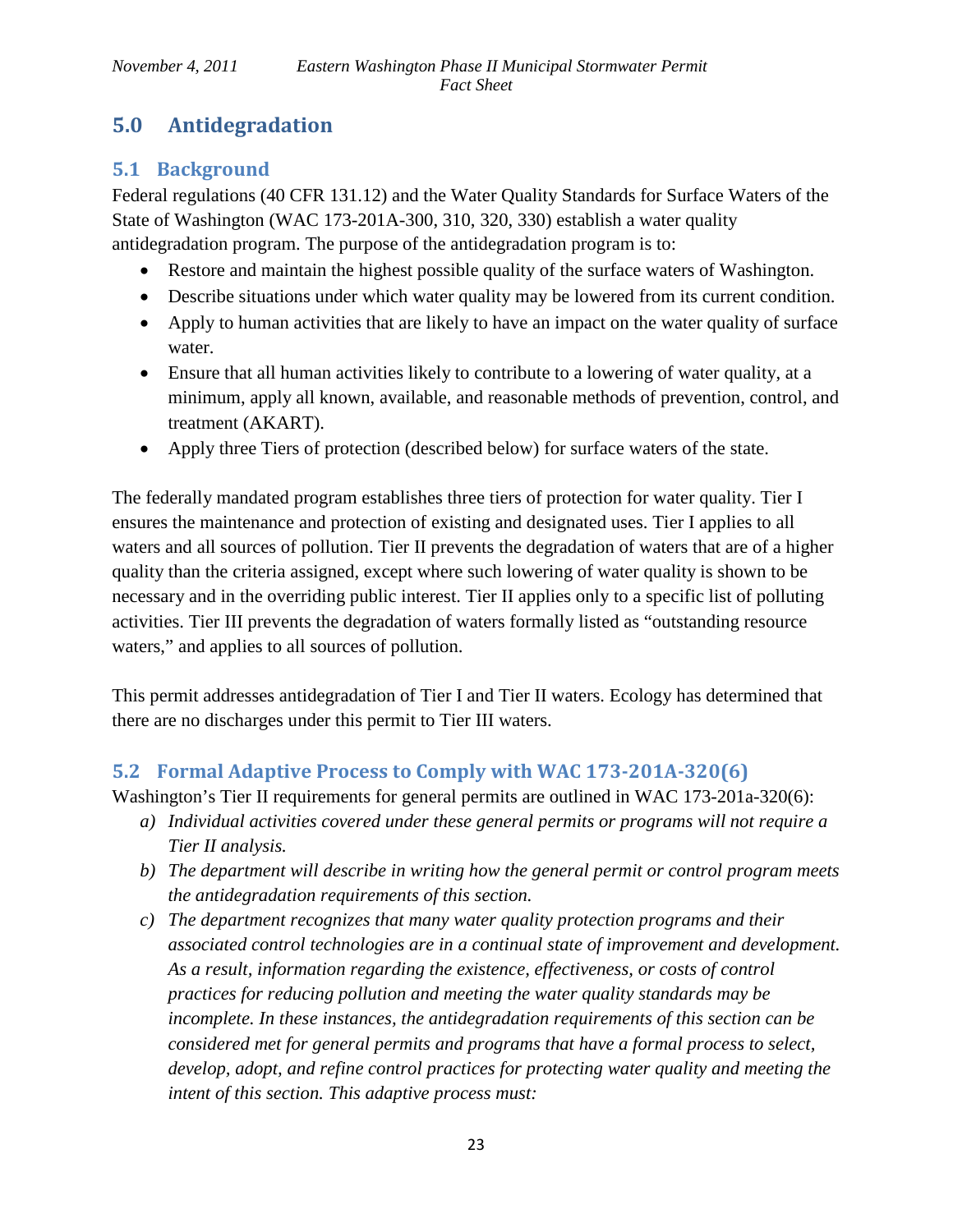- *(i) Ensure that information is developed and used expeditiously to revise permit or program requirements;*
- *(ii) Review and refine management and control programs in cycles not to exceed five years or the period of permit reissuance; and*
- *(iii) Include a plan that describes how the information will be obtained and used to ensure full compliance with this chapter. The plan must be developed and documented in advance of the permit or program approved under this section.*
- *d) All authorizations under this section must still comply with the provisions of Tier I (WAC 173-210A-310).*

# <span id="page-23-0"></span>**5.3 How the Municipal Stormwater Permits Meet the Antidegradation Requirement**

Ecology's process for reissuance of the municipal stormwater general permits includes a formal process to select, develop, adopt, and refine control practices for protecting water quality and meeting the intent of WAC 173-201A-310. All permits are issued for fixed terms of five years. Each time Ecology reissues the municipal stormwater general permits, staff evaluates the permit conditions to determine if additional or more stringent requirements should be incorporated.

Ecology's evaluation of the municipal stormwater permits includes an ongoing review of information on new pollution prevention and treatment practices for storm water discharges. Sources of such information include:

- 1. Comments on draft permits. Ecology's public process for developing the 2012 proposed permit includes the following:
	- During the 2009 permit modification to incorporate the results of permit appeals, Ecology asked for input on opportunities to improve and streamline requirements without compromising environmental protection. Staff used comments from that process to revise and improve the permits.
	- Committees on LID and monitoring including scientists, practitioners, and resource managers advised Ecology on permit requirements.
	- In 2010, Ecology staff held nine listening sessions statewide and used the feedback to inform permit revisions for all sections of the permit.
	- A May-June 2011 informal comment period for preliminary draft language on LID and monitoring generated comments from over 85 entities or individuals.
	- Ecology will review and use public comment and testimony from public hearings during the public comment period on the draft permit (2011-2012) to develop the final permits.
- **2.** Ecology's Stormwater Management Manuals. Ecology periodically updates the stormwater management manuals based on new information and science. The update process includes a public involvement element. Since the municipal stormwater permits require permittees to select BMPs from the most recent edition of the stormwater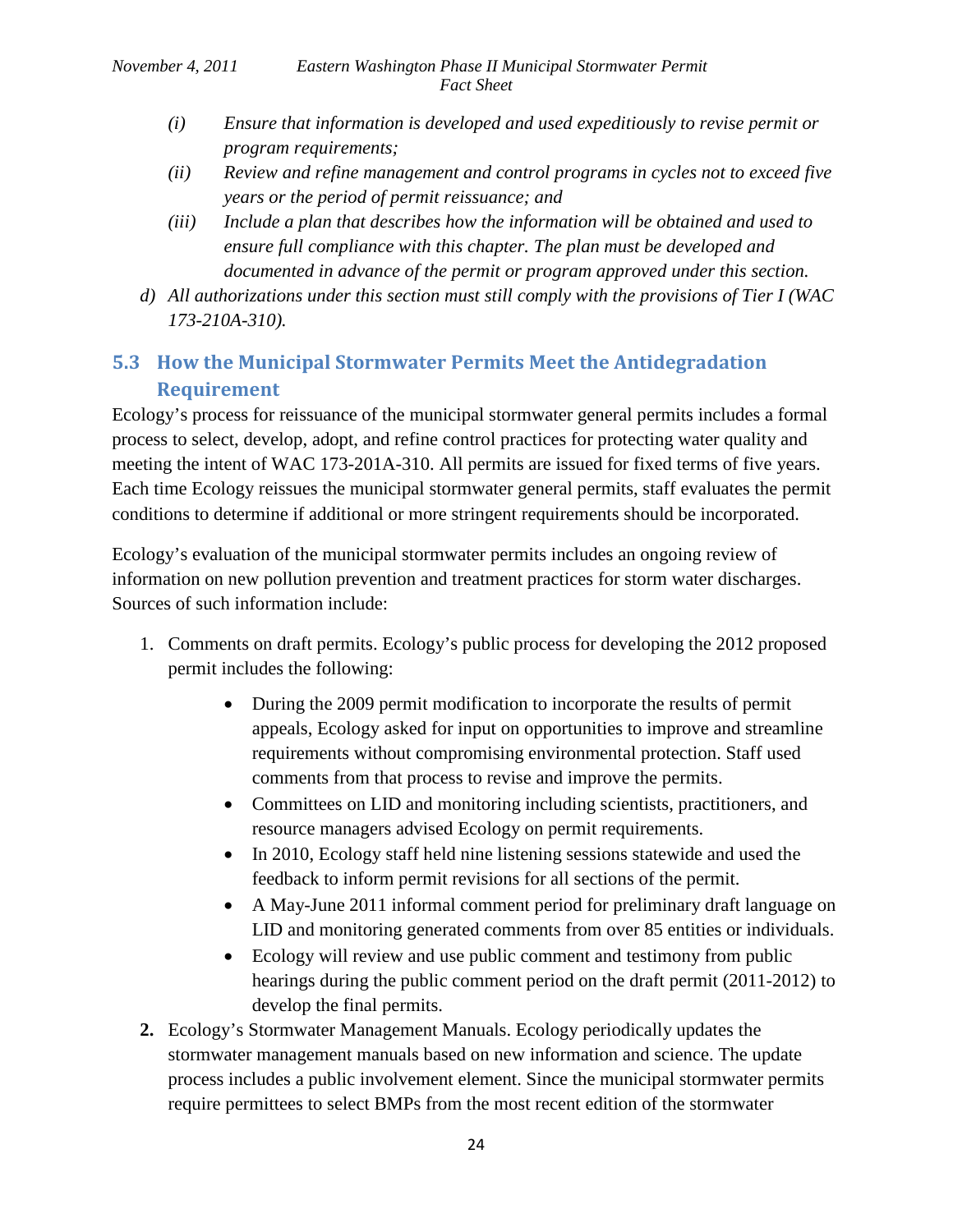manuals (or a program approved as functionally equivalent) the BMPs contained in updated stormwater manuals are adopted by permittees. This improves the effectiveness of stormwater controls for protecting water quality and meeting the intent of the antidegradation provisions of the water quality standards.

- 3. Technology Assessment Protocol Ecology (TAPE) process. This formal process reviews and tests emerging treatment technologies for eventual adoption in Ecology's stormwater management manuals. The TAPE review process stimulates the development and use of innovative stormwater technologies used at construction sites and in new and redevelopment projects. Ecology recently funded the Washington Stormwater Center to revise the protocols and the TAPE guidance manual and re-opened the revised program in 2010 after a two-year suspension.
- 4. Washington Stormwater Center research. Ecology helped establish and fund the Stormwater Center and affiliated Low Impact Development research program to conduct stormwater technical research. The Center works in partnership with state academic institutions partners including Washington State University Puyallup Campus and the University of Washington Urban Waters Program in Tacoma. The Center also disseminates information on current research and training opportunities to municipalities and businesses, and is compiling an interactive stormwater BMP toolbox.
- 5. Permittee compliance reports. Each permittee submits to Ecology an annual report, monitoring results, and special submittals by permittees for alternative approaches to maintenance or detection of illicit discharges. Ecology staff review and act on annual reports to address compliance issues and provide technical assistance. A statewide Ecology municipal stormwater permit team produces written guidance and permittee training opportunities to disseminate information on improved BMPs.

The low impact development requirements proposed in the draft municipal stormwater permit are part of the adaptive process to improve stormwater management and protect surface waters from degradation. Low impact development stormwater management for new and redevelopment projects is a nationally-recognized innovative land use and stormwater management approach. Ecology's draft permits introduce the LID requirements at levels appropriate to the experience and physical conditions of permittees in each region. In eastern Washington, where permittees have relatively limited experience with LID, Ecology proposes incremental steps toward eventual broad implementation of LID as appropriate to the climate, soils, and geology of that region. The statewide LID requirements will support a fundamental shift to LID stormwater design and management in new and redevelopment that help meet the antidegradation requirements of WAC 172-203A-320(6).

The monitoring proposal in the draft permit also helps satisfy the anti-degradation requirements for adaptive management. The draft permit would require effectiveness monitoring programs to evaluate individual BMPs and/or elements of stormwater programs. A repository of information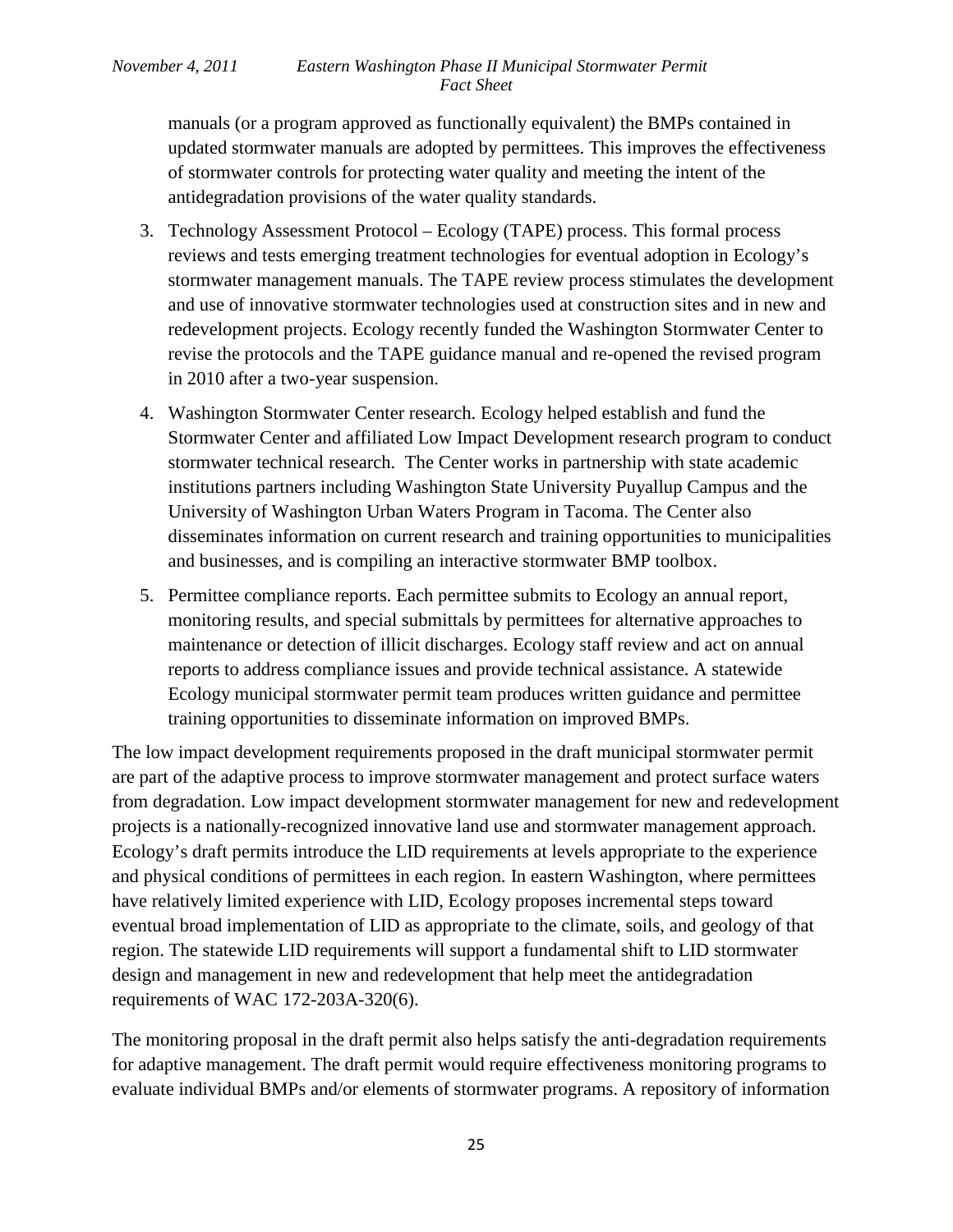for Source Identification and Diagnostic Monitoring proposed for western Washington would benefit permittees statewide in improving programs to eliminate pollution sources.

# <span id="page-25-0"></span>**6.0 Explanation of Eastern Washington Phase II Permit Revisions**

## <span id="page-25-1"></span>**6.1 S1 – Permit Coverage and Permittees**

This section of the draft permit defines the areas covered under this permit, defines entities that are to be covered under the permit, and explains how to obtain permit coverage.

The permit authorizes discharges from small Municipal Separate Storm Sewer Systems (MS4s), which are MS4s that are not "large" or "medium" MS4s as defined by EPA at 40 CFR 122.26(b)(4) and (7).

To be regulated by this permit, small MS4s must:

- Be located within, or partially within, a census-defined Urbanized Area or otherwise designated by Ecology;
- Discharge stormwater to a surface water of Washington State; and
- Not be eligible for a waiver or exemption.

Urbanized Areas are population centers with greater than 50,000 people and densities of at least 1,000 people per square mile, with surrounding areas having densities of at least 500 people per square mile. The urbanized areas in this permit are based on the 2000 population census. When EPA issues the revised urbanized areas based on the 2010 U.S. Census, Ecology will determine whether additional areas or permittees should be covered.

Small MS4s may also be public stormwater systems similar to those in municipalities, such as systems at colleges and universities, state institutions, and special purpose districts. Ecology uses the term Secondary Permittees to refer to these entities. Special purposes districts may include ports, diking and drainage districts, school districts, park districts, irrigation districts, and state institutions. The MS4s of Secondary Permittees are publicly owned or operated and serve more than 1,000 people on an average day. For ports, schools, colleges and universities the population figures include commuters as well as residents.

## *S1.A Geographic Area of Permit Coverage*

The areas covered by the permit include the entire incorporated area of a city, as described in S1.A.1. For Phase II counties, the permit covers the urbanized area, or census urban area, that extends outside the city. In 2007 Ecology also included the county unincorporated Urban Growth Areas (UGAs) around Phase II cities where they extend outside of the census urban areas, as described in the first part of S1.A.2. Ecology determined that this is appropriate in Washington State because the permits are designed to address the urban impacts of stormwater, and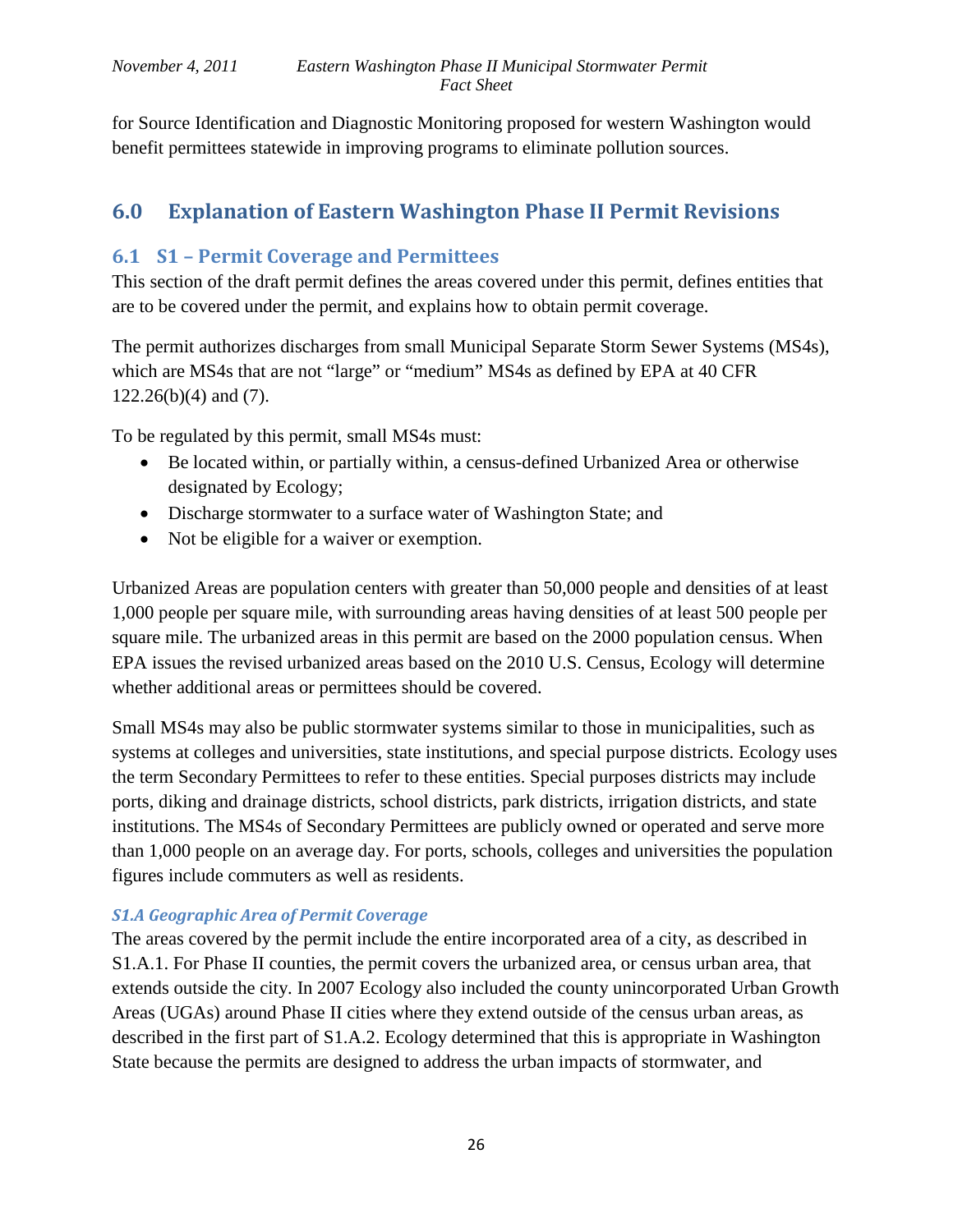Washington State has defined Urban Growth Areas in 36.70A RCW, the Growth Management Act (GMA), as areas where jurisdictions must direct and concentrate urban growth.

Ecology may designate additional areas for coverage, and is evaluating two additional jurisdictions for coverage under the permits to be effective August 1, 2013. Ecology has listed those jurisdictions in the draft permit for public review and comment pending completion of the evaluation for coverage. Those jurisdictions and areas include Kittitas County for the unincorporated Ellensburg UGA and the City of Grandview. The geographic area of coverage is clarified for cities in S1.A.1 as the entire incorporated area of the city. Ecology has completed its evaluation for Yakima County for the unincorporated UGA around the City of Sunnyside and determined that this area meets the criteria for coverage. The second part of S1.A.2 lists those county areas because they are not associated with census urban areas.

Ecology is evaluating the City of Grandview under the federal requirement to evaluate all cities of over 10,000 in population served by the MS4, known as "bubble cities." Ecology is evaluating the unincorporated Kittitas County UGA around the City of Ellensburg as an area of potential urbanization that is physically interconnected with a regulated MS4. In the 2007 permit, Ecology included the entire UGAs around cities in census-defined urban areas in permit coverage areas. Ecology determined it is appropriate to evaluate the UGAs of the 2007 "bubble cities" for coverage, as well, including the UGA of the City of Ellensburg. More information on Ecology's New Permittee Evaluation process is available at

<http://www.ecy.wa.gov/programs/wq/stormwater/municipal/2012NewPermitteeEval.html>

As indicated in the footnotes to this draft language, the proposed City of Grandview and Kittitas County coverage areas will be listed in the final permit only if the evaluations demonstrate that they meet the criteria for coverage.

## *S1.B. Regulated Small MS4s*

This section defines the entities that must obtain coverage under the Phase II permit. Ecology proposes only minor changes to this section to clarify or simplify language. The definition of "regulated MS4" in S1.B.1 is consistent with the federal criteria for coverage of discharges to a surface water of Washington State. S1.B.2 lists the types of permittees that Ecology defines as "Secondary Permittees" in S1.D.

Special Condition S1.B.3 clarifies how Ecology may designate additional permittees that are not within a U.S. census-defined urban area. S.B.5 describes the process for petitioning Ecology for coverage of an entity. Ecology has received no petitions for coverage under this permit to this date.

## *S1.C. Exemptions and Waivers*

This section describes the entities that do not need to obtain coverage under the permit if the conditions in this section are met. EPA administers the municipal stormwater permit program for federal facilities and most federally-recognized Indian Tribes.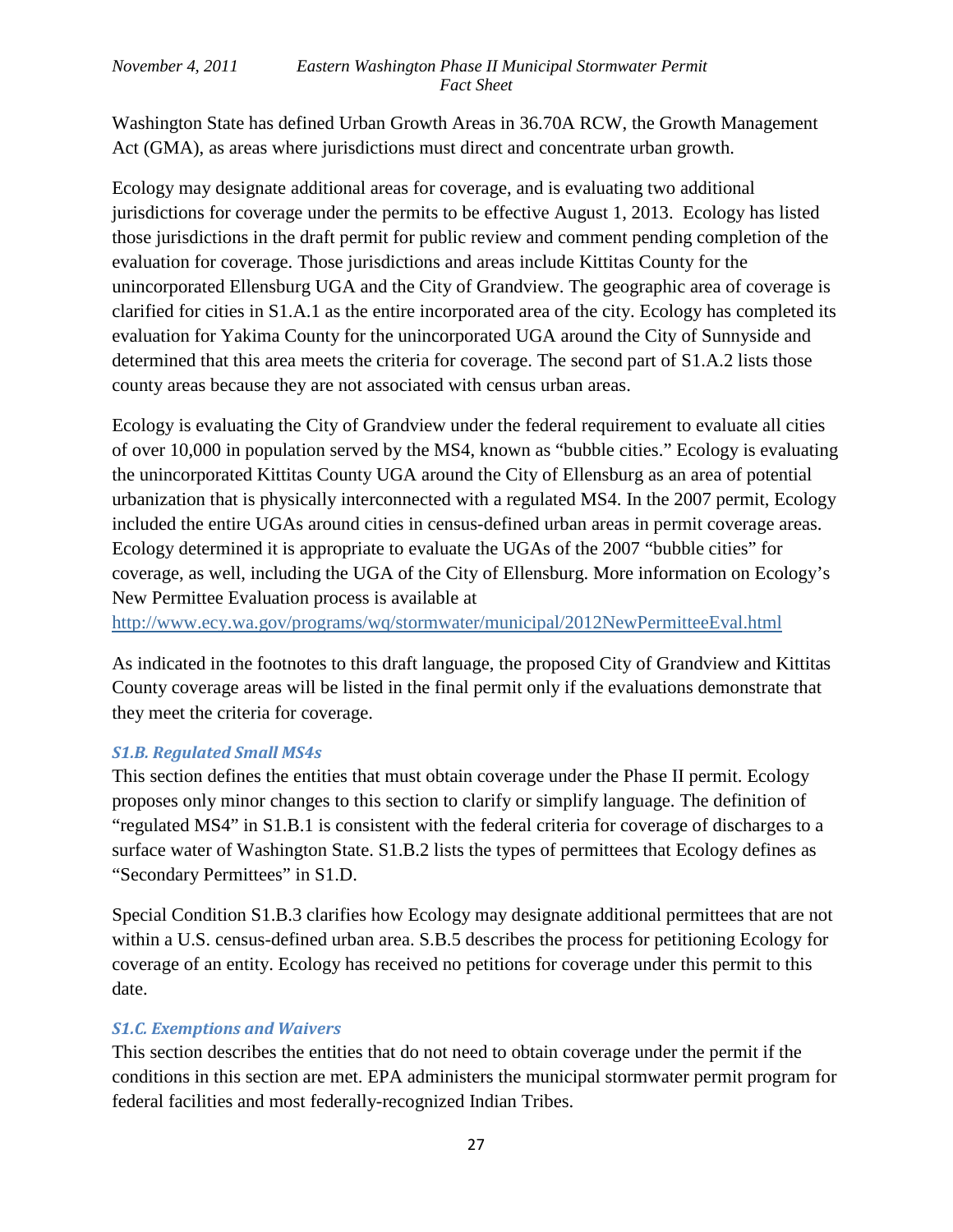All MS4s of any size that are owned or operated by Washington State Department of Transportation (WSDOT) are not covered under this permit because they are covered under a separate stormwater permit. A copy of the WSDOT permit is available at <http://www.ecy.wa.gov/programs/wq/stormwater/municipal/wsdot.html>

#### *S1.D Obtaining Coverage and Entities Covered by the Permit*

Ecology introduces two new terms to refer to permittees that will be covered for the first time under the final permit effective on August 1, 2013: "New Permittee" for cities, towns and counties and "New Secondary Permittee" for Secondary Permittees.

The permittees listed in (S1.D.2.a) are continuing permittees from the current permit term. In accordance with general condition G18 of the current (2007) municipal stormwater permits, all permittees named in (S1.D.2.a) reapplied for permit coverage by submitting a timely permit reapplication (*Duty to Reapply – Notice of Intent (NOI))* prior to August 19, 2011 and therefore have continuing coverage under this permit.

Ecology includes a placeholder in (S1.D.2.b) for possible New Permittees that are brought under the final permit if the evaluations Ecology is conducting demonstrate that a jurisdiction or area meets the criteria for coverage. The City of Grandview and the Kittitas County area under evaluation for permit coverage are listed in (S1.D.2.c) along with a footnote to clarify that coverage is proposed pending completion of the evaluations. If the evaluation determines that a jurisdiction meets the criteria for coverage, they may choose to submit a *Notice of Intent for Coverage under National Pollutant Discharge Elimination System Municipal Stormwater General Permit* (NOI) in advance of final permit issuance. In this case, the jurisdiction would be listed in (S1.D.2.b) in the final permit. If a jurisdiction chooses to wait, the draft language in (S1.D.2.c) requires the jurisdiction to submit a NOI to Ecology no later than 30 days after the permit effective date of August 1, 2013.

Special condition S1.D.3 establishes an application process for New Secondary Permittees, or for New Permittees that are cities, towns and counties. Cities, towns, and counties that receive coverage after the permit issuance date may be brought under the permit by petition, by expansion of federal census urban areas, or other designation under an administrative order.

In special condition (S1.D.3.a), the draft permit clarifies the application process in language consistent with the Phase I permit.

The Notice of Intent (NOI) is the official permit application to request coverage under these general permits and is provided in Appendix 5 of the permit. In (S1.D.3.a) Ecology removes language that is already included in Appendix 5.

Ecology clarifies the language describing the application process for applying as a Co-Permittee. Each Co-Permittees must submit an individual NOI in which there is a section to document the Co-Permittee relationship (S1.D.3.b). In addition, the NOI provided in Appendix 5 has been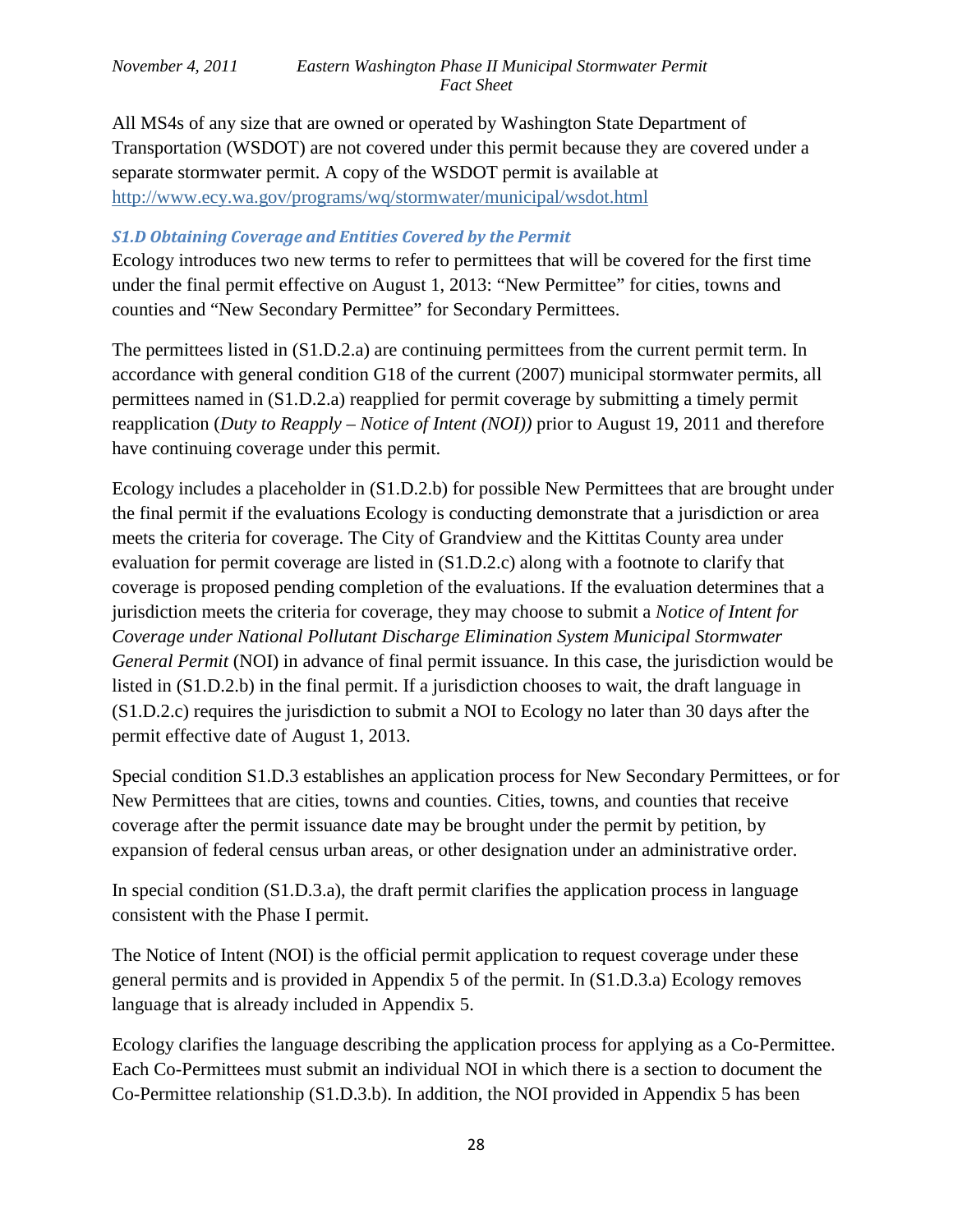revised to note that only if the permittee is relying on another entity for *all* of the permit obligations must they provide a summary of the agreement with that other entity accompany the NOI. This is consistent with the requirements of the federal rule and is intended to reduce unnecessary paperwork.

## <span id="page-28-0"></span>**6.2 S2- Authorized Discharges**

This section of the permit authorizes the discharge of stormwater from MS4s owned or operated by the permittees to waters of the State, subject to certain limitations. The permit does not authorize discharges that are authorized under other permits or programs, such as the Underground Injection Control program.

Throughout the permit Ecology proposes to change the terms "authorized" and "covered" where needed for consistency. Ecology intends to use "authorized" when referring to discharges, and "covered" when referring to permittees or geographic areas, consistent with federal use of the terms. Permittees are not obligated to accept discharges into their MS4, and may choose to refuse them. This is relevant to permit requirements such as a list of allowable discharges in (S5.B.3.b.i) of the Illicit Discharge Detection and Elimination (IDDE) program.

Ecology proposes changes in S2.B.1 to make the language and references to the National Pollutant Discharge Eliminations System and State Waste Discharge permits consistent with the language in the Western Washington Phase II Municipal Stormwater Permit.

Ecology also proposes language in this section to clarify that S2.B.2 applies to discharges to the MS4 that occur only while the emergency fire fighting activities are underway. Discharges that may occur from cleanup activities after the emergency phase of the fire is finished are not authorized. Ecology included a similar edit in special condition (S5.C.3.b.i) and S6 language for Secondary Permittees under the IDDE-related codes and policies, for consistency.

# <span id="page-28-1"></span>**6.3 S3 – Responsibilities of Permittees**

Because not all parts of the permit apply to all permittees, S3 identifies the sections of the permit that apply to each permittee, and explains the responsibilities of each type of permittee.

# <span id="page-28-2"></span>**6.4 S4 – Compliance with Standards**

Ecology proposes a clarification to special condition S4.F.2. A violation of water quality standards in the receiving water may have multiple contributors, and the proposed edit clarifies that it is the MS4's contribution to the violation that is subject to this section.

# <span id="page-28-3"></span>**6.5 S5 – Stormwater Management Program for City and County Permittees**

## <span id="page-28-4"></span>**S5.A Requirements Applying to All S5 Components**

This section of the permit establishes the requirements for the cities and counties named in (S1.D.2.a and b), as well as New Permittees as named in the final permit, to implement the core components of a stormwater management program (SWMP).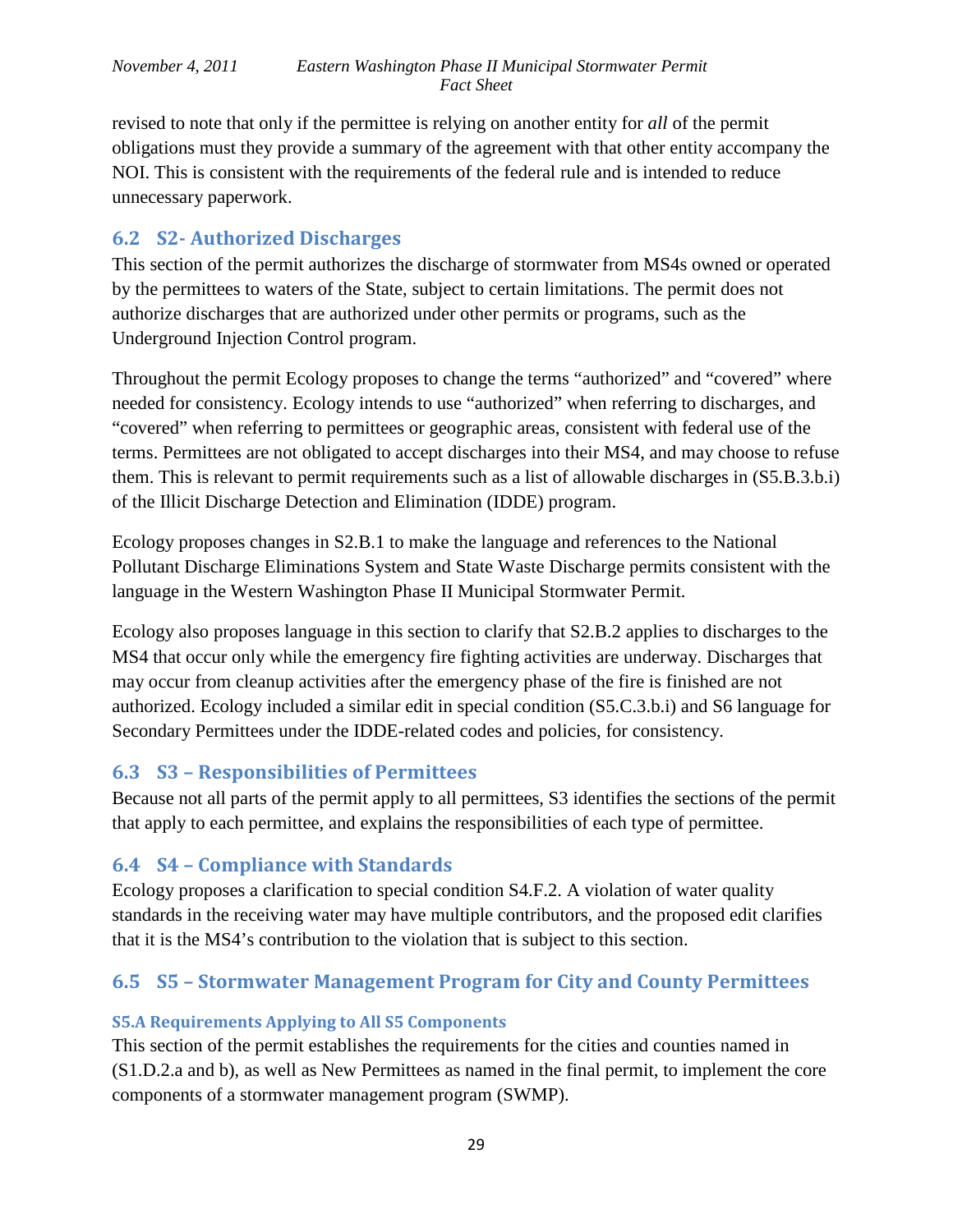The stormwater management components in S5 form the core requirements of the SWMP. The minimum requirements for each component are established in S5. This section of the permit provides a complete written record of the local programs, planning documents, and ordinances or other regulatory documents that the permittees will implement to meet these requirements.

#### <span id="page-29-0"></span>*New Permittee Requirements*

Ecology proposes language in this section for New Permittees as defined in (S1.D.1.b) to identify the requirements and implementation schedules they must meet during the permit term. They must fully meet all the applicable requirements of S5, but for the requirements with footnotes, they must meet the requirements in accordance with the modified activity or implementation schedule. This will result in full implementation of the S5 requirements over the permit term.

Ecology proposes to require an implementation schedule for New Permittees similar to the schedule met by continuing permittees as they built their programs during the current (2007) permit term. After it issues the final permit, Ecology will provide New Permittees with a guidance document that integrates the footnoted requirements into permit language in order to facilitate planning and implementation.

The proposed language in this section referring to alternate schedules established as a condition of permit coverage is intended to apply to New Permittees that may begin coverage after the issuance date of the permit. This could occur, for example, as a result of petition or if the federally-designated Urbanized Areas expand to include new jurisdictions or coverage areas after the date Ecology issues the final permit.

#### <span id="page-29-1"></span>**S5.A.1. Ongoing Implementation of the Stormwater Management Program**

This section refers to the Stormwater Management Program (SWMP) for cities and counties. The SWMP is a set of actions and activities designed to reduce the discharge of pollutants from the MS4 to the maximum extent practicable (MEP) and to protect water quality. Ecology defines the SWMP for cities and counties to include the components listed in S5, actions under S7 Total Maximum Daily Load requirements and Appendix 2, activities required by Special Condition S8 Monitoring, activities to meet S4.F obligations, and any additional actions necessary to meet the requirements of the permit. This section is consistent with state and federal law and special condition S4. Ecology removes language redundant with conditions in S5.A.4.

Permit language in this section calls for continued implementation of existing programs as permittees phase in the requirements in this permit until proposed revisions are put into effect. Ecology retains requirements to continue implementing regulatory mechanisms in local codes, including the illicit discharge prohibitions that cities and counties adopted under the current permit requirements. This language also requires New Permittees to retain existing programs and standards as they phase in the permit requirements.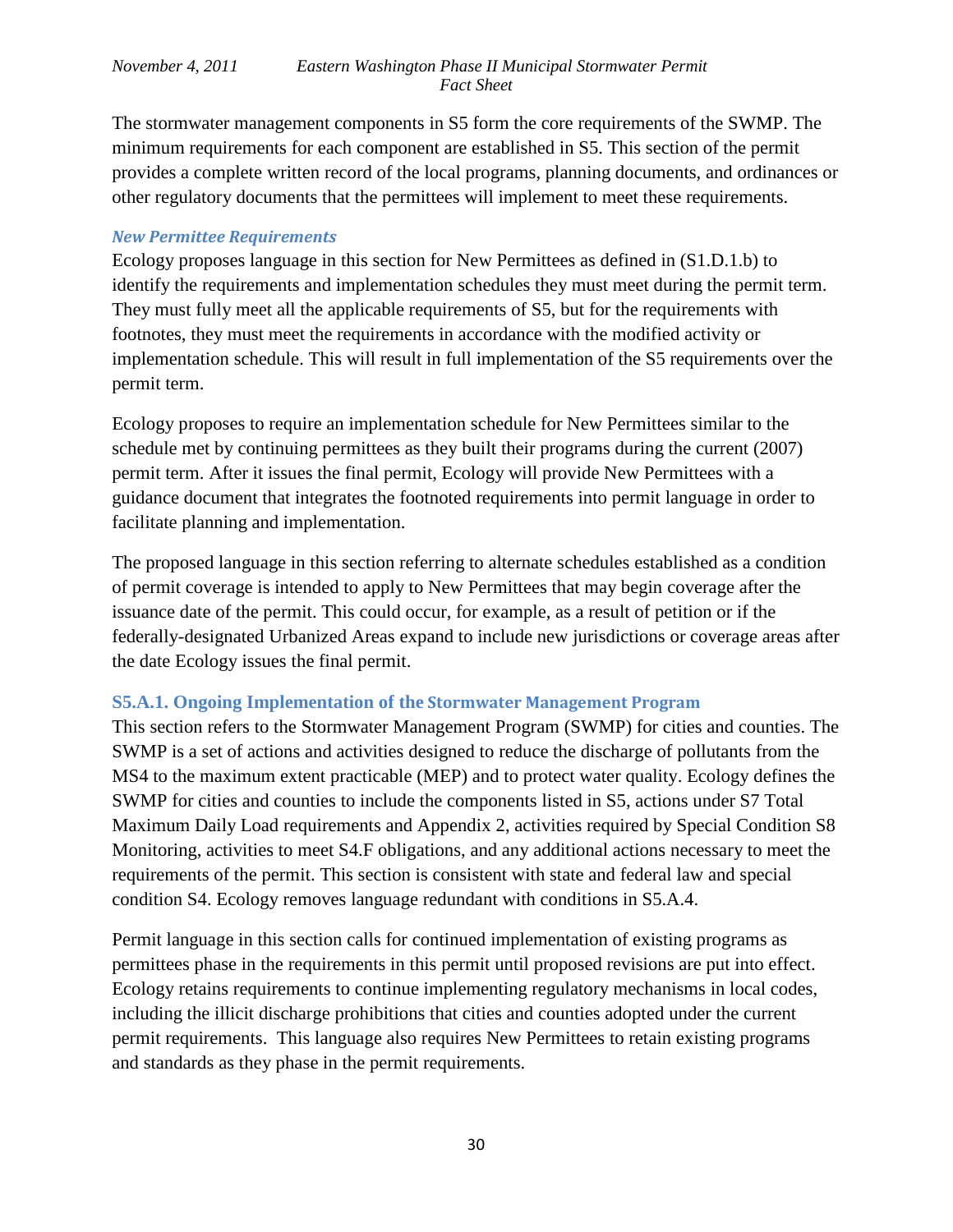#### **S5.A.2 Written Documentation of the SWMP**

Each permittee must submit written documentation of their SWMP. In this section Ecology proposes to refer to this written documentation of the SWMP as a SWMP Report (SWMPR) to reduce confusion between the suite of stormwater management program actions and activities and the written document that informs the public about planned SWMP activities. The purpose of the SWMPR is revised to include a description of the activities and actions that the permittee plans for the upcoming calendar year. Ecology requires permittees to update their SWMPR annually and to submit it with each annual report.

#### **S5.A.3 Program Tracking**

The requirement in (S5.A.3.a.i) to track inspections, official enforcement actions and public education activities is based on EPA regulations at 40 CFR 122.42(c). Ecology proposes to retain language in this section to remind permittees of this obligation, but removes it elsewhere in S5 where it is redundant.

Each permittee is required to track the cost of development and implementation of the SWMP in (S5.A.3.a.ii). The anticipated cost and resources available to implement the SWMP do not serve as the basis for deciding whether individual SWMPs meet the MEP standard for this permit.

### <span id="page-30-0"></span>**S5.A.4 Coordination**

This permit requirement calls for establishment of coordination mechanisms both externally and internally to aid in the implementation of the SWMP. Ecology proposes a reporting requirement for information about intra-governmental coordination that describes roles, responsibilities and organizational relationships. Permittees implementing the current (2007) permit found that problems occurred when internal communication and coordination did not happen. This reporting requirement is consistent across all municipal stormwater permits and should assist permittees with determining communication and coordination mechanisms.

In the requirement for external coordination, Ecology recognizes that other entities may not choose to cooperate. It also recognizes the difficulty of defining shared water bodies and understands that such coordination may occur at a variety of scales appropriate to the activities being coordinated. Permittees in most parts of eastern Washington worked together in a variety of formal and informal coordination groups during the first permit term.

#### <span id="page-30-1"></span>**S5.B Program Components**

This section of the permit defines the core components of the stormwater management program for cities and counties for the term of this permit. Each component includes a description of requirements and minimum performance measures. Each component also includes administrative and legal elements that must be in place to ensure program implementation, as well as requirements which should directly affect pollutant reductions and reduction of impacts.

Ecology has removed language in S5.B that was redundant with section S.3.B. A number of proposed revisions throughout this section remove the implementation schedule from the current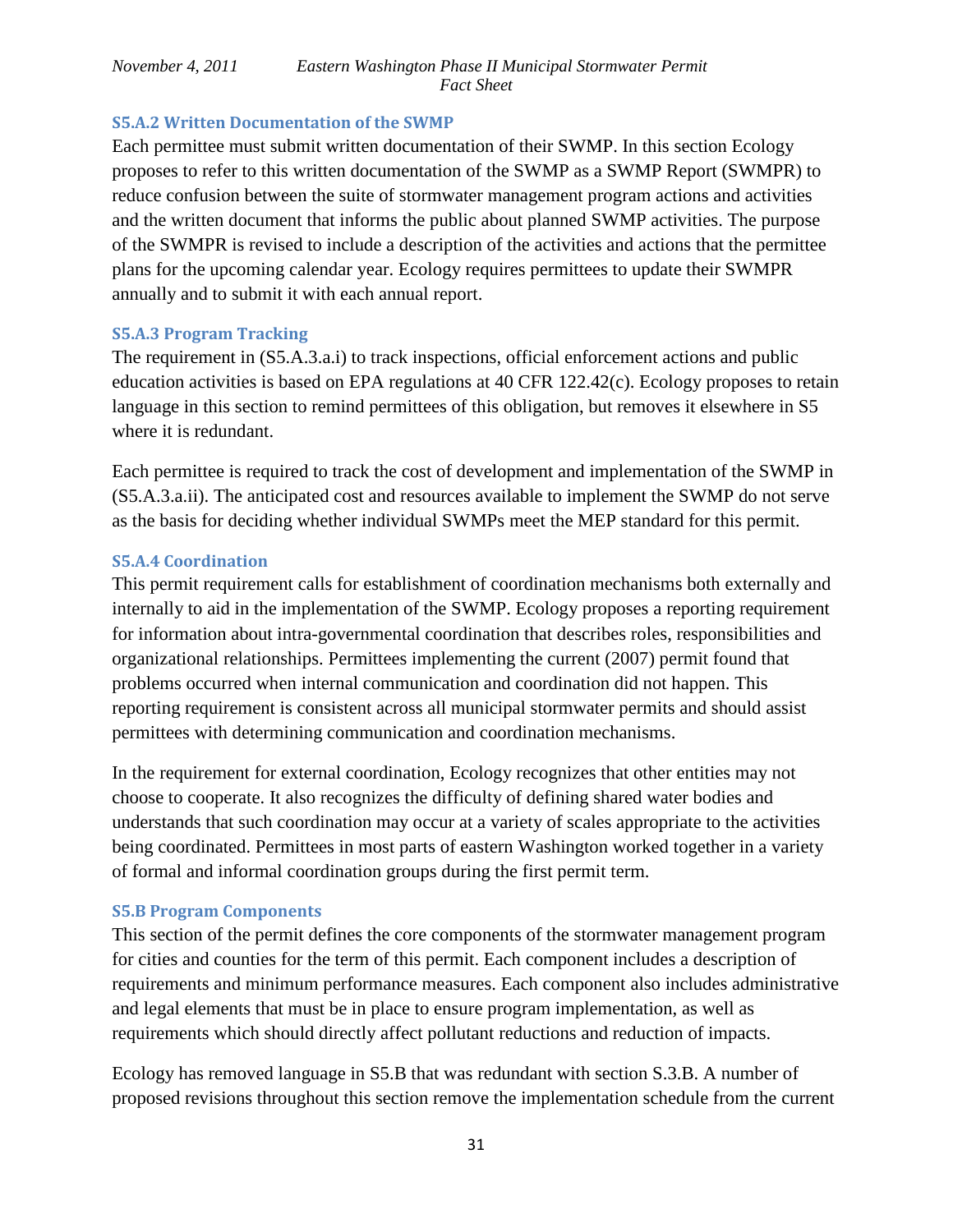(2007) permit term for continuing permittees and require ongoing implementation. Other edits meet Ecology's objective of simplifying language or improving consistency with other permits. Substantive changes and new requirements are discussed in more detail below.

## <span id="page-31-0"></span>**S5.B.1 Public Education and Outreach**

Ecology proposes a change to the public education and outreach program for continuing permittees that builds on activities from the previous permit term. Changes to (S5.B.1.a) include the goal of achieving measurable improvement, and addition of several topics of public education recommended by permittees during the previous permit term. Education topics for low impact development (LID) in are included (S5.B.1.a.iii). In (S5.B.1.b) the draft permit adds the requirement to create stewardship opportunities as a public education element in response to comments received during listening sessions, and for consistency with the Phase I permit. Some permittees and others have indicated that activities such as stream teams, storm drain stenciling, and volunteer monitoring are public education rather than public involvement activities.

Ecology proposes requirements that permittees continue education activities for target audiences as appropriate. Ecology also proposes a requirement to implement a more developed educational effort to at least one new subject audience in at least one new subject area during this permit term. This new educational effort would target a priority audience and subject and measure the changes in understanding and behavior beginning by August 1, 2016, and begin to use the information gathered to improve the program as described in (S5.B.1.c).

Permittees may have questions regarding the extent to which they must measure education activities. The annual report requires a summary of activities, and the more developed and measurable effort in (S5.B.1.c) should include documentation of measurable objectives and changes. However, Ecology does not expect permittees to measure every general educational activity, and recognizes that a variety of types of measurements may be effective. As outlined in the guidance prepared for permittees on Ecology's website, the education program should be scaled to the size of the jurisdiction. (See<http://www.ecy.wa.gov/biblio/0710092.html> )

Ecology encourages permittees to cooperate in regional public education efforts. During the last permit term Ecology funded grants to groups of permittees for regional or statewide public education activities. Some permittees requested that Ecology clarify that they may meet permit requirements through a regional effort, and Ecology added such language to this section of the draft permit. Jurisdictions using a regional approach should contribute a meaningful level of effort, ensure that the education approach is implemented in their jurisdiction, and ensure that the regional education activities are applicable to audiences and issues in those communities. Cooperative regional efforts are often more effective in disseminating a coordinated message across a region, and are generally more cost effective for permittees.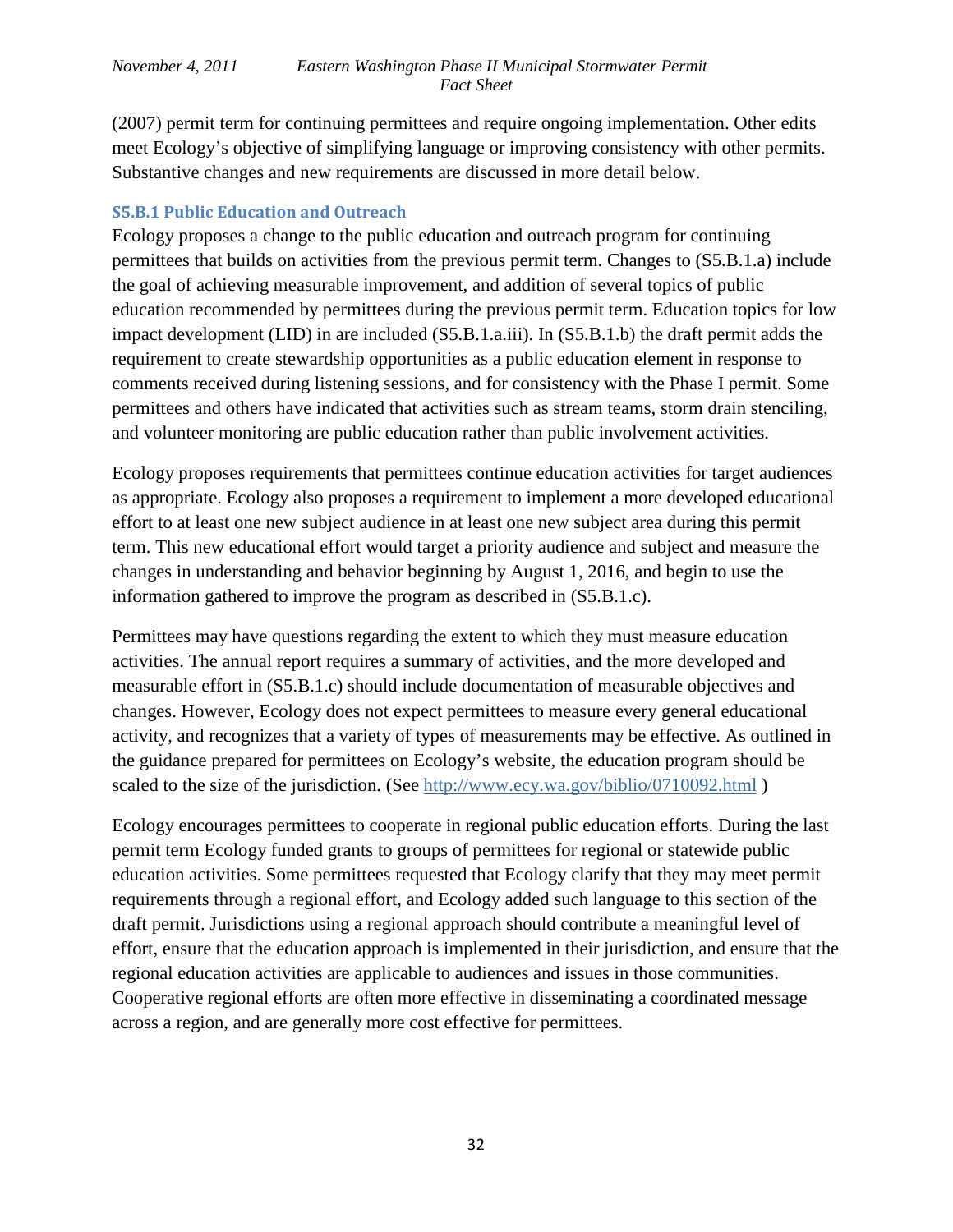## <span id="page-32-0"></span>**S5.B.2 Public Involvement and Participation**

For consistency across the municipal stormwater permits, Ecology moves the requirement to create stewardship opportunities to the public education and outreach component (S5.B.1.b). In doing so, Ecology clarifies that the public involvement requirements are primarily associated with the jurisdiction's decision-making processes for the SWMP. The intent is to create an environment where the public can have an active role in shaping the local stormwater program. Because Washington State has strong requirements for public participation in local government decision-making processes, a number of SWMP activities such as code revisions already require public involvement under other state and local laws.

This section also requires each permittee to make the permittee's SWMPR and annual report available electronically either on the local webpage or through Ecology's webpage by May 31 each year to ensure timely posting after the March 31 deadline for submittal to Ecology. Ecology believes this is a reasonable requirement given the common use of the internet for public information. Ecology also clarifies that permittees should also make other submittals related to the Municipal Stormwater General Permits available to the public upon request.

## <span id="page-32-1"></span>**S5.B.3 Illicit Connections and Illicit Discharges Detection and Elimination**

Permittees used the illicit discharge detection and elimination (IDDE) programs permittees during the current permit cycle to eliminate many pollution problems (see Ecology's focus sheet describing some of the successes at http://www.ecy.wa.gov/pubs/1110022.pdf). As they built their programs, permittees provided valuable feedback that Ecology incorporated into the proposed permit requirements for the 2013-2018 permit term.

Ecology proposes to reorganize the IDDE section to clarify the purposes of requirements and how they are related. These proposed changes are consistent with permit reissuance themes of simplifying language where possible, and improving consistency across the municipal stormwater permits. The proposed changes also respond to questions and comments by permittees. Most of the requirements remain unchanged, but have been reorganized. The requirements for system mapping, prohibiting, identifying, investigating, responding to, and addressing/eliminating illicit discharges and connections are now in separate subsections.

## *(S5.B.3.a) System Mapping*

Ecology intends for continuing permittees to maintain and update the map of the MS4 completed during the first permit term on a regular basis to keep them current for the intended uses. Those uses include, at a minimum, operations and maintenance and IDDE program activities such as source identification as well as tracking and preventing harm from spills or other illicit discharges. Draft requirements for new permittees to map their systems reflect the same expectations and deadlines that applied to continuing permittees in the current (2007) permit term.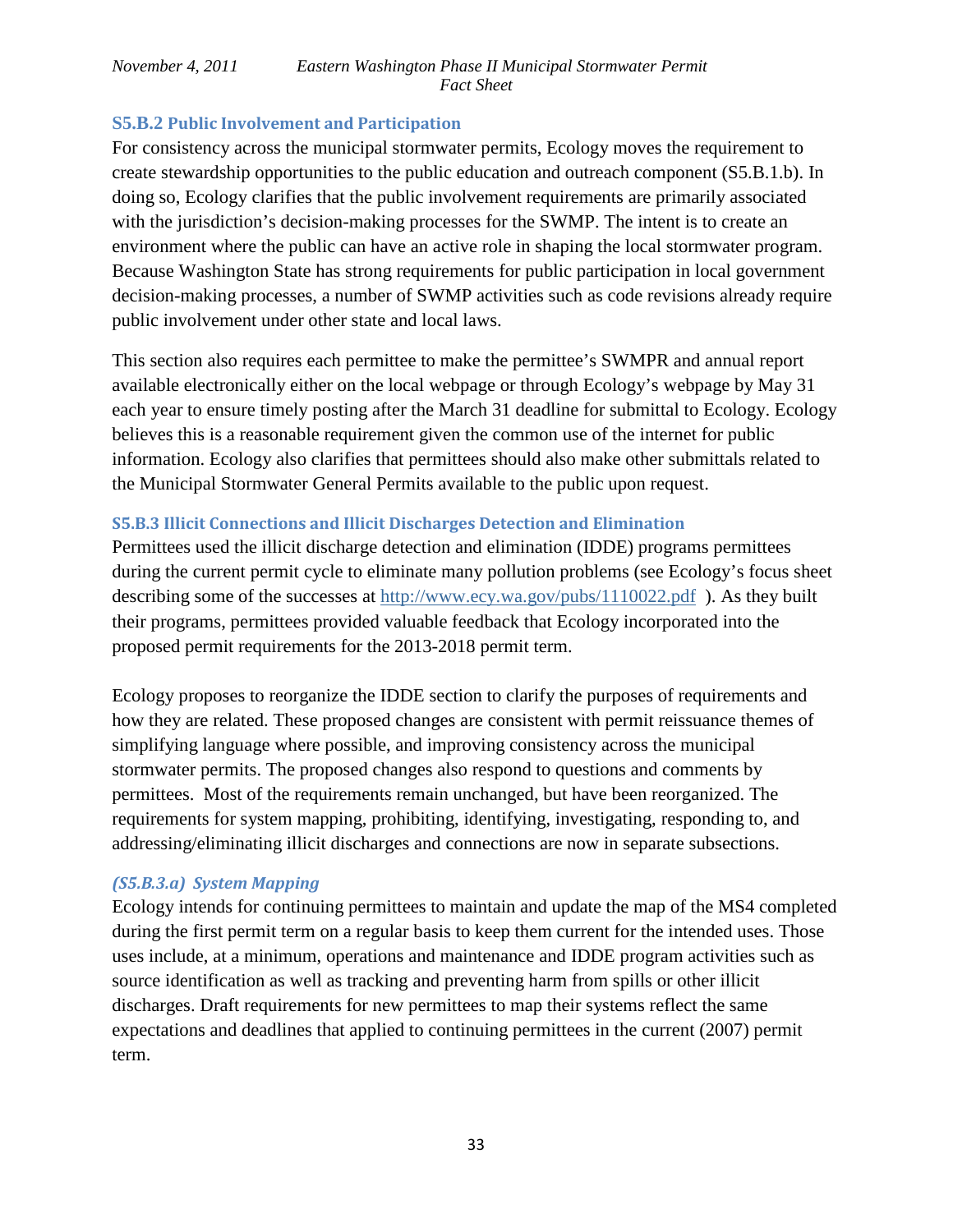In (S5.B.3.a) the proposed requirement to maintain a map with all connections to the MS4 after February 16, 2007 refers to permittees continuing to update the maps they began during the first permit term. For New Permittees, this requirement begins with the effective date of the permit.

Although the requirements are not explicit, Ecology expects permittees to map the MS4 in greater detail in areas with land uses that involve storage, transfer, or use of materials where the risk of harm is greater because of factors such as the frequency of transfer or use, the potentially severe or irreversible environmental impacts associated with the illicit discharge or release of such materials, or the nature of the downstream resources at risk. Ecology intends for permittees to apply local knowledge of land uses to map the MS4 more completely in these areas to meet the intent of the illicit discharge program.

In (S5.B.3.a.i) Ecology clarifies that permittees must provide mapping information to other municipalities and federally-recognized Indian Tribes upon request, as well as to Ecology and other permittees. In this section Ecology also proposes language to recognize that permittees may charge those making the request a reasonable fee for providing the mapping information. Ecology also adds language to address concerns expressed by several permittees regarding requests for copies of maps that might compromise policies associated with homeland security.

## *(S5.B.3.b) Prohibiting illicit discharges*

This subsection provides for local government legal authority to prohibit non-stormwater discharges into the MS4. The draft permit proposes some clarifications to conditionally allowed discharges. Ecology also proposes adding language to require permittees to implement a "compliance strategy" that includes various steps in addition to enforcement that permittees may use to achieve compliance with the local IDDE code (S5.B.3.b.vii). The draft language adds public education and informal technical assistance in addition to requirements for formal enforcement. Consistent with Ecology guidance during the previous permit term, the draft language recognizes that it is appropriate to address many prohibited discharges such as residential car washing or individual yard care practices through public education, and to assist local businesses in implementing technical solutions.

Proposed edits in (S5.B.3.b.ii) to provisions to establish legal authority to prohibit nonstormwater discharges include:

- Moving to the allowable discharges section those authorized by another NPDES or state waste discharge permit and change of "covered" to "authorized" for consistency with S2.B.
- Moving the emergency fire fighting activities to allowable discharges and a revision for consistency with S2.B.

Ecology proposes to add dechlorinated spa and hot tub discharges to swimming pool discharges as conditionally allowable discharges, for completeness, in (S5.B.3.b.iii). Conditions include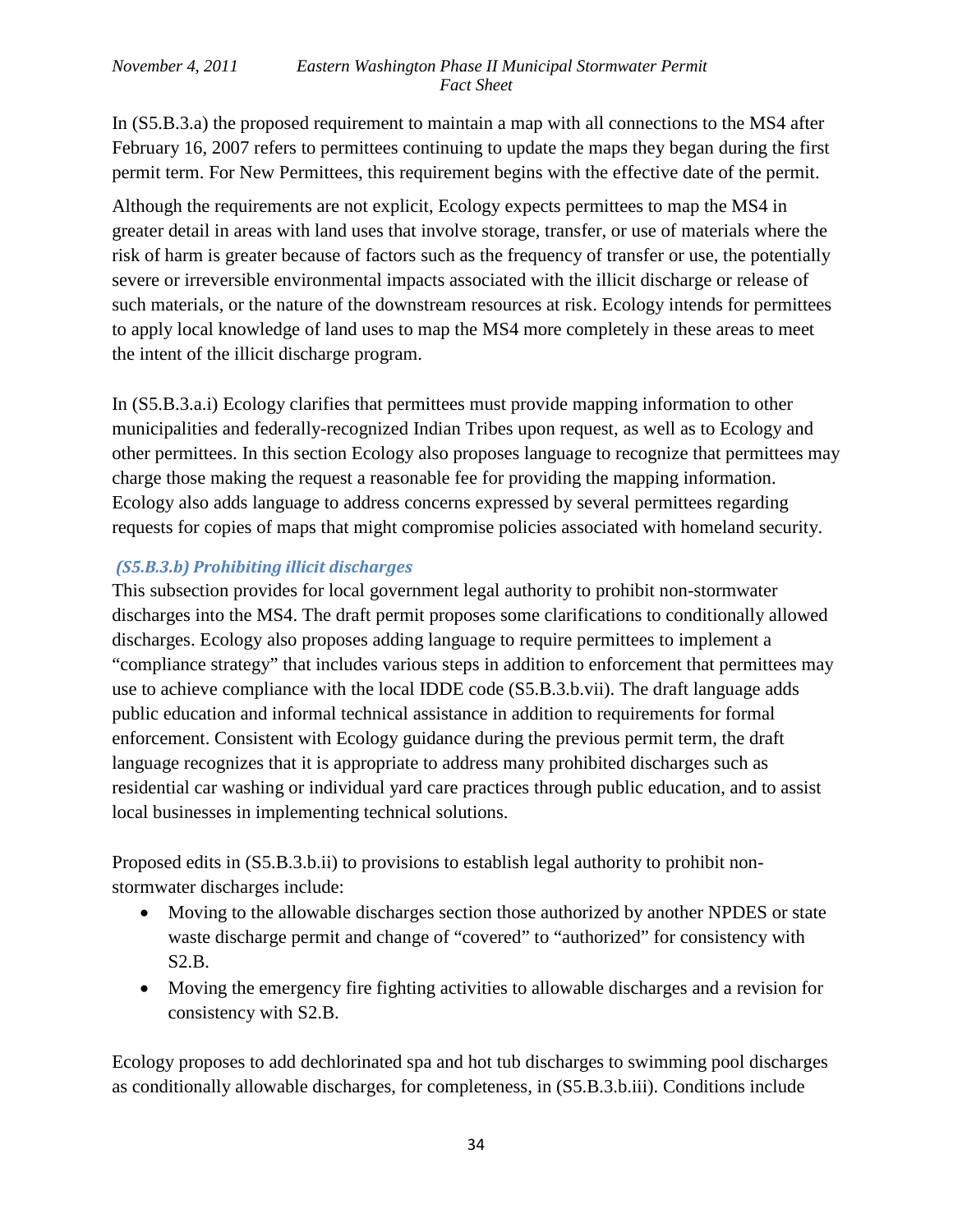dechlorination to the required levels and thermal controls to prevent elevate temperatures in receiving waters as required by WAC 173-201A-200, the designated uses and criteria for state water quality standards. Ecology expects that local governments will advise citizens to turn off the heater and let the water sit to achieve thermal control. Ecology also removes "stormwater" from the section for "Other non-stormwater discharges" to prevent confusion with the construction SWPPP required under Core Element #2 in Appendix 1 and to acknowledge that the pollution prevention plan may address non-stormwater discharges. The pollution prevention plan in this section should review and provide conditions related to the specific discharge under consideration.

Special condition (S5.B.3.b.vii) also proposes that the compliance strategy "should" include informal technical assistance-related actions, such as the use of operational and/or structural source control BMPs, and the ability to require maintenance of existing private stormwater facilities that discharge into the MS4. Permittees may use these steps before or as part of formal enforcement. Ecology intends that this clarification will provide additional tools to local governments when the IDDE program identifies illicit discharges that are caused by lack of operational or structural BMPs, or the lack of stormwater system maintenance. Ecology does not intend this as a requirement for pro-active business inspections, but as an opportunity to establish the local authority, if necessary, to effectively minimize illicit discharges to the MS4. In a broader context, this enhancement of the permit-required SWMP provides an additional tool to local governments to address specific pollution problems identified in receiving waters, such as in many types of S4.F notification situations.

Ecology intends the requirements (S5.B.3.b.vii) to provide an opportunity for permittees, to evaluate how well their IDDE-related codes are working and make changes, if necessary, to improve their programs. Ecology sets a deadline of February 2, 2018 for this evaluation.

## *(S5.B.3.c) Identifying illicit discharges*

ı

The focus of this subsection is now on the three primary means of learning about an illicit discharge: pro-active MS4 screening, complaints from an informed public, and referrals from trained municipal field staff. In response to input at Listening Sessions and lessons from the current (200[7](#page-34-0)) permit term (as summarized by Ecology's August 6, 2010 IDDE Project Report<sup>7</sup>), Ecology proposes to broaden the field screening requirement to include other methods in addition to dry weather outfall reconnaissance.

Some permittees have suggested, and Ecology agrees, that IDDE investigations should move up into the system's MS4 and not rely entirely on screening at the outfall itself. Ecology provides more flexibility in the procedures for conducting field screening, and for each permittee to develop the method or methods that are most effective and efficient for their MS4. A jurisdiction

<span id="page-34-0"></span><sup>7</sup> Opalka, Alice. 2010, *IDDE Project Report,* Ecology internal report to the Northwest Regional Office Water Quality Program, submitted in completion of internship, August 16, 2010.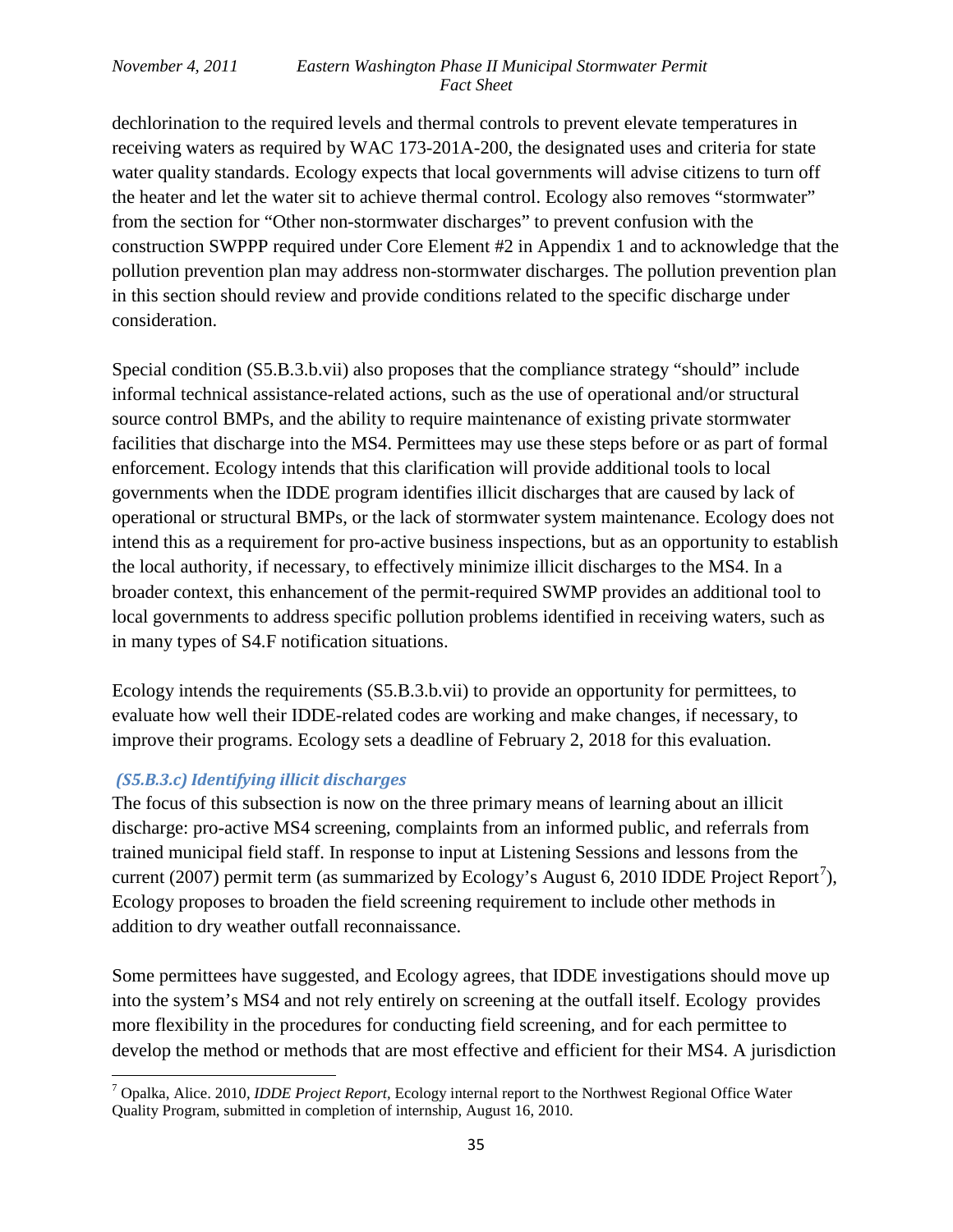may employ a method that works best in one part of the system and another method in other parts of the system. The Center for Watershed Protection guidance is still available for those permittees who find it appropriate, and for new permittees to use as a reference when establishing a program.

Ecology also proposes to change the requirement for the area to be screened from a given number of priority water bodies to a percentage of the MS4 coverage area. This change is proposed as a response to a number of permittees who provided feedback that a "priority water body" was difficult to define in terms of scale, and found the requirement to be confusing to implement. Although the "priority water body" approach is removed, the proposed language includes "prioritize conveyances and outfalls" to retain a context of screening areas in a prioritized order.

The draft permit would require permittees to field screen approximately 20% of the MS4 per year for illicit discharges. Ecology proposes a schedule of completing at least 40% by February 2, 2016. This timeline allows for two full dry seasons after the permit effective date on August 1, 2013. New Permittees are allowed additional time to develop and implement mapping procedures.

The general municipal field staff training requirements are in this section because this training is an important method for learning about illicit discharges. It is different from the training for employees responsible for implementing the IDDE program (S5.B.3.c.v). The training requirement is limited to ensuring that municipal field staff know how to identify a possible illicit discharge and how to report it internally for response. Municipal field staff include permanent and temporary employees whose work includes frequent field activities during which they might observe an illicit discharge or illicit connection. Examples include local government employees such as maintenance staff, law enforcement officers, building inspectors, fire fighters, health department staff, sewer and water utility staff, animal control officers, and planners. Permittee feedback on the IDDE program identified this training as one of the most effective methods for the local government to learn about illicit discharges.

The requirement in (S5.B.3.c.vi) to inform public employees, businesses and the general public about the hazards of illicit discharges is an important part of the program to find illicit discharges. Ecology does not propose to move this requirement to the public education and outreach program. By retaining it in the IDDE section, the requirement applies to all permittees, rather than being one of several possible topics of public education. Disseminating public information on this topic, combined with a publicized hotline number, will continue to raise public awareness and lead to more public hotline reports of potential illicit discharges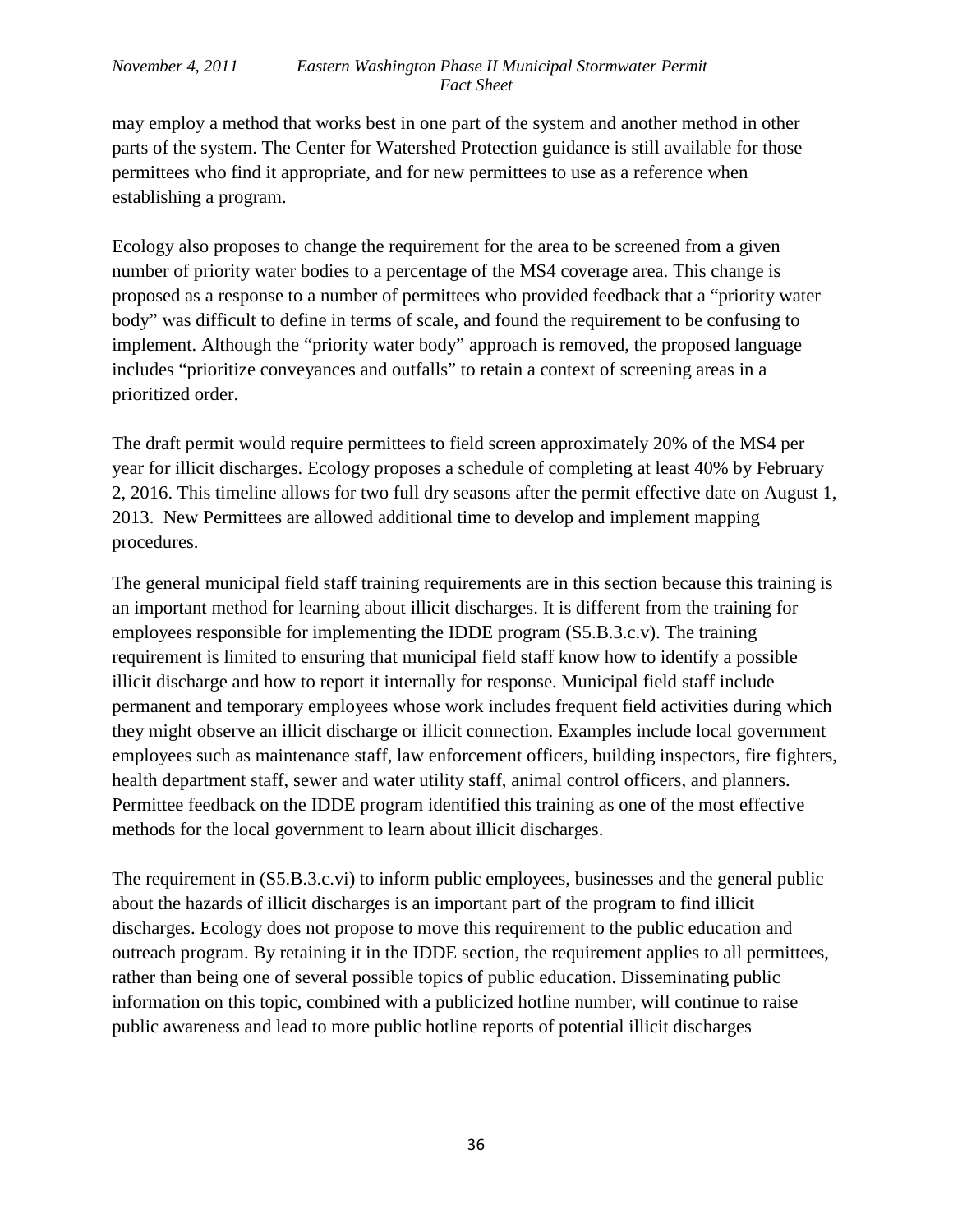### *(S5.B.3.d) Investigating and responding to illicit discharges*

The draft permit better organizes this subsection to establish procedures and requirements for responding to illicit discharges, including characterizing the environmental threat, source tracing, and eliminating or otherwise addressing the discharge. Ecology clarifies the time frames for investigation, response, and elimination and improves the consistency with General Condition G3 for situations requiring immediate action.

In permit condition (S5.B.3.d.iii) Ecology uses the term "eliminating" illicit discharges, although (S5.B.3.d) refers more broadly to an ongoing program to "address" illicit discharges. Although the program goal is to eliminate illicit discharges, Ecology recognizes that there are situations for which the term "eliminate" does not apply. Examples include situations such as when the illicit discharge has ended but requires action to identify the source and prevent recurrence, or the local government addresses it through education or technical assistance. The proposed permit also clarifies that all illicit connections must be eliminated (S5.B.3.d.iv).

### *(S5.B.3.e) Training IDDE program staff*

Ecology proposes language to clarify and simplify the training requirement for staff responsible for implementing the IDDE program.

#### *(S5.B.3.f) Recordkeeping*

The proposed language is a simplified recordkeeping requirement that removes several undefined phrases that may or may not be relevant to a permittee's IDDE procedures or enforcement authority.

## <span id="page-36-0"></span>**S5.B.4 Construction Site Stormwater Runoff Control**

Ecology does not propose significant changes to this section of the permit. All the changes are either to simplify language and clarify the requirements for continuing permittees and New Permittees.

## <span id="page-36-1"></span>**S5.B.5 Post-construction Stormwater Management for New Development and Redevelopment**

In this section Ecology proposes an approach to begin implementing low impact development (LID) requirements in eastern Washington. Ecology recognizes that LID in eastern Washington is relatively new compared to the number of projects, training programs, and guidance in western Washington. On the other hand, the drier rainfall patterns, soils, geology, and landscape in eastern Washington are generally more favorable for LID practices that infiltrate stormwater at the development site.

A number of eastern Washington permittees require that new development and redevelopment projects retain a portion of the stormwater runoff volume on-site. In March 2011, Ecology researched the flow control requirements to determine the extent to which permittees currently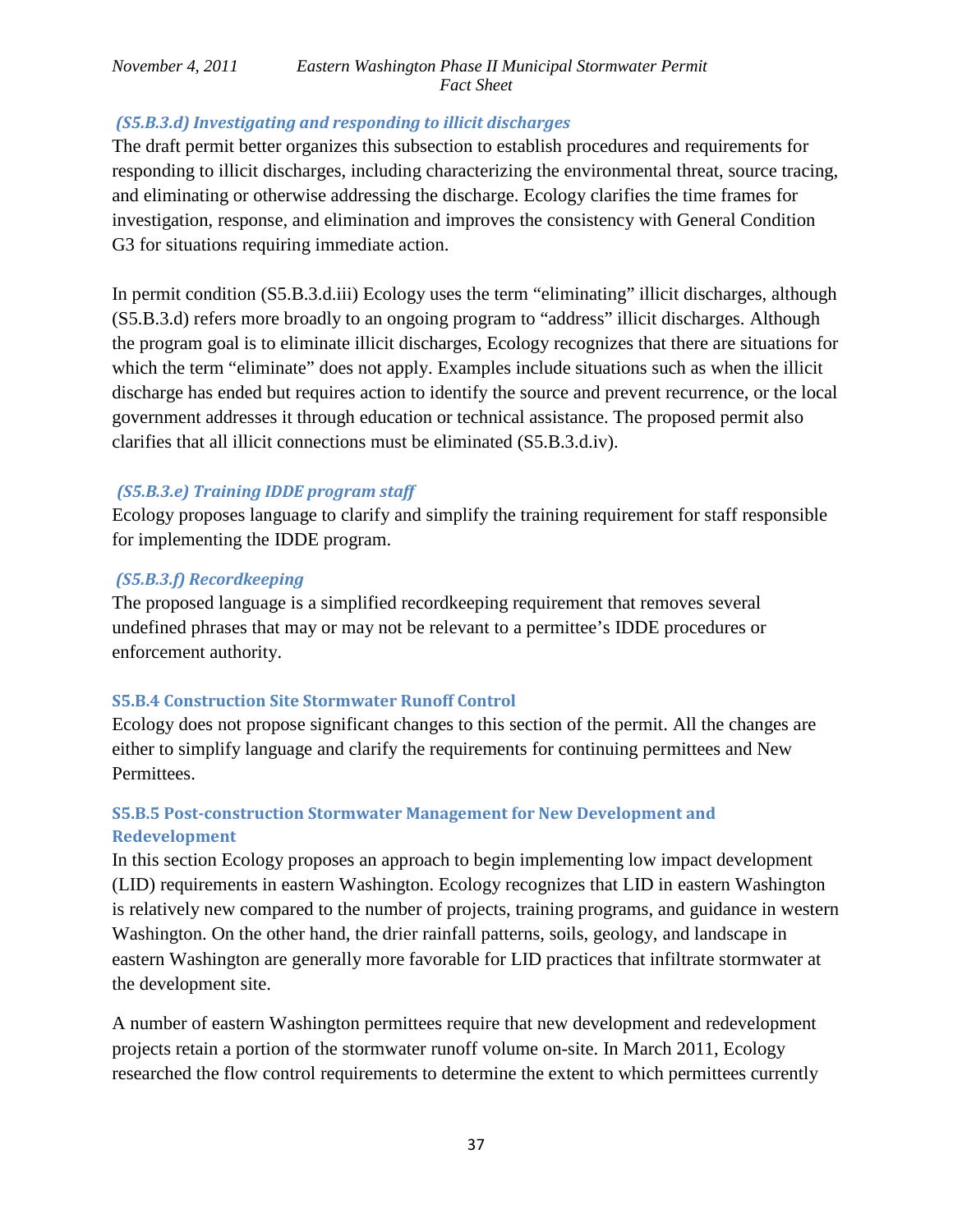require retention of stormwater onsite. Table 2, below provides the results of Ecology's research for the jurisdictions with online information:

| Table 2: Eastern Washington Jurisdiction Flow Control Requirements |  |
|--------------------------------------------------------------------|--|
| Based on Online Sources of Local Stormwater Regulations            |  |

| Phase II Jurisdiction  | Flow Control Requirements*                                                                                            |
|------------------------|-----------------------------------------------------------------------------------------------------------------------|
| <b>Asotin County</b>   | Retain a 10-yr, 24-hr storm event on site or approved detention.                                                      |
| City of Asotin         | Retain a 10-yr, 24-hr storm event on site or approved detention.                                                      |
| City of Clarkston      | Retain a 10-yr, 24-hr storm event on site or approved detention.                                                      |
| City of Moses Lake     | Retain a 25-yr, 24-hr storm event on site.                                                                            |
| City of Pasco          | Retain a 25-yr, 24-hr storm event on site.                                                                            |
| City of Spokane        | No specific design storm found.                                                                                       |
| City of Spokane Valley | Discharge at less than 25-yr, 24-hr storm; to MEP retain all runoff on-site.                                          |
| City of Walla Walla    | No specific design storm found.                                                                                       |
| Spokane County         | Discharge at less than 25-yr, 24-hr storm; to MEP retain all runoff on-site.                                          |
| Walla Walla County     | Maintain pre-development 25-yr runoff rate.                                                                           |
| Yakima County          | Specific watersheds: design to 25-yr, 24-hr storm or 10-yr, 24-hr storm.                                              |
| City of Richland       | Design to 25-yr, 24-hr storm; commercial projects retain all runoff on-site.                                          |
| City of West Richland  | No specific design storm found.                                                                                       |
| City of Selah          | Retain and dispose of all runoff on-site to the maximum extent practicable.                                           |
| City of Wenatchee      | No specific design storm found.                                                                                       |
| City of East Wenatchee | Not described.                                                                                                        |
| City of Yakima         | Design to 25-yr, 24-hr storm; basins one-half acre or less use larger of 25-<br>yr, 3-hr storm or 25-yr, 24-hr storm. |
| City of Kennewick      | Commercial retain 10-yr, 24-hr storm on-site; residential design to 25-yr,<br>24-hr storm.                            |
| City of Sunnyside      | Design to 10-yr, 24-hr storm.                                                                                         |
| City of Union Gap      | Design to 25-yr, 24-hr storm.                                                                                         |
| <b>Chelan County</b>   | Design to 25-yr, 24-hr storm with variations for sub-regions.                                                         |
| Douglas County         | Full retention of the SCS 100-yr, 24-hr storm.                                                                        |

\*Table 2 includes paraphrased descriptions of the requirements regarding the current flow control requirements (specifically if the retention of the 10-yr, 24-hr storm or the 25-year, 24-hour storm is required). At the time of the research, the City of Pullman had not yet adopted its flow control requirements.

The EPA recommends a national LID (or green infrastructure) hydrologic performance standard of retention of the 95th percentile rainfall event on-site. The EPA document *Technical Guidance on Implementing the Stormwater Runoff Requirements for Federal Projects under Section 438 of*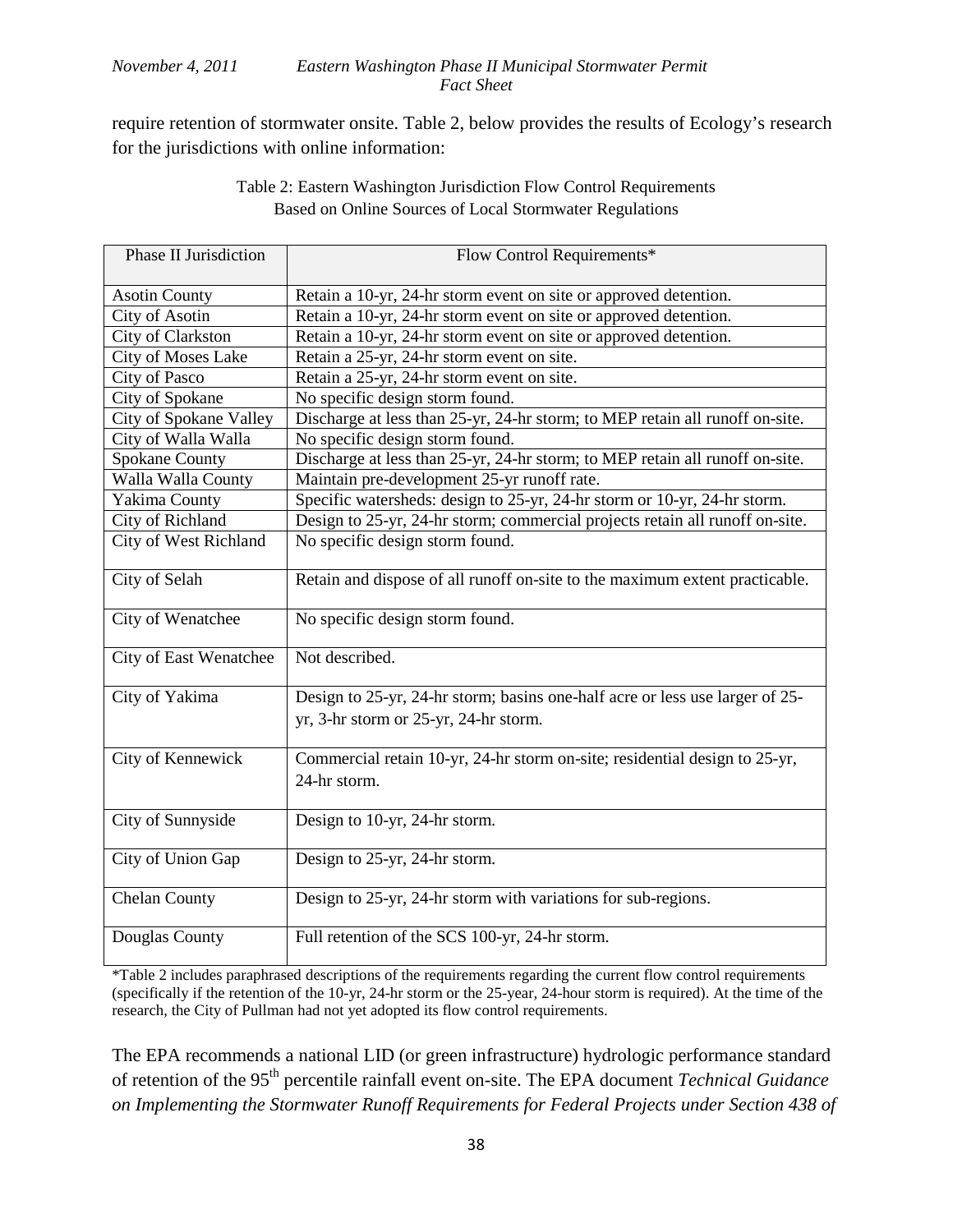*the Energy Independence and Security Act (2009)* can be found at <http://www.epa.gov/owow/NPS/lid/section438/>

For eastern Washington permitted areas, the 10-yr, 24-hr storm event and the 25-yr, 24-hr storm event in permitted areas, and the  $95<sup>th</sup>$  percentile rainfall event are shown in Table 3 below:

| Location    | 95% 24-hour rainfall | 10-year, 24-hour  | 25-year, 24-hour rainfall |  |  |
|-------------|----------------------|-------------------|---------------------------|--|--|
|             | (inches)             | rainfall (inches) | (inches)                  |  |  |
| Ellensburg  | 0.68                 | 1.3               | 1.6                       |  |  |
| Yakima      | 1.03                 | 1.5               | 1.8                       |  |  |
| Kennewick   | 0.72                 | 1.4               | 1.6                       |  |  |
| Moses Lake  | 0.68                 | 1.2               | 1.4                       |  |  |
| Wenatchee   | 0.73                 | 1.7               | 2.0                       |  |  |
| Spokane     | 0.88                 | 1.9               | 2.4                       |  |  |
| Walla Walla | $0.90*$              | 1.8               | 2.2                       |  |  |
| Pullman     | 0.82                 | 2.1               | 2.5                       |  |  |
| Asotin      | 0.80                 | 1.8               | 2.1                       |  |  |
|             |                      |                   |                           |  |  |

Table 3: Estimated 95<sup>th</sup> Percentile Rainfall Events, 10-year and 25-year Storms

\*The data used to calculate the 95% 24-hour rainfall for Walla Walla is missing data from 2002-2003 and other years. The data was also taken from two sources:

- Walla Walla Airport from 1951-2001.
- Walla Walla City from 2002-2009.

Table 3 illustrates that in permitted areas of eastern Washington, the 10-year, 24-hour storm, which many permittees currently require to be retained on-site, is larger than the EPArecommended standards of the 95<sup>th</sup> percentile rainfall event. These results reflect the relatively dry climate in eastern Washington. Ecology recognizes the importance of building on this retention standard that most permittees now use.

Eastern Washington jurisdictions used Ecology grant funding during the current (2007) permit term to design and build a number of LID stormwater facilities, and Yakima County used grant funds to develop a preliminary draft of guidance on LID practices. Ecology proposes to build on this experience and information, as well as on the flow control standard and BMPs already in use in many jurisdictions. Ecology also hopes to fund LID research on the performance of LID BMPs in various eastern Washington settings, and to support further development of a guidance manual. These activities are necessary to better understand how LID practices will function in eastern Washington conditions.

The draft permit proposal takes the next steps in implementing LID. Ecology proposes to require permittees to allow LID approaches for new development and redevelopment projects by December 31, 2016. The description of LID in (S5.B.5.a.ii) emphasizes measures to minimize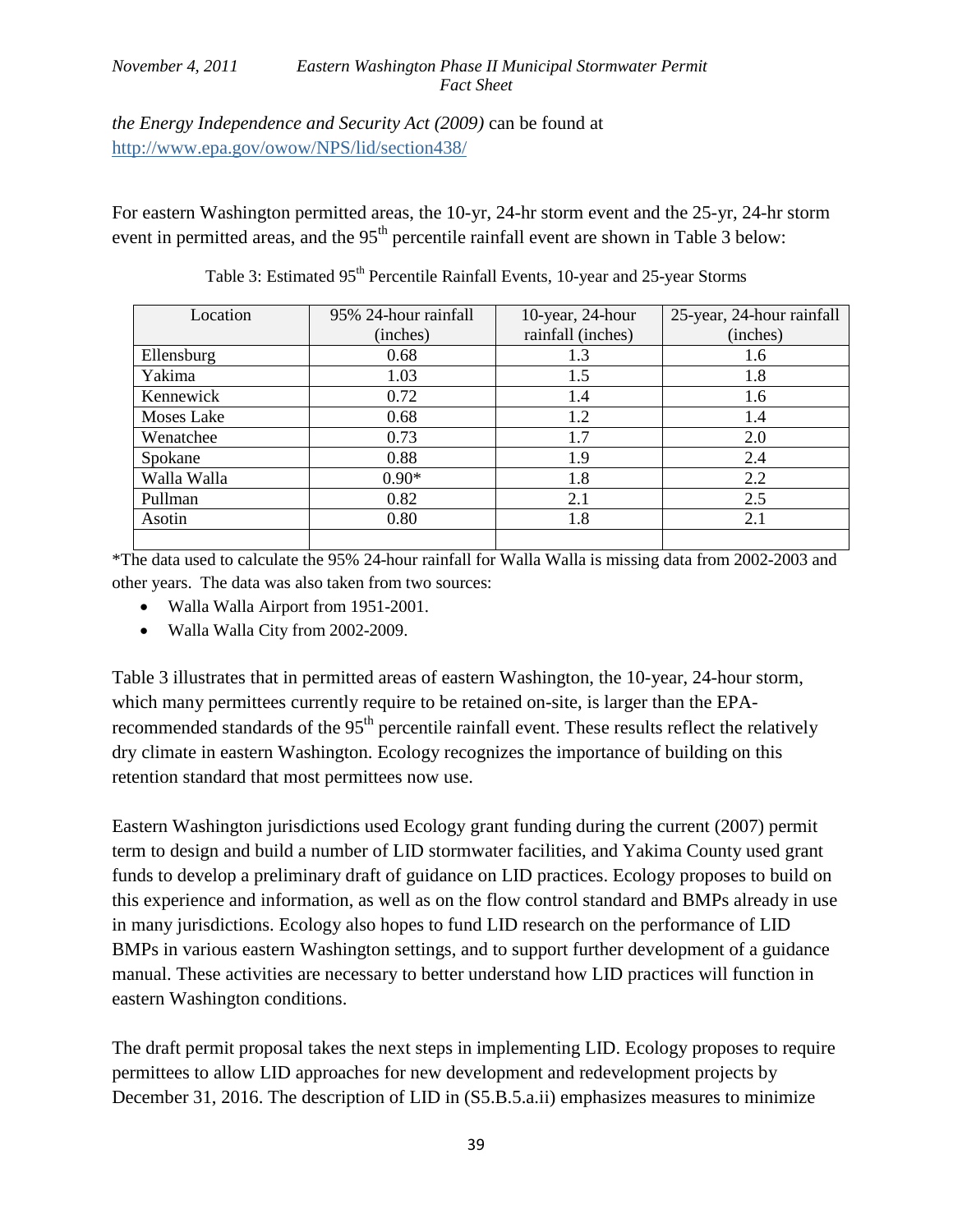impervious surfaces and to minimize the disturbance of native soils and vegetation, as allowed by site conditions. Under this proposal, permittees would allow developers to build LID projects and use LID BMPs. However, the language provides flexibility for local governments to gradually adopt practices at a pace that suits their experience with LID and that of the local development community.

In addition, the draft permit proposes that permittees require projects to retain runoff from the 10-year, 24-hour storm on-site. As shown in Table 2, many local governments already require this in development projects of one acre or more, which is the minimum threshold for the requirements under this permit. Ecology met with permittees and other interested parties during 2011 to discuss this option.

Several permittees that currently do not apply that standard are located in jurisdictions with physical constraints such as poorly infiltrating soils, high groundwater, steep slopes, or other conditions. Many parts of eastern Washington lack significant native vegetation and must consider conditions related to winter freeze and snow cover. To address the concern of areas with poor soils and other conditions less favorable to LID, Ecology proposes to require that each permittee develop and implement feasibility criteria specific to the jurisdiction's conditions. Permittees would provide these to Ecology to consider as it develops the next permit. Ecology plans to work with the local governments to gradually establish LID using practices and standards appropriate to the conditions in their communities.

#### *Implementation Schedule*

Ecology proposes a schedule for local governments to amend codes and ordinances to "allow" LID and to meet the proposed 10-year, 24-hour storm event onsite retention standard by December 31, 2016. The feasibility criteria should be in place by the same date, and would be submitted to Ecology in the Fourth Year Annual Report, by March 31, 2017. This will allow for Ecology review when developing the permit requirements for the permit term that would begin in August 2018.

Additional language in (S5.B.5.a) addresses the timing of implementation of all postconstruction stormwater requirements adopted to meet the requirements of this permit. In the proposed permit, Ecology clarifies both when the LID stormwater related code/ordinance amendments must be adopted and when they must become effective. Ecology clarifies how the codes/ordinances would apply to development projects that have previously been approved but not yet built. Ecology proposes to apply this to projects that local governments reviewed after February 16, 2011, the effective date for requirements in the current (2007) permit. In addition, Ecology clarifies how the newly amended codes/ordinances for LID would apply to development projects that are in the application/approval process at the time the new codes become effective.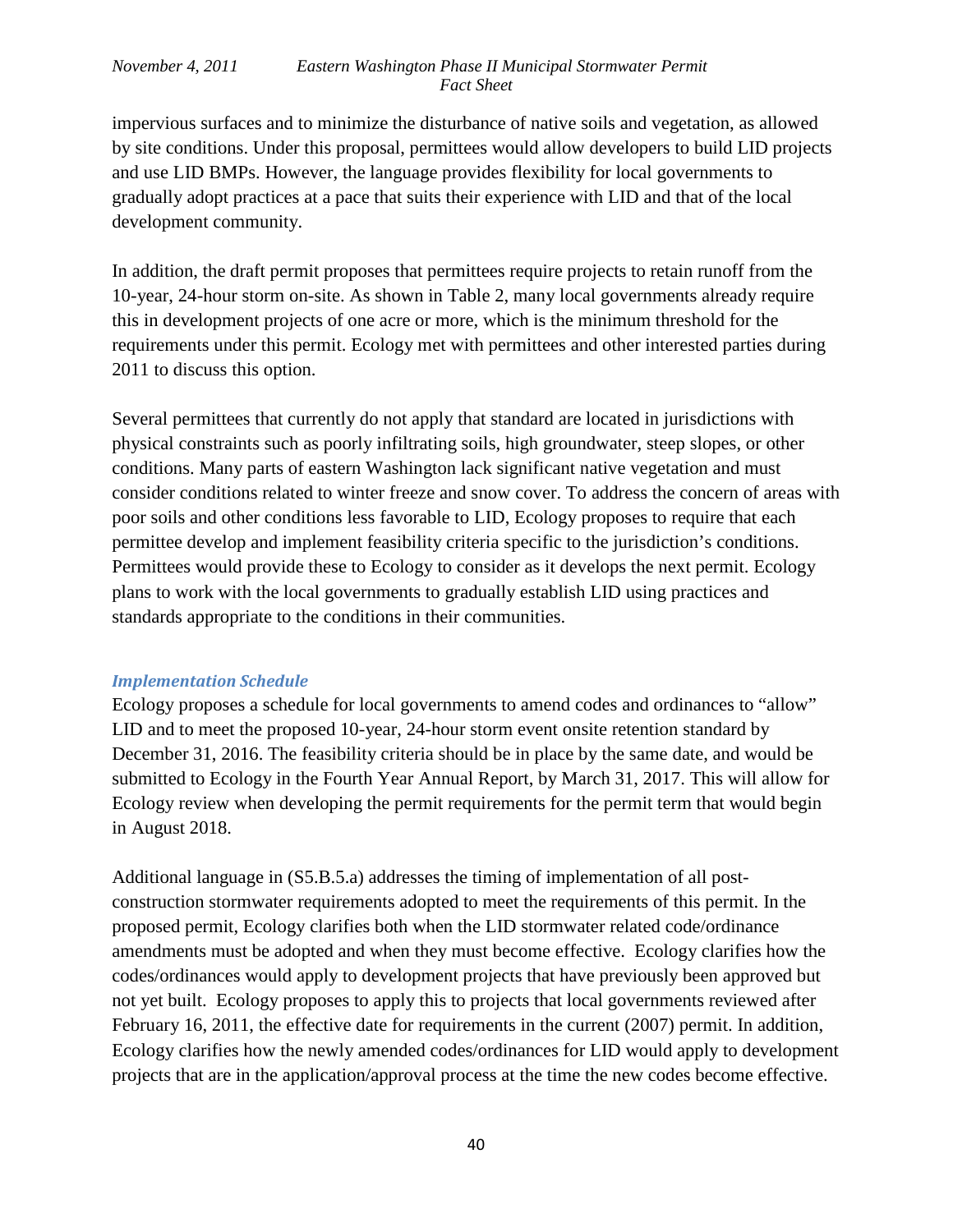Ecology proposes the effective date for new stormwater codes/ordinances be the same as the adoption date for local codes. If local governments need a period of time between the adoption date and the effective date, the adoption date would need to be moved up accordingly. The new stormwater requirements would apply to all projects where the application is submitted after the effective date of the newly amended codes. In this context, Ecology defines the application to include, at a minimum a complete project description, site plan, and, if applicable, SEPA checklist. If permittees choose, the elements of a complete application may be expanded.

The new stormwater requirements would apply to previously approved projects that have not started construction within five years of the effective date of the new stormwater requirements. Ecology defines "started construction" as the site work associated with, and directly related to the approved project has begun. For example: grading the project site to final grade and/or utility installation. Simply clearing the project site would not constitute the start of construction.

Ecology proposes that New Permittees would adopt codes/ordinances for post-construction stormwater runoff control by August 1, 2016, to be effective by August 1, 2017, similar to the timing for permittees during the current (2007) permit term. Requirements for the timing of implementation would apply for projects not starting construction by August 1, 2021, five years after adoption. New Permittees would not be required to adopt LID requirements during this permit term, but are encouraged to do so.

#### <span id="page-40-0"></span>**S5.B.6 Municipal Operations and Maintenance**

Ecology proposes to retain the requirements of this program from the current (2007) permit cycle, with a few proposed changes. Permittees used much of the first permit term to build and begin implementing their Operations and Maintenance (O & M) programs. In listening sessions they indicated to Ecology that they need to continue implementing the program to learn and apply lessons for improvement.

In addition, Ecology proposes to add Appendix 6 Street Waste Disposal for disposal of decant water and other waste from system maintenance. Appendix 6 is included in the current western Washington municipal stormwater permits, and permittees in eastern Washington also found it useful during the current (2007) permit term. Other edits are limited to the addition of a few topics for maintenance that permittees also suggested. In (S5.B.6.a.ii) the draft permit proposes an ongoing frequency for inspecting and maintaining stormwater treatment and flow control facilities of every two years.

## <span id="page-40-1"></span>**6.6 S6 Stormwater Management Program for Secondary Permittees**

Secondary Permittees are public entities such as ports, park districts, school districts, colleges and universities, state institution campuses, state military campuses, irrigation districts, and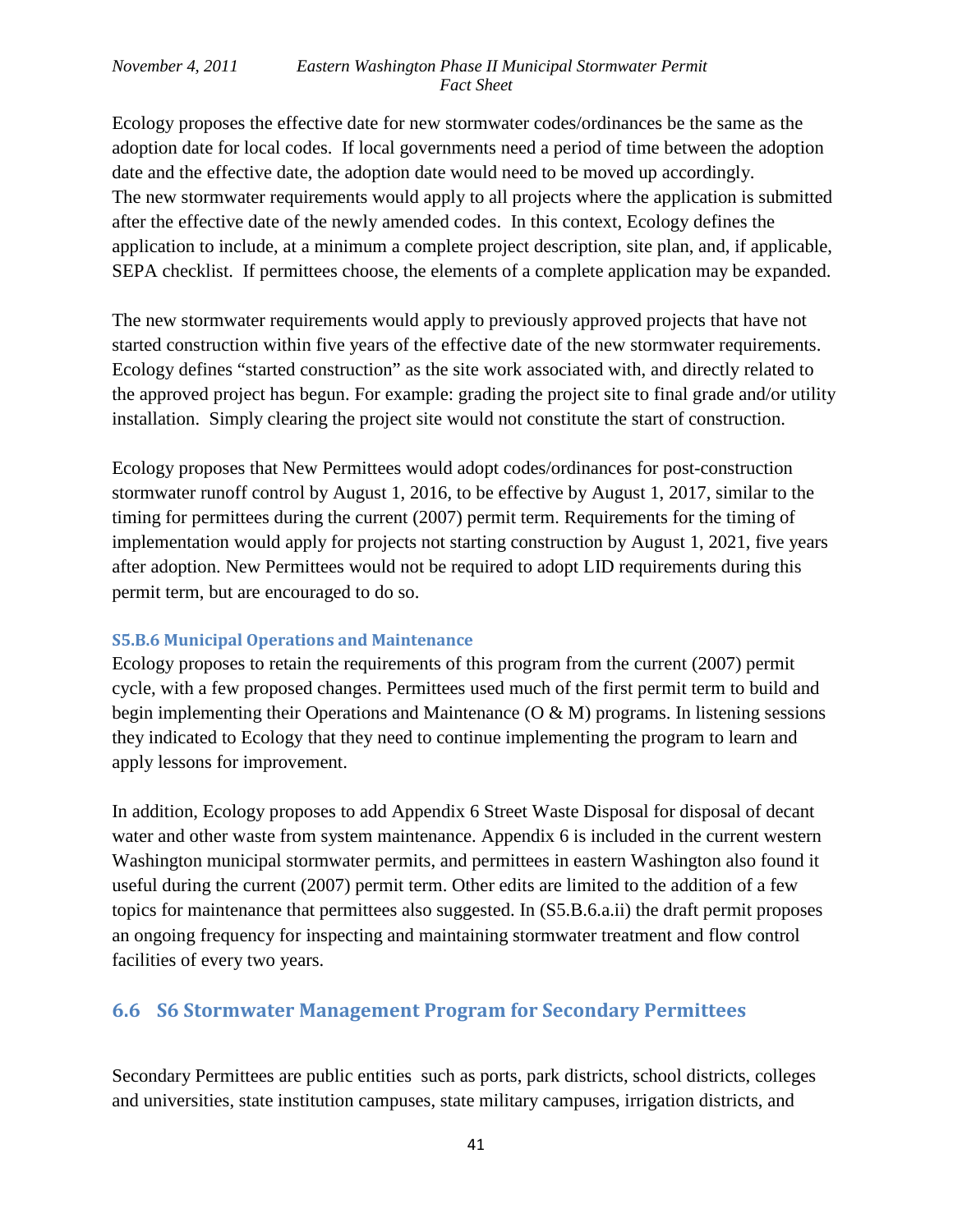diking and drainage districts that are located in a Phase II coverage area and own or operate a regulated MS4. This section of the permit describes the requirements that apply to Secondary Permittees and make up the core elements of their Stormwater Management Program.

The SWMP for Secondary Permittees is intended to apply to a wide variety of Secondary Permittees. The requirements of Special Condition S6 will apply differently depending on the type and function of the public entity, the size and nature of the coverage area, and the specifics of the entity's MS4. For example, ports covered by the permit may lease property to other entities that manage stormwater on the leased property, and in some cases that property may be covered by the *General NPDES Permit for Stormwater Discharges Associated with Industrial Activities* or another NPDES stormwater permit. Alternatively, many colleges and universities have resident and commuter student populations. Diking and drainage districts may serve more than 1,000 residents because their service areas are now partially in urbanized areas, but they have little or no authority over activities on those properties. Some permittees may rely on the local jurisdiction to regulate discharges into their MS4, others may rely on another NPDES permit for such regulations, while others such as school districts may rely on internal policies that control operations on all the lands served by their MS4.

Ecology's general approach to changes for Secondary Permittee requirements is to simplify where appropriate, and to clarify and improve consistency across permits. Several proposed revisions also clarify requirements that the Secondary Permittee may be unable to meet on leased property. Ecology proposes additions such as "…under the functional control of…," to refer to situations in which Secondary Permittees must have legal access and authority to perform the activity. Other draft revisions use the phrase "…owned and operated by the Secondary Permittee…" to refer to activities where the Secondary Permittee not only owns the property, but also operates the stormwater system. The alternative phrase, "…owned or operated by the Permittee…" may refer to situations in which a permittee owns the property but a tenant operates the stormwater system.

#### <span id="page-41-0"></span>**S6.A New Secondary Permittees**

Ecology drafted the revisions to requirements in S6 to apply to continuing Secondary Permittees. The term "New Secondary Permittees" from S1.D.1 refers to Secondary Permittees with coverage dates after August 1, 2013, the permit effective date. Section S6.A includes a statement that New Secondary Permittees must meet all the requirements as modified by the footnotes. New Secondary Permittees must follow all the applicable S6 requirements, and where requirements are modified by footnotes, they must follow the modified requirements and timelines.

The implementation schedule for New Secondary Permittees presented in footnotes phases in the program requirements on the same timelines as those in the current (2007) permit term. The permit also refers to a schedule established as a condition of coverage by Ecology, which will be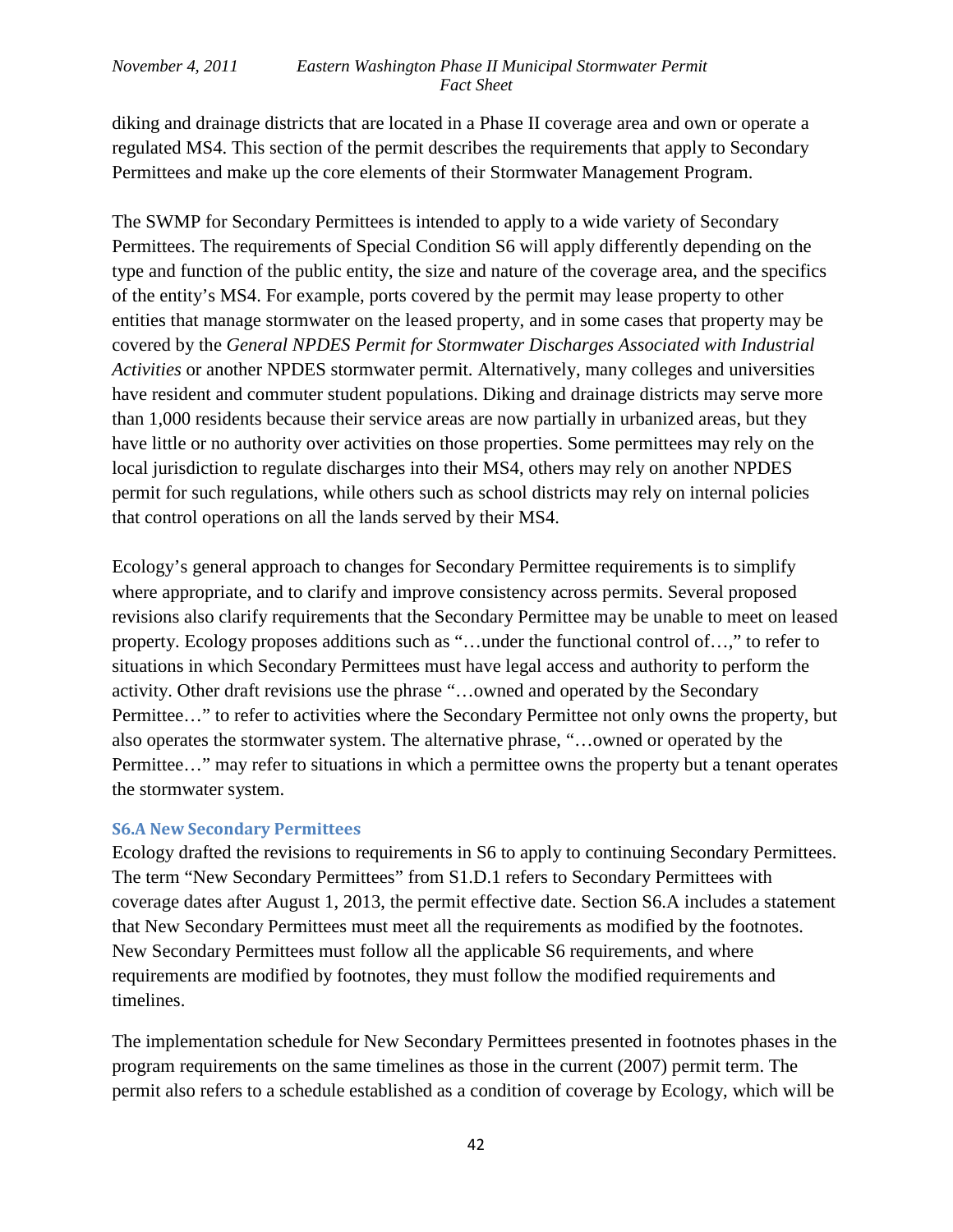developed when the permittee applies for permit coverage. Ecology will tailor the implementation schedule to the specific entity, depending on the type of entity and the nature of the MS4.

Secondary Permittees may begin permit coverage at any time during the permit term, and the implementation schedule may extend from one permit term to the next. Secondary Permittee implementation schedules are calculated based on the date of permit coverage. For this reason, Ecology also revises Secondary Permittee deadlines to refer to the "initial" permit coverage date. This may be a date in a previous permit term. As New Secondary Permittees begin permit coverage and fully implement their requirements, they will be subject in future permit terms to deadlines for the "initial" date of permit coverage. Ecology uses this approach to direct continuing Secondary Permittees to continue implementing their programs according to their individual schedules, and to direct New Secondary Permittees to phase in their programs according to individual schedules over a four and one-half year period. Once the SWMP is fully implemented, Ecology expects all Secondary Permittees to continue full program implementation.

#### **S6.A.4 Stormwater Management Program Report**

Consistent with Ecology's objective to simplify permit language, Ecology proposes to remove language in S6.A.4 that outlines the SWMP documentation requirements. Instead Ecology proposes to refer to written documentation of the SWMP as a SWMP Report (SWMPR) to reduce confusion between the suite of stormwater management program actions and activities, and the written document to inform the public about planned SWMP activities. The purpose of the SMWPR is revised to include descriptions of the planned program activities for the upcoming year. This could be relatively short, and could include a brief description of planned activities for public education and outreach, field screening, or stormwater system maintenance. Ecology removes the requirements to submit the updated SWMPR with each annual report.

#### **S6.B. Coordination**

The draft permit proposes to change "shall" to "should" for coordination within a watershed and with interconnected MS4s because it is not relevant to each type of Secondary Permittee. The requirement for internal coordination is still a requirement where the entity is large enough to have various departments.

Other revisions in S6.A and B are intended to reduce duplicative language and improve consistency across the three municipal stormwater general permits.

#### <span id="page-42-0"></span>**S.6.D. Stormwater Management Program for Secondary Permittees**

#### *S6.D.1 Public Education and Outreach*

Ecology proposes edits in (S6.D.1.a) to the types of messages required for storm drain inlet labels, in order to recognize the variety of messages being used. The requirement for New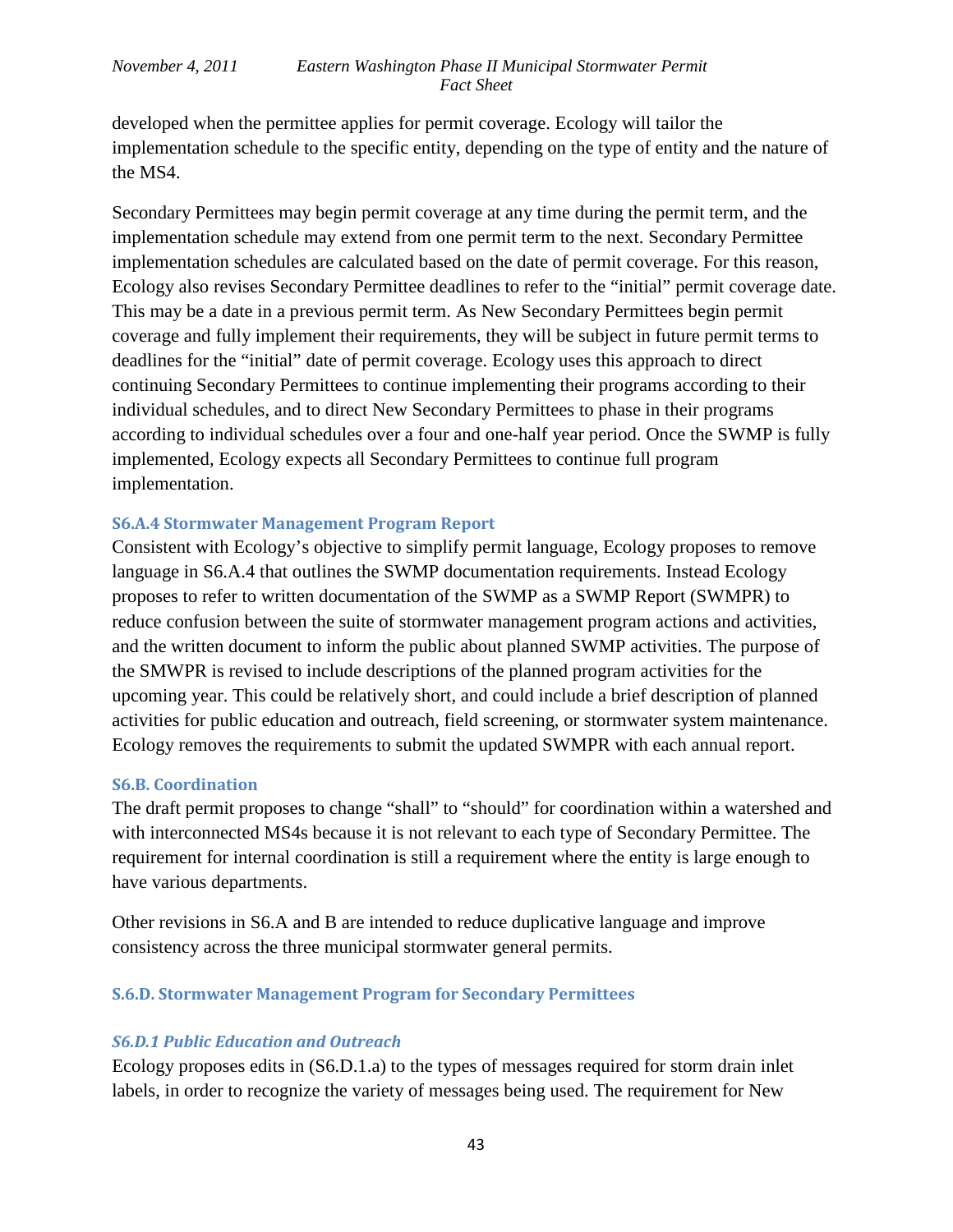Secondary Permittees combines into one four-year deadline the previous requirement that divided the deadlines for half the inlets to be labeled in three years, and the other half in four years. Feedback from some Secondary Permittees indicated that in many cases there are very few inlets, and this simplifies the requirement and reporting obligation.

In condition (S6.D.1.b) the revised language clarifies that the requirement to distribute educational information by ports, colleges and universities may be done electronically, and provides more flexibility in the topics covered. Ecology believes that public education for college and university students and for port tenants and their employees helps prevent polluting discharges and complements the city or county public education program to help strengthen awareness and change behaviors in the broader community.

Ecology removed the language that the requirement can be met by participating in the local jurisdiction's public education and outreach program only because it duplicates language in S6.A.4. Ecology continues to encourage this type of collaboration and efficiency, for cost savings as well as consistency of messaging.

### *S6.D.2 Public Involvement and Participation*

The draft permit proposes to require Secondary Permittees to post the annual report and SWMPR on the entity's website each year by May 31. This provides information for the interested public on program implementation, as well as advance notice regarding opportunities for public involvement.

## *S6.D.3 Illicit Discharge Detection and Elimination*

For Secondary Permittees that rely on internal policies to govern non-stormwater discharges rather than the local city or county code, changes proposed in allowable and conditional discharges clarify language and improve consistency with the local government requirements. The proposed language for (S6.D.3.b.ii) notes that the conditional discharges are allowable only if the conditions are met and if such discharges are allowed by the local code for the jurisdiction. Ecology intends this language to clarify that in cases where a city or county has more restrictive conditional discharge requirements than those in the permit, the Secondary Permittee must comply with the local code.

In the requirement for field inspections (S6.D.3.d) Ecology clarifies that the visual inspection is intended to include MS4 discharge points as well as outfalls. Many Secondary Permittee MS4s are interconnected with those of the city or county, and where possible, the screening for illicit discharges should include these discharge points as well, to improve detection of illicit discharges.

The requirement (S6.D.3.e) includes the term "qualified spill responder." A qualified spill responder should meet the training and experience requirements of a Hazardous Team member at the Hazardous Materials Specialist level, as outlined in Labor and Industry regulations (Chapters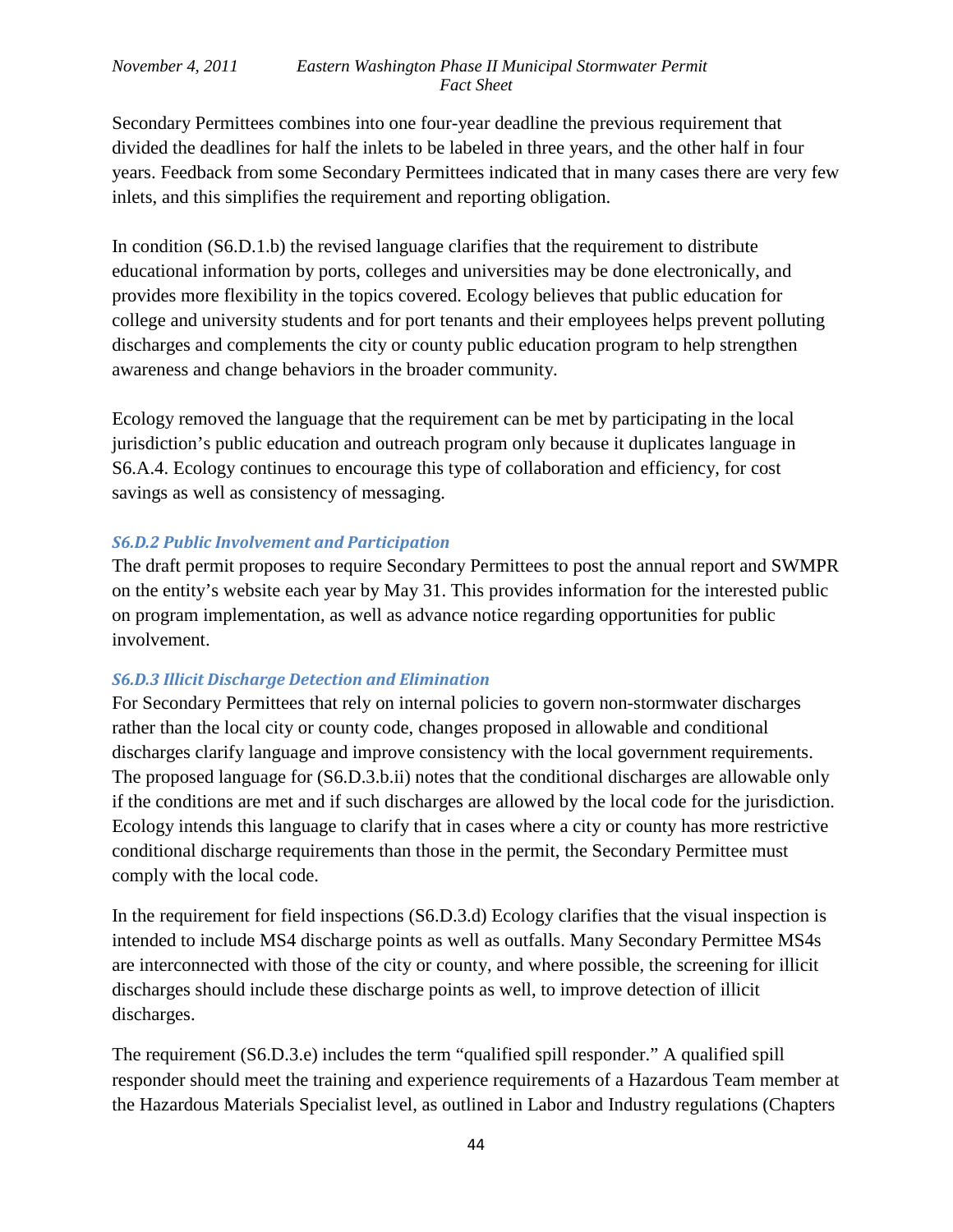296-824 WAC and 296-843 WAC). Ecology's website includes lists of qualified contractors for hazardous materials (Ecology does not verify or endorse the list) and approved primary spill response contractors (as per Chapter 173-182 WAC) at [http://www.ecy.wa.gov/programs/spills/spills\\_happen/main.html](http://www.ecy.wa.gov/programs/spills/spills_happen/main.html) 

The staff training requirement (S6.D.3.f) proposes that Secondary Permittees must offer training opportunities to the appropriate employees of tenants. This would apply primarily to ports, and is intended to promote improved coordination and response to illicit discharges. It may also help reduce costs for training. However, compliance with this requirement is limited to offering the training opportunity and does not carry an obligation to ensure attendance at the training by tenant staff.

## *S6.D.4 Construction Site Stormwater Runoff Control*

The draft permit proposes no substantive changes to this section, but clarifies in this section that certain requirements apply to activities that are under the *functional control* of the Secondary Permittee. Feedback from ports, in particular, informed Ecology that some Secondary Permittees may not have the authority under already executed leases to manage stormwater on leased property. Where the tenant is responsible for stormwater management on a leased property, Ecology recognizes that the Secondary Permittee responsibilities for construction site requirements apply to properties under the Secondary Permittee's functional control, whether by its own staff or through a contractor.

## *S6.D.5 Post-construction Stormwater Management in New Development and Redevelopment*

Secondary Permittees do not have land use authority under state law, and the requirements of this and the previous section refer to the obligation to comply with local ordinances governing these activities. Where the MS4 is interconnected with the local jurisdiction MS4, Secondary Permittees must coordinate to assist the local jurisdiction in achieving compliance with local codes. This might occur if the local jurisdiction needed assistance in addressing a discharge from a Secondary Permittee's MS4 that originated from a tenant's discharge into the MS4 of the Secondary Permittee.

## *S6.D.6 Pollution Prevention and Good Housekeeping for Municipal Operations*

The draft permit requires that operation and maintenance of the Secondary Permittee's MS4 include standards consistent with or more protective than those in Ecology's 2004 *Stormwater Management Manual for Eastern Washington.* Ecology proposes language to require Secondary Permittees to review maintenance standards to ensure they are consistent with any updates in local or Ecology standards.

The draft permit requirement for (S6.C.6.a.i) clarifies that the Secondary Permittee is responsible for maintenance of the MS4 that it owns *and* operates, and may not be responsible for those operated by tenants. Requirements for spot checks after major storms are no longer tied to a specific size of storm, but can be conducted according to the priorities of the Secondary Permittee.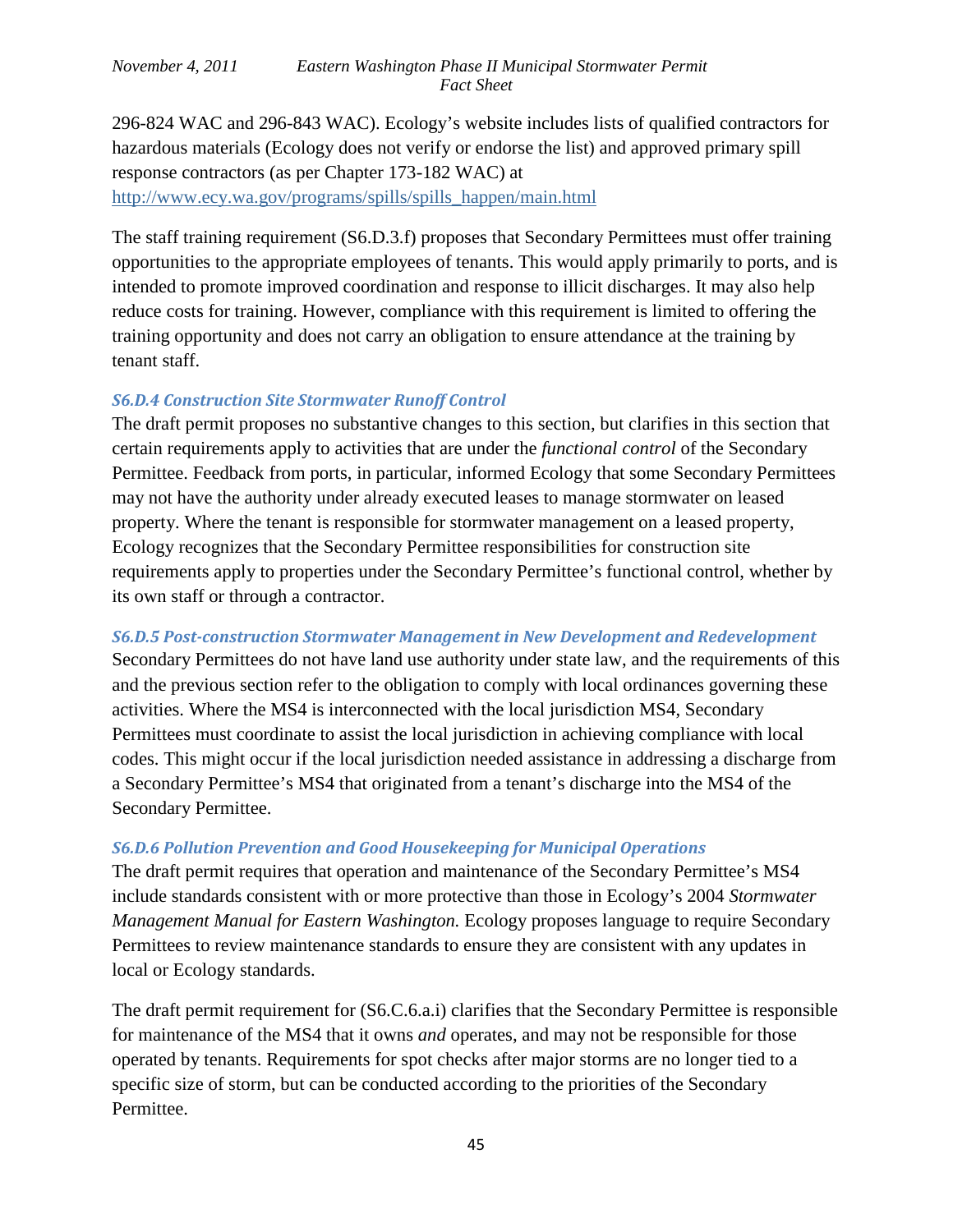Other additions to the requirements for the Operations and Maintenance (O&M) plan include maintenance of dumpsters, management of pet waste, and clarification of the terms for facilities requiring Stormwater Pollution Prevention Plans, for consistency with terms in the Definitions section of the permit. Input from Permittees during the current (2007) permit term led to these improvements and clarifications.

# <span id="page-45-0"></span>**6.7 S7 Compliance with Total Maximum Daily Load Requirements**

Under some circumstances, when the water quality of a water body is impaired, the federal Clean Water Act requires States to set limits on the amount of pollutants that the water body receives from all sources. States may also set limits on pollutant loads when water bodies are threatened. These limits are known as Total Maximum Daily Loads (TMDLs). A TMDL is developed through a defined process to identify the maximum amount of a pollutant that may be discharged from all sources to a water body without causing violations of water quality standards. Pollutant control strategies are developed in a TMDL to keep the pollutant loading below that level. TMDLs include an assignment of Waste Load Allocations (WLAs) to NPDES permitted dischargers and Load Allocations to control the load from non-point pollution sources.

Stormwater dischargers authorized by this permit are required to implement actions necessary to achieve the reduction in pollution called for in applicable TMDL. Ecology clarifies that applicable TMDLs are those TMDLs which EPA has approved prior to the date the final permit is issued, or prior to the date that Ecology issues permit coverage, whichever is later. Information on Ecology's TMDL program is available on Ecology's website at <http://www.ecy.wa.gov/programs/wq/tmdl/>

Ecology incorporates these TMDL actions through special condition 7. In some cases, actions are included in Appendix 2 as requirements for individual permittees. Appendix 2 lists the actions by TMDL and by permittee. The proposed Appendix 2 includes both updated actions from the current (2007) permit term and new actions for EPA-approved TMDLs.

The stormwater management program required by this permit can help make progress in preventing pollution and cleaning up water bodies impaired in part by stormwater discharges. These two related Clean Water Act programs are integrated through Appendix 2 actions. Ecology expects the addition of TMDL actions to focus resources where Ecology and local communities identified the most severe problems and the actions needed to correct them in the TMDL process. Ecology encourages permittees to participate in the TMDLs that are currently being developed within their jurisdiction, and to begin implementation where appropriate.

In 2010, Ecology began reviewing TMDLs to identify those that EPA has approved since the 2007 permits were issued and to identify the ones that assign a Waste Load Allocation to one or more municipal stormwater permittees. Ecology then identified the actions for permittees and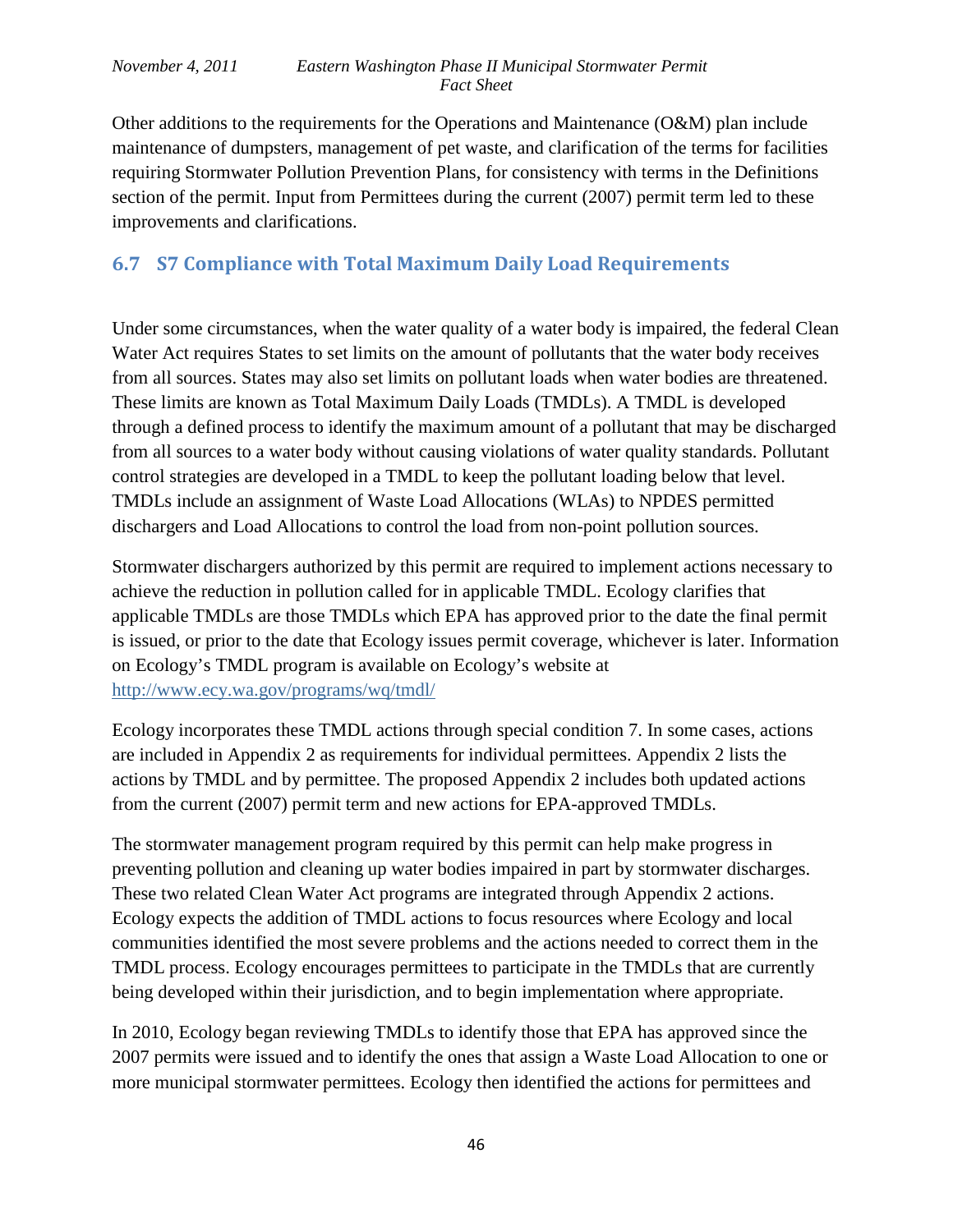compared them to existing permit requirements. There are three types of TMDL actions for MS4s:

- 1. Actions already addressed by regular stormwater program implementation, such as a public education program or ongoing maintenance of the MS4. Ecology does not include these actions in Appendix 2. Special Condition S7 states that for TMDLs not listed in Appendix 2, compliance with the permit constitutes compliance with those TMDLs.
- 2. Actions that require a permittee to target a SWMP requirement to a specific area or activity, such as focusing the illicit discharge screening program in the area draining to the impaired water or conducting a public education program that includes pet waste education. Appendix 2 lists these actions with a reference to the related program, and identifies the specific area, BMP, or timeline.
- 3. Actions in addition to the current SWMP that are not necessarily reflected in the existing program requirements, but that are relevant to the MS4 and its contribution of pollutants to the impaired water body. This could include special monitoring requirements or a specific stormwater facility retrofit.

Where monitoring is required, Appendix 2 requires that it be conducted according to an Ecologyapproved Quality Assurance Project Plan (QAPP).

The proposed Appendix 2 actions link to and address the potential MS4 contribution to the impairment. If the list for one permittee is long, Ecology proposes priorities and schedules. In some cases, the draft actions for one permit term may include requirements to collect and evaluate monitoring data, then use the analysis to develop an action plan, and finally to begin implementing the action plan. This supports an adaptive management approach, to avoid requiring permittees to monitor a site for the entire permit term before acting on the information. The focus is on achieving the TMDL objective, which is to meet the WLA for the MS4 contribution, and ultimately improve or restore water quality in the receiving water.

The proposed permit also includes updated actions for TMDLs that are listed in the current (2007) permit's Appendix 2. Updates may include removing actions now completed, moving to the next logical action, or incorporating new actions based on lessons from the current permit term.

Before releasing the draft permits, Ecology informed affected permittees of the range and scope of actions it expected to propose in the draft Appendix 2. In some cases, Ecology staff met with affected permittees to review proposed language and ask for feedback. This "no surprises" approach reflects Ecology's recognition of permittees' local knowledge in ground-level efforts to clean up impaired waters.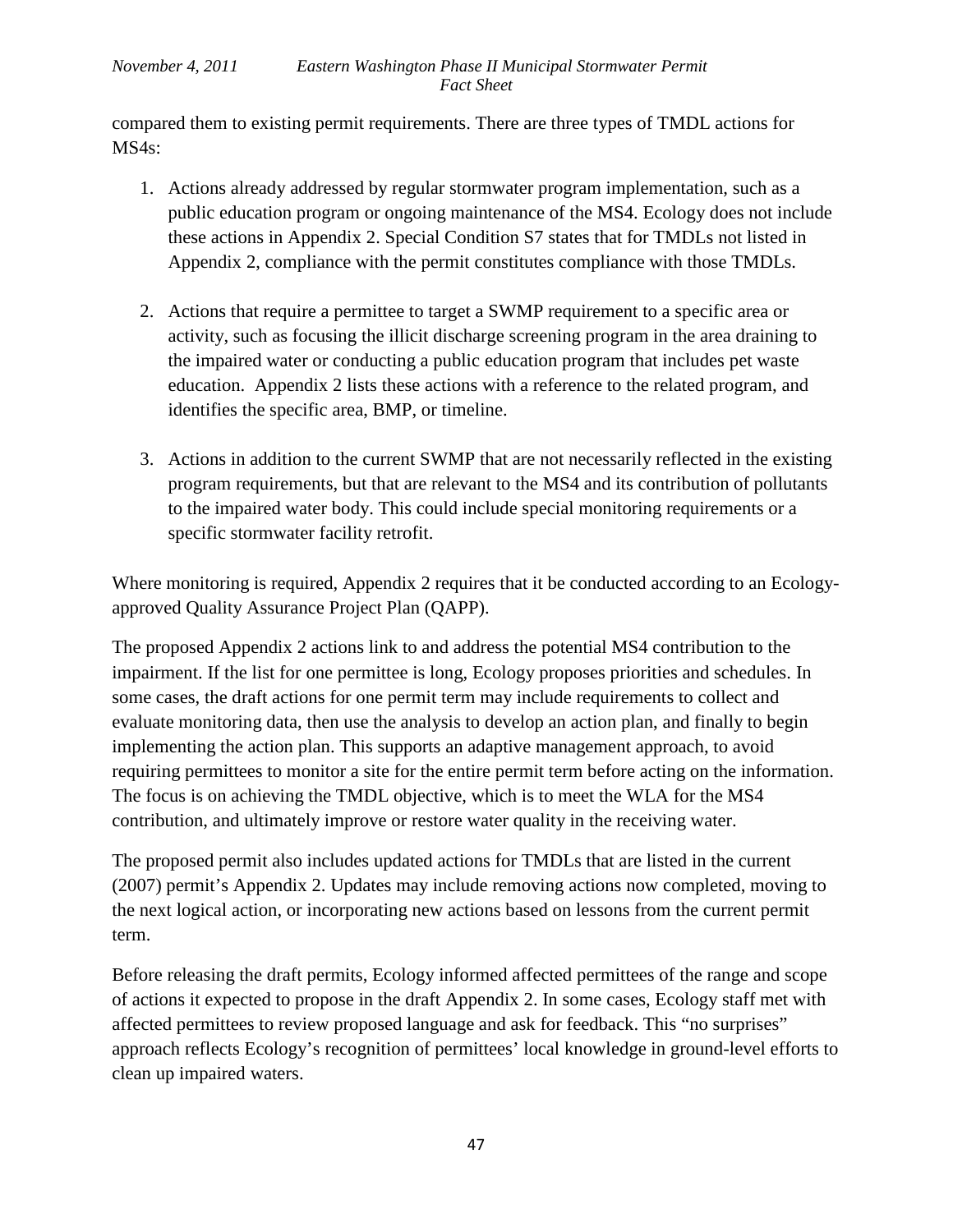In several cases Ecology lists TMDLs that are not yet approved by EPA, but are anticipated to be approved before the expected June 2012 final permit issuance. In other cases, actions are proposed for jurisdictions that Ecology is evaluating for possible permit coverage. Ecology includes this information in the draft Appendix 2 in order to afford an opportunity for input during the public review and comment period. Ecology will update Appendix 2 in the final permit to include only the TMDLs approved by EPA and actions only for jurisdictions that are covered by the final permit.

## <span id="page-47-0"></span>**6.8 S8 Monitoring**

In Special Condition S8 Ecology proposes new Phase II formal draft language on monitoring requirements. The formal draft permit language is substantially different from the May 2011 preliminary draft language that proposed a default monitoring approach based on recommendations developed in a two-year stakeholder process in Puget Sound. This revision is based on comments Ecology received from local governments and others in eastern Washington on the May 2011 preliminary draft proposal. The new language provides permittees with two options to choose from in meeting permit monitoring requirements:

- Work collaboratively with other permittees to choose, design, and conduct sub-regional effectiveness studies, or
- Conduct individual stormwater discharge monitoring.

Ecology expects eastern Washington permittees choosing the first option to make an effort to involve stakeholders in the effectiveness study topic prioritization and selection process. The goal is to propose and conduct studies to address different priorities and questions based on regional issues and conditions in eastern Washington. An important benefit is that it would result in:

- Regionally consistent methods to collect comparable and valid data, and
- Transferable studies of the effectiveness of specific stormwater program activities.

Ecology supports a long-term collaborative effort to develop a regional approach to stormwater monitoring as a shared responsibility of Permittees, the State, and the federal government. Ecology, permittees, and the public need feedback on stormwater management practices and on improvements in water quality in receiving waters throughout eastern Washington.

#### *Background*

Ecology has held several discussions with stakeholders and Phase II municipal stormwater permittees in eastern Washington to explore stormwater monitoring requirements for this and future permit terms. Defining the appropriate monitoring program is a significant task, and Ecology's draft permit language recognizes that the timeframe for a stakeholder process to develop recommendations for some aspects of a comprehensive monitoring program will extend into the 20130-2018 permit term.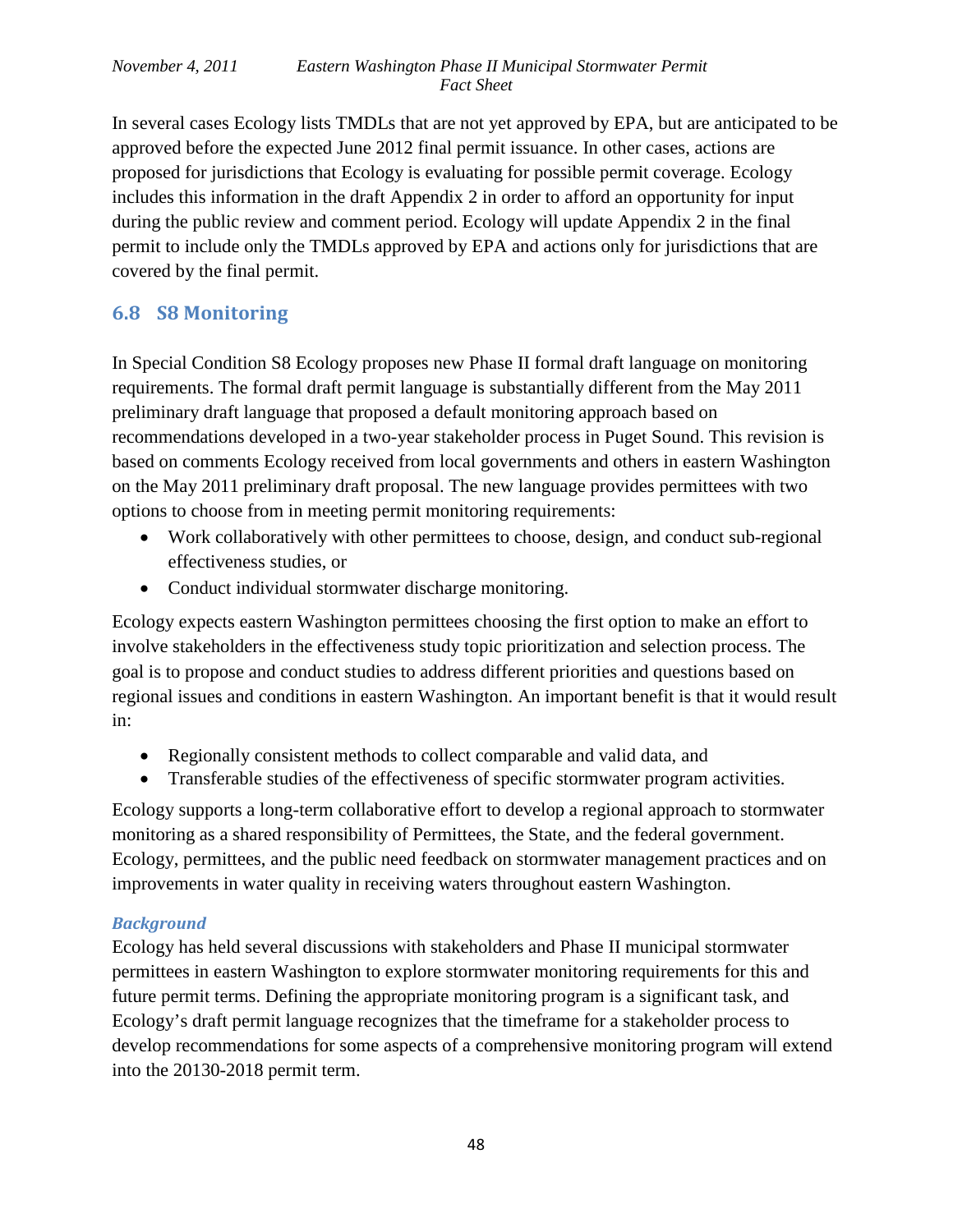The current (2007) permit requires that some individual permittees in eastern Washington identify sites where outfall characterization and Best Management Practice (BMP) effectiveness studies might be conducted, and that all permittees submit ideas for program effectiveness studies to answer questions of importance to each individual jurisdiction. These activities were intended to inform and prepare permittees for monitoring in the upcoming permit cycle. Ecology's thinking in 2006-2007 was that individual permittees would implement a monitoring program in eastern Washington designed as a scaled-down version the current Phase I permitrequired monitoring in western Washington.

In the Pollution Control Hearing Board (PCHB, or Board) ruling on appeal of the Phase II permit, *Findings of Fact, Conclusions of Law, and Order (Phase II Municipal Stormwater Permit*); February 2, 2009; Puget Soundkeeper Alliance, People for Puget Sound, Coalition of Governmental Entities v. State of Washington, Department of Ecology, Issue #15 addressed monitoring directly, asking: "Does the permit unlawfully or unreasonably fail to require monitoring of stormwater discharges, effectiveness of control techniques, and/or receiving water quality?" Section 54 in the *Findings of Fact* (available at [http://www.ecy.wa.gov/programs/wq/stormwater/municipal/appeals.html\)](http://www.ecy.wa.gov/programs/wq/stormwater/municipal/appeals.html) states:

*The Board finds that Ecology properly limited the monitoring requirements contained in the first version of the Phase II permit. This is especially true since all parties recognize that some type of monitoring consortium would be the preferable entity to conduct monitoring on behalf of the permittees, but that it will take some time to develop the monitoring program.* 

The current (2007) Phase II permit monitoring requirements were challenged, but they were ultimately upheld by the Board. The PCHB concluded that Ecology should require monitoring in future Phase II permits. The PCHB endorsed the [Puget Sound Monitoring Consortium](http://www.ecy.wa.gov/programs/wq/psmonitoring/index.html) process for framing a collaborative regional monitoring program, but that process was initiated by permittees in Puget Sound and resulted in recommendations that were specific to western Washington. Neither the eastern Washington jurisdictions nor Ecology has initiated a similar, formal process for eastern Washington.

As a result of the PCHB ruling, Phase I permittees' experiences monitoring outfalls, consensus stakeholder recommendations made by a stakeholder effort in Puget Sound, feedback on preliminary draft monitoring language proposed in May 2011, and further discussions with Permittees and stakeholders, Ecology is proposing an alternative to the monitoring program envisioned in the 2007 permit.

Ecology prefers a cooperative, regional approach to monitoring. The reasons for this preference include recognition that:

- More useful, transferable information can be collected collaboratively than by individual jurisdictions.
- The overall cost per jurisdiction will be lower.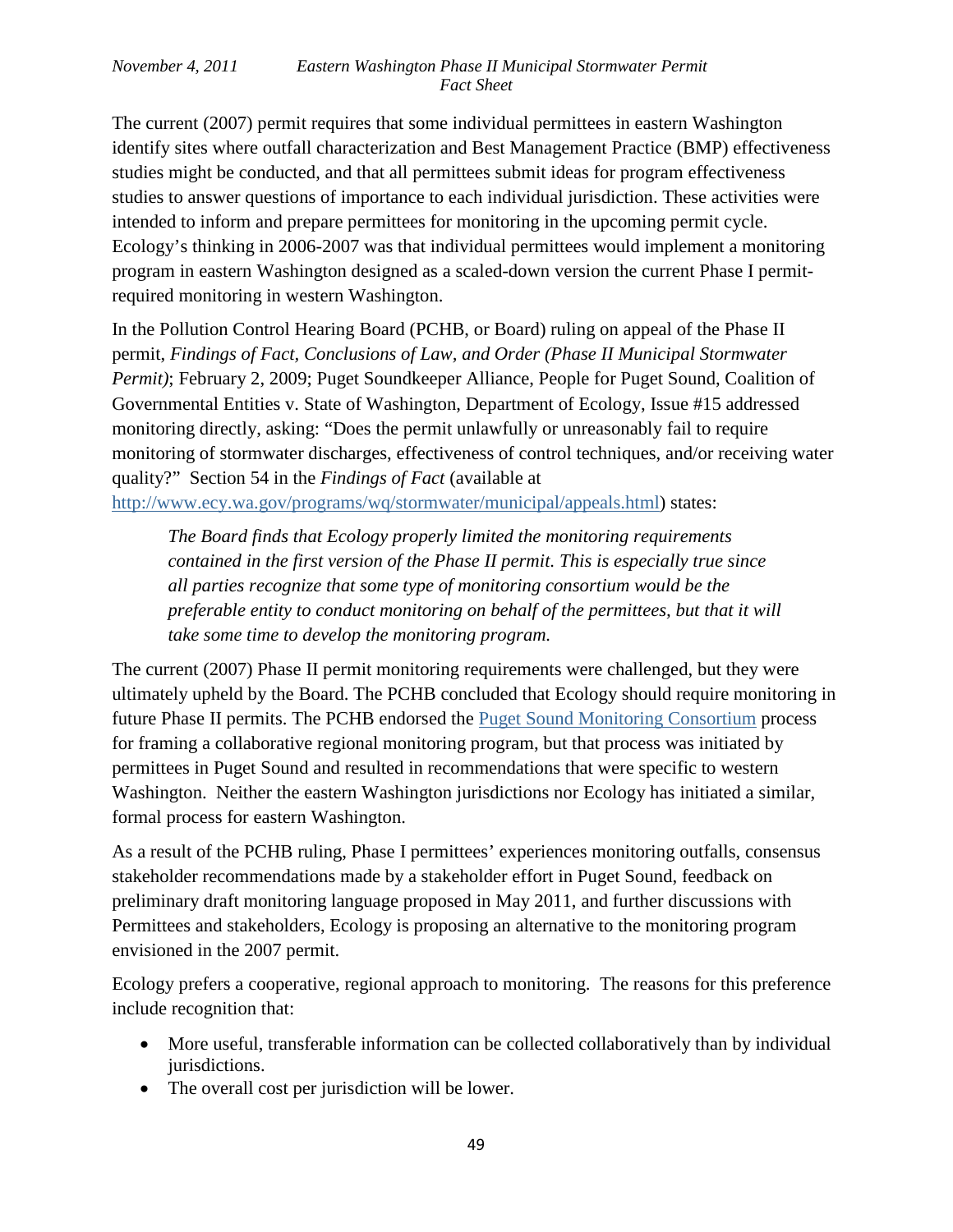- Jurisdictions (particularly smaller ones) can avoid hiring consultants and specialized staff.
- There will be less duplication of efforts.

Based on the number of municipal stormwater permittees statewide, it is not practical for Ecology to support individual monitoring programs, or even separate monitoring programs for each of the ten distinct geographic areas covered in the eastern Washington phase II permit. Ecology therefore prefers monitoring approaches appropriate to the broadest possible geographic sub-regions of eastern Washington.

Ultimately the goal for monitoring is to collect information that is useful for local governments, Ecology, and others. Where possible, the monitoring program should take advantage of opportunities to leverage other monitoring efforts.

## *Effectiveness studies*

This is the first of two options for monitoring requirements from which each city and county covered by the current (2007) permit must select. The permit language defines three subregions for which sub-regional studies will be developed. The sub-regions may be amended by a permittee's written request. Permittees selecting this option will decide among themselves which are the most appropriate forms of interagency agreements and/or other tools for collaboration and shared effort to successfully meet the requirements set forth in S8.C.1.

Monitoring and other studies conducted to meet other local needs or permit requirements, as for TMDLs, can be counted as contributing to compliance with S8.C.2 as long as other permittees in the sub-region agree that the topic is a priority and that the study should and can be expanded to provide more robust information or otherwise be applicable and useful to other permittees. Ecology hopes that permittees who choose to conduct stormwater outfall monitoring are able to leverage other monitoring efforts, such as for TMDLs, to comply with S8.C.1.

## *Stormwater discharge monitoring*

This is the second of two options for monitoring requirements from which each city and county covered by the current permit must select. Appendix 8 is included to ensure that permittees who choose this option know what is required in order to successfully conduct this type of monitoring and provide meaningful feedback for improving stormwater management practices.

Monitoring conducted to meet other local needs or permit requirements, such as for TMDLs, can be counted as contributing to compliance with S8.C.2 as long as the requirements of Appendix 8 are also met. Ecology hopes that permittees who choose to conduct stormwater outfall monitoring are able to leverage other monitoring efforts, such as for TMDLs, to comply with S8.C.2.

## *New permittees*

Because new permittees are just starting their programs, Ecology is not requiring them to conduct monitoring during the current (2007) permit term. New permittees should plan to either participate in regional monitoring or conduct individual monitoring in future permits.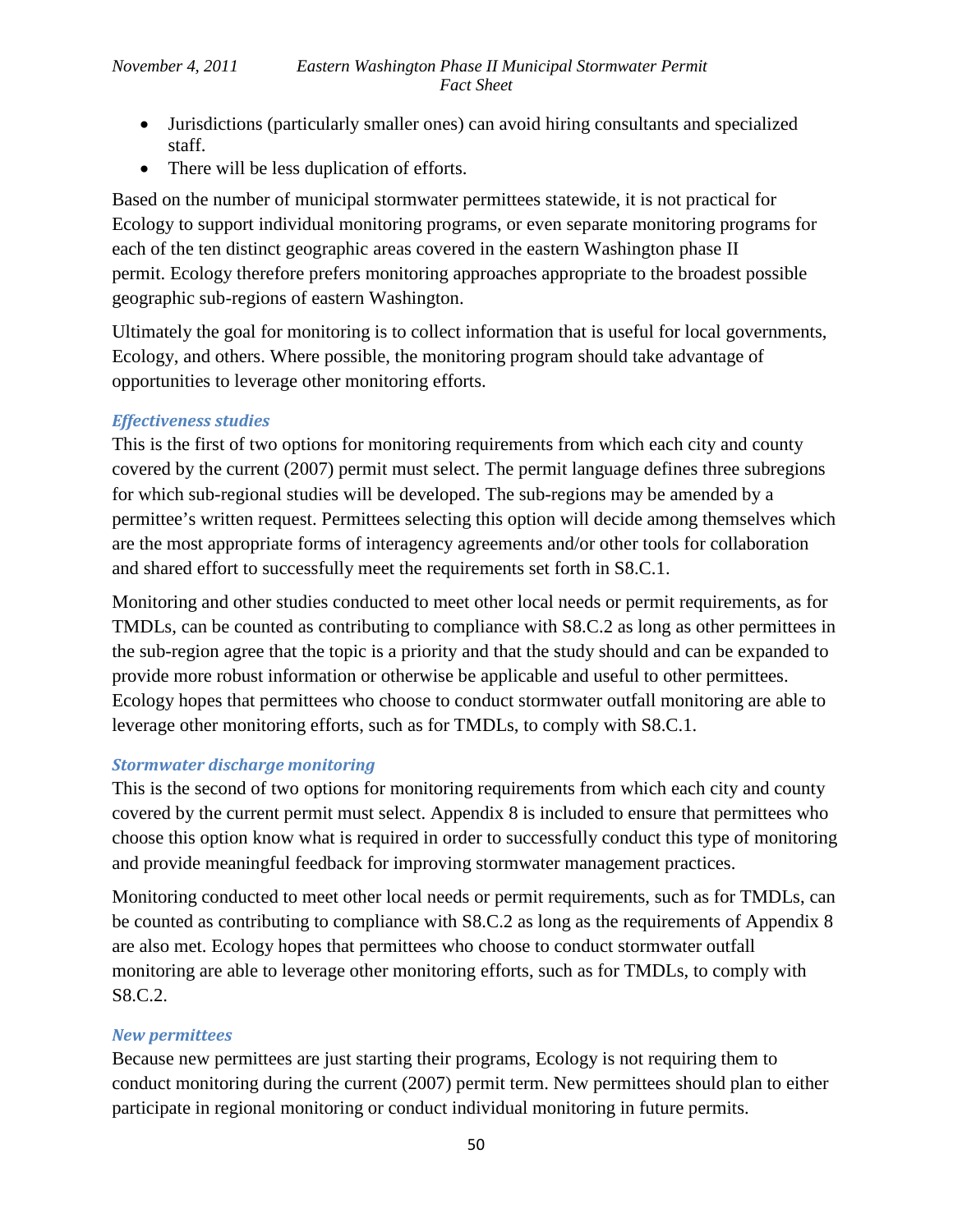## *Other monitoring*

As in the current (2007) permit, the draft language states that permittees are still required to use monitoring to identify illicit discharges and comply with Total Maximum Daily Load requirements. Regional monitoring is not designed to address locally-specific monitoring driven by these other needs and priorities. Ecology recognizes that many individual jurisdictions invest a significant level of resources in these other types of monitoring to protect local water bodies. Ecology intends that the proposed collective approach to regional monitoring in the permit will minimize the diversion of resources away from local monitoring efforts and provide a benefit to all permittees.

## <span id="page-50-0"></span>**6.9 S9 Reporting Requirements**

The draft permit proposes two general changes for S9 Reporting requirements. One is the placeholder for an upcoming change to direct online reporting by permittees. The other is to simplify the reporting language and rely on the Annual Report appendices to define what Ecology proposes to require in annual reporting submittals.

Ecology proposes to retain the same timing for annual reports for the 2013-2018 permit term, which is a report for the previous calendar year to be submitted by March 31. The first year annual report due by March 31, 2014 will cover the period from August 1, 2013, the effective date of the permit, through December 31, 2013. Ecology also added language to address the fact that some submittals report on activities that are not tied to the previous calendar year only, such as annual monitoring reports which are based on the water year rather.

Special condition S9.B provides a placeholder for final permit language that will require online annual reporting on a form to be provided by Ecology. The shift to these procedures at Ecology has not yet been completed for the municipal stormwater general permits, but is anticipated to be completed in time to include the information in the final permit. The online annual report will allow for submittal of attachments and will include instructions and the certification and signature as required by General Condition G19. Permittees may request an alternative form provided by Ecology if online reporting is not possible.

A footnote to S9.B directs reviewers to draft appendices for review and comment on the annual report questions and information on submittals to be included for each type of permittee:

- Appendix 3 Annual Report for Cities, Towns and Counties
- Appendix 4 Annual Report for Secondary Permittees
- Appendix 7 Annual Report for New Permittees

The draft requirements in S9.E listing the components of the annual report for cities, towns and counties are simplified compared to the list in the existing permit. The three components are the Stormwater Management Program Report (SWMPR), the annual report form to answer the questions presented in the draft appendices listed above, and any attachments required as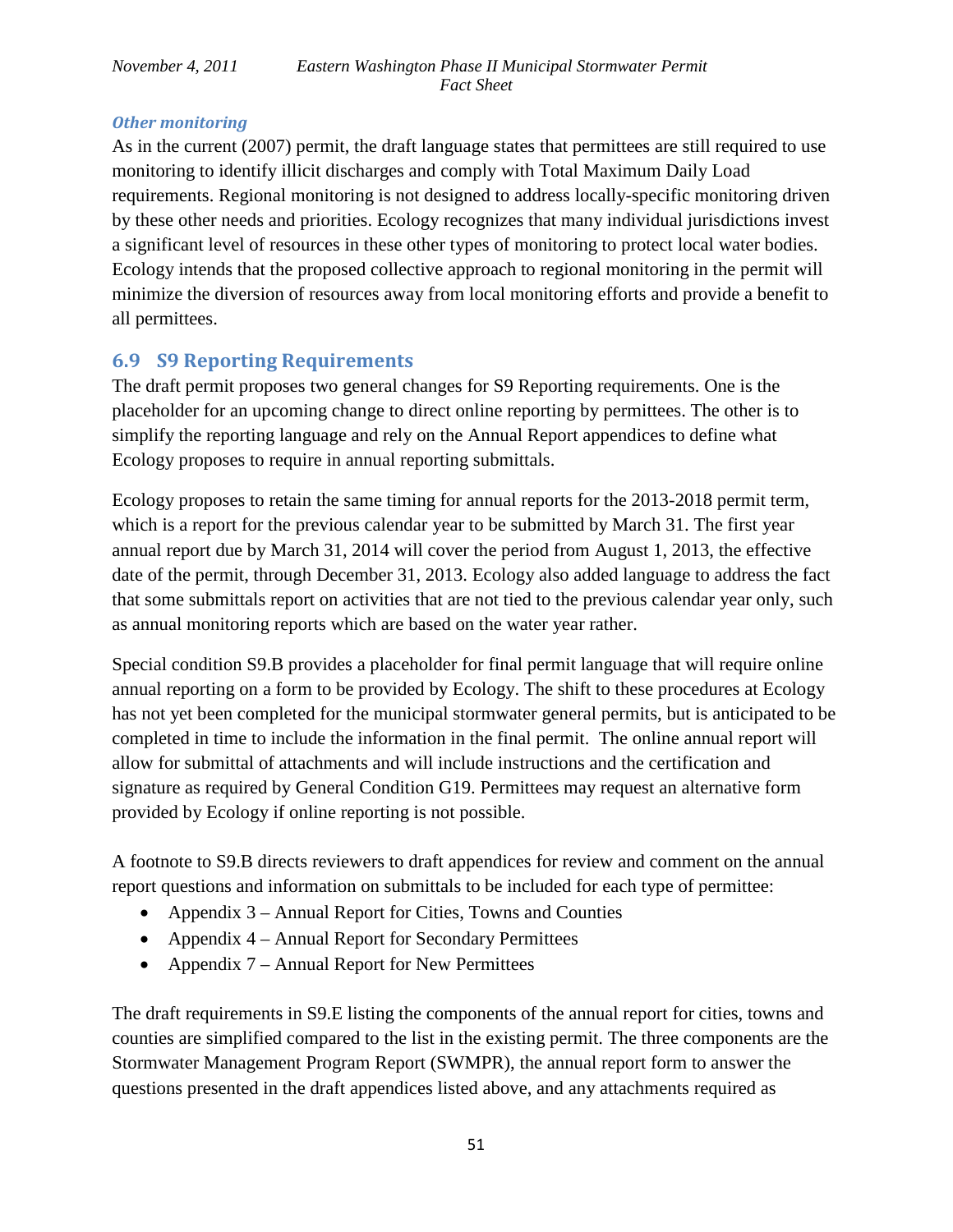submittals in the annual report form. Ecology intends the draft S9.E.3 requirement to be broad enough to include all the required or applicable submittals, such as documentation and summaries of S5 activities, monitoring data and reports, summaries of activities conducted under Appendix 2 TMDL requirements, reports to comply with S4 compliance with standards requirements, and any other submittals required under permit conditions for that reporting period.

Ecology retained the requirements to notify Ecology of changes to jurisdictional or coverage area boundaries and the requirement for certification and signature under G19 in order to clarify that these are required annually.

Requirements proposed for Secondary Permittees in S9.F follow a format similar to that for cities, towns and counties.

### *Annual Report Appendices*

The draft Annual Report appendices listed above address several objectives Ecology identified in developing the draft permit, including:

- 1. Track the compliance status of permittees;
- 2. Gather information to improve permits;
- 3. Identify needs for technical assistance;
- 4. Identify successful outcomes of program for the public;
- 5. Help permittees coordinate internally; and
- 6. Gather meaningful quantitative information statewide.

Because of the variation in requirements and implementation schedules, Ecology provides separate annual reports for cities, towns and counties that are continuing permittees (Appendix 3) and those that are New Permittees (Appendix 7). The Annual Report for Secondary Permittees (Appendix 4) is intended both for continuing Secondary Permittees and for New Secondary Permittees, as the deadlines are tied to the initial permit coverage date.

The draft appendices include questions that address the six objectives listed above. The number of questions with numerical answers is reduced, although some remain as indicators of compliance and for reporting statewide outcomes. There are a few more questions requesting summaries of activities intended to provide information on meaningful successes and outcomes, needs for technical assistance, and opportunities to improve the permits.

## *Reporting on the Assessment of BMPs*

The draft permit removes language in S8.B.2, (S9.E.2.c and e) and (S9.F.2.c) in the current (2007) permit requiring permittees to report on an assessment of the BMPs selected to implement the SWMP. Ecology proposes to remove this requirement in the permit because it reflects language in the federal rule that does not align with Ecology's permits. Many states implement the federal rule by requiring permittees to develop and submit individual stormwater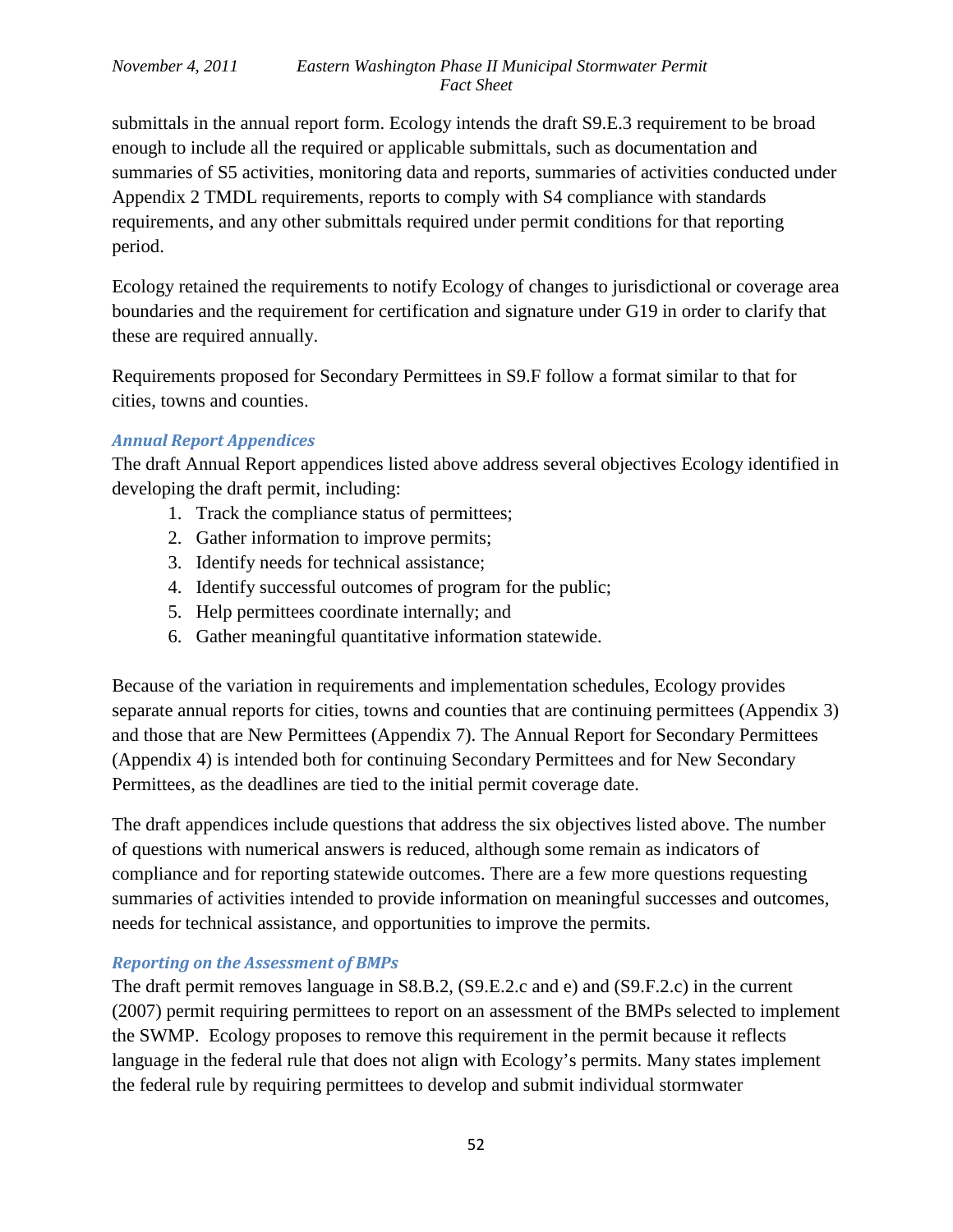management programs for review and approval. Over time, the permittees evaluate and improve on the BMPs using this requirement. In Washington State, Ecology issued permits with specific BMPs and minimum performance measures outlined in permit requirements that comprise the SWMP.

Ecology was able to do this because of the earlier development of stormwater practices, guidance, manuals, and programs for different regions of the state. Prior to issuing the 2007 permits, Ecology worked with permittees to update the *Stormwater Management Manual for Western Washington* in 2001 and 2005, which was originally issued in 1992. Ecology also worked with eastern Washington jurisdictions to develop the *Stormwater Management Manual for Eastern Washington* in 2004, as well as the *Model Municipal Stormwater Program for Eastern Washington* (2003).

Ecology proposes to satisfy the federal requirement to assess and improve BMPs using methods more applicable to the structure of the Washington State permits. Ecology will use information from sources such as:

- National/regional technical and scientific forums;
- Studies and technology reviews of the Washington Stormwater Center;
- Effectiveness monitoring studies proposed for eastern and western Washington;
- Individual permittee requests to use alternatives;
- Suggestions from permittee coordination groups;
- Ecology compliance reviews and technical assistance; and
- Public processes to update manuals and reissue permits.

Ecology proposes alternatives to BMPs in this draft permit that originate from those sources, rather than from the annual reporting to meet S8.B.2. For these reasons, Ecology proposes to remove the requirement, recognizing the benefits of a broader approach to improving BMPs.

# <span id="page-52-0"></span>**6.10 General Conditions**

Ecology proposes changes to three General Conditions in the draft permit:

- G3 Notification of Discharge, Including Spills,
- G10 Removed Substances, and
- G19 Certification and Signature.

Ecology proposes to change the terminology in G3.C from "hazardous materials" to "hazardous substances." *Hazardous substances* are defined in WAC 173-303-040, and Ecology prefers to use the term with a specific meaning under state law that is appropriate to this section of G3. This term is also added to the Definitions section of the permit.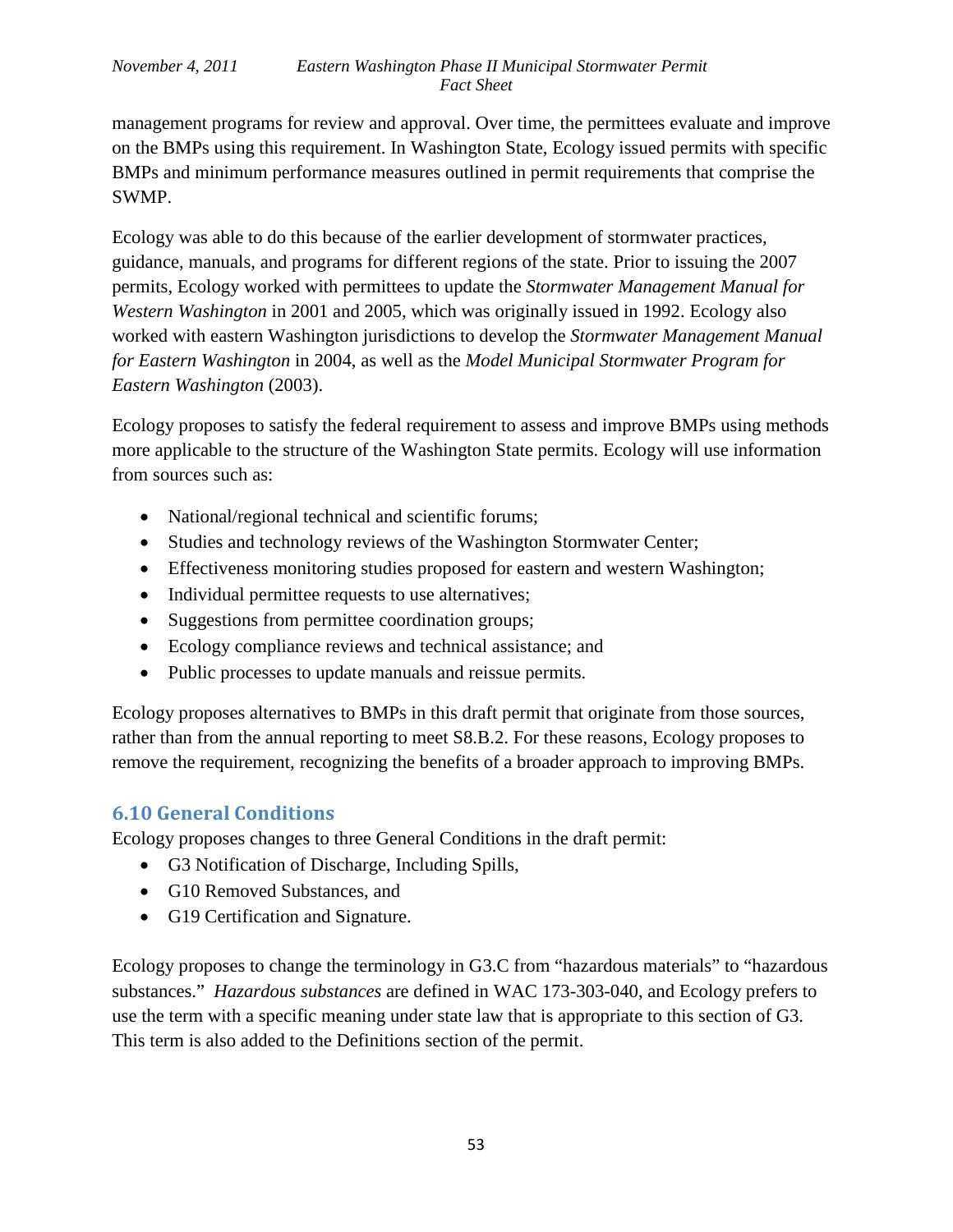Previously G10, Removed Substances, only referred to liquid street waste. Ecology recognizes that permittees also collect solid street waste and proposes language in G10 to address solid street waste. Permittees should refer to their local health departments/districts and laws/regulations that govern the disposal and reuse of solid street waste.

The changes proposed for G19, Certification and Signature, clarify when the requirement for a signature by a principal executive officer or ranking elected official is required on submittals to Ecology. The current permit indicates that all reports and information submitted must have such as signature. Ecology has administered this requirement to require the G19 signature on all formal submittals, such as annual reports. Ecology staff communicates frequently with permittees and receives information on a variety of topics. This proposed change clarifies that only formal submittals require the signature of a principal executive officer or ranking elected official.

## <span id="page-53-0"></span>**6.11 Definitions and Acronyms**

Ecology's revisions to the Definitions section of the permit reflect objectives of improving consistency across the municipal stormwater general permits, simplifying and clarifying language, and improving the accuracy of definitions of the terms as used in the permit. Specific edits proposed to Definitions include the following types of changes:

- 1. Addition of terms and definitions new to the permit.
- 2. Correction of a previous definition to match the use of the term in the permit.
- 3. Deletion of terms that are not used in the permit or that do not add helpful information.
- 4. Edits for consistency with other NPDES stormwater general permits.

Ecology lists the proposed revised terms below according to the type of change.

- 1. Addition of terms and definitions new to the permit:
	- *Low Impact Development* Definition added to clarify proposed requirements to allow low impact development in new development and redevelopment (S5.B.5.a.ii). This definition is consistent with other municipal stormwater general permits.
	- *New Permittee* and *New Secondary Permittee* are added to implement Ecology's approach to defining requirements for permittees that were not covered in the previous permit term.
	- *Hazardous substance* has been added to the permit to clarify requirements associated with General Condition G3.
- 2. Correction of a previous definition to match the use of the term in the permit:
	- *SWMPR* The Stormwater Management Program Report requirements are revised as outlined in S5.A.2. Ecology removed additional text that no longer applies.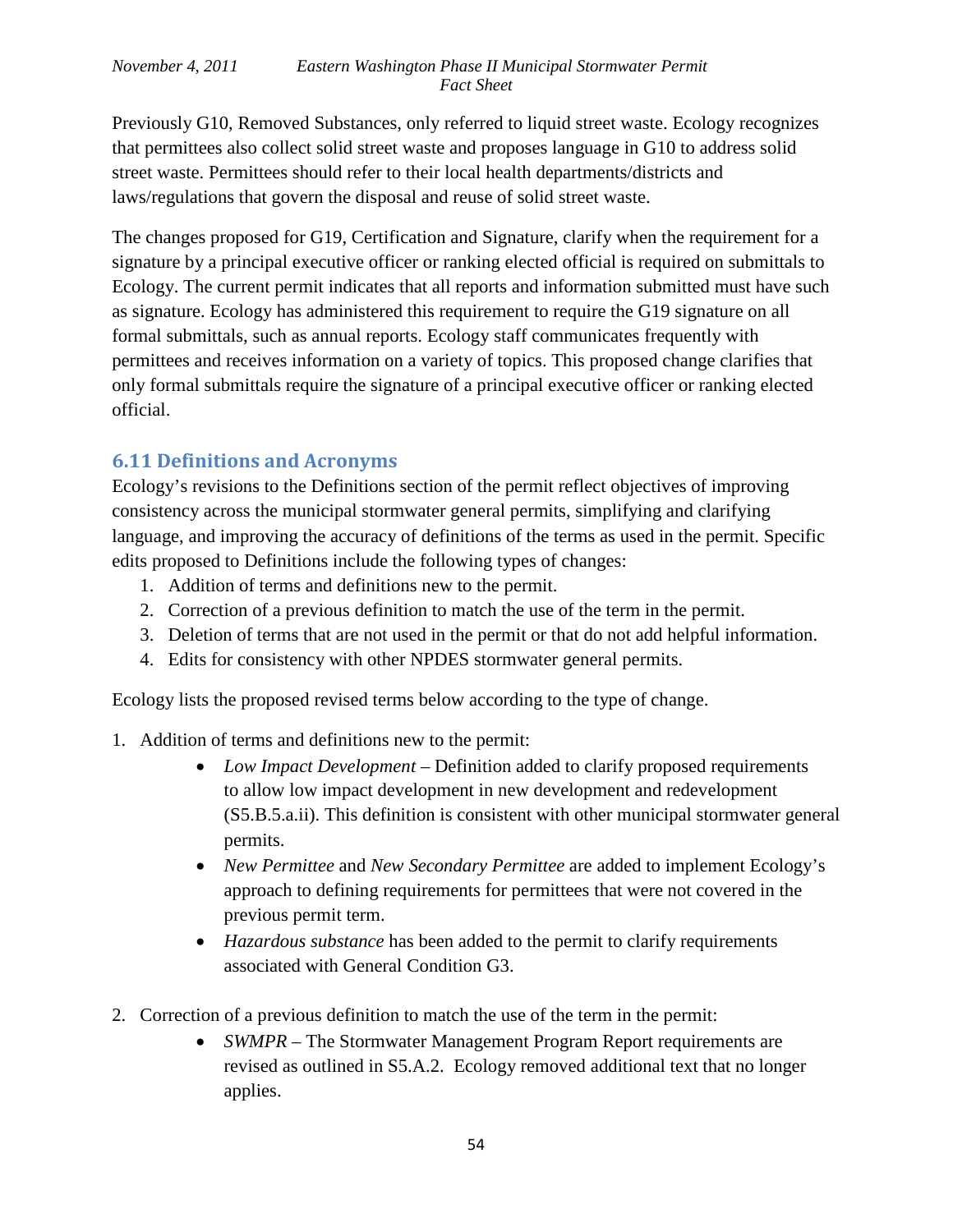- *Qualified Personnel* Ecology clarified that this term may refer to volunteers, recognizing that in some jurisdictions volunteers are trained and qualified to conduct some activities such as stream monitoring.
- *Physically interconnected* The proposed edit recognizes that the other system to which the MS4 is connected need not be another MS4, but may belong to an unpermitted entity.
- *Co-Permittee* Proposed edits reflect Ecology's procedure for individual application for permit coverage by Co-Permittees.
- *Applicable TMDL* The proposed revision clarifies that an applicable TMDL may be one that is approved by EPA prior to the date of permit coverage.
- 3. Deletion of terms not used in the permit or that do not add helpful information:
	- *Process wastewater, Industrial or Construction Activity, TMDL Waste Load Allocation, Urban/higher density rural subbasin, Medium and Large Municipal Separate Storm Sewer System, Major Municipal Separate Storm Sewer Outfall,*  and *Detailed Implementation Plan* are not used in the permit.
	- *Discharge is a common word with multiple uses. Different uses may have* descriptors (such as "non-stormwater" or "illicit") where appropriate.
- 4. Edits for consistency with other NPDES stormwater general permits;
	- *Waters of the State* is added for consistency with the Western Washington Phase II permit. This term helps to clarify that the permit regulates discharges to these waters under State law, which include ground water as well as surface water (see discussion of Municipal Separate Storm Sewer System below).
	- *Shared Waterbodies* is added for consistency with the Western Washington Phase II permit since this term is used in permit coordination requirements (S5.A.4.a.ii).
	- *Common plan of development or sale –* Ecology revised the definition for consistency with the definition in the Construction Stormwater General Permit*.*
	- *Heavy equipment maintenance or storage yard* includes an edit to clarify that these sites are not limited to areas that provide storage on a long-term basis. This edit makes the definition consistent across the municipal stormwater permits.
- 5. Clarifications and simplifications to improve the understanding of terms
	- *Stormwater Management Program* Ecology clarifies that the SWMP includes all activities to meet the requirements in the permit. This meaning is also reflected in edits to the term *Component.*
	- *Permittee* The draft permit removes duplicative language already in the Special Condition S1 of the permit.
	- *Illicit connection* and *illicit discharge* Ecology received questions from permittees during the last permit term that led to improved definitions of these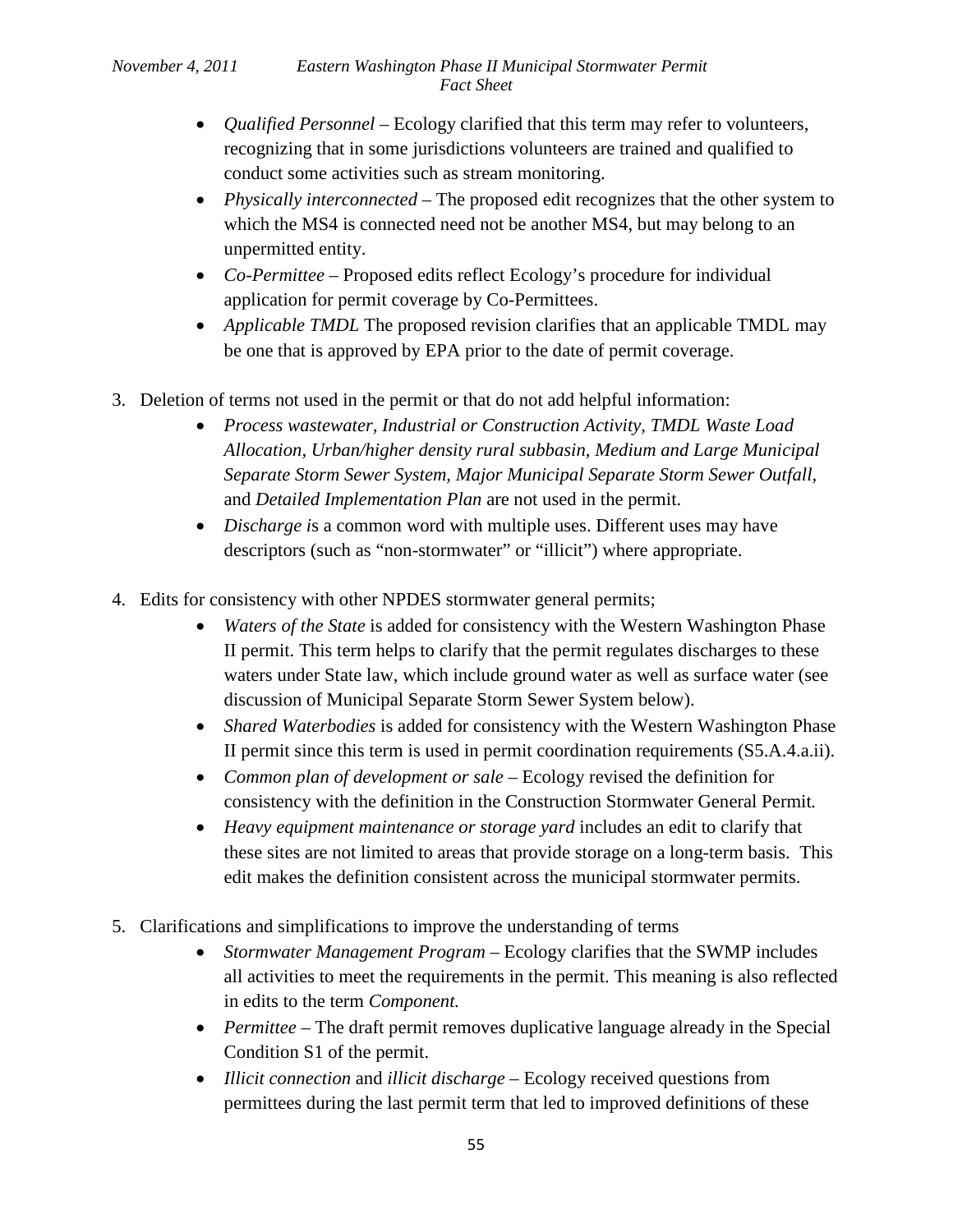terms. The proposed definition of *illicit connection* is more complete. The *illicit discharge* definition clarifies that this may be a discharge into or from the MS4. The revised definition improves consistency with permit requirements, and clarifies that spills and illicit connections are a type of illicit discharge. Experience by permittees during the current permit term indicates that illicit discharges may occur through infiltration/exfiltration of non-stormwater in pipe bedding, so Ecology also adds this clarification.

• *Outfall* - Ecology's draft definition clarifies that an outfall can be a point of discharge to both surface and ground water, consistent with Ecology's obligation under state law to regulate discharges to waters of the State. The draft definition also clarifies that *outfall* does not apply to connections between segments of primarily surface water streams but may include open conveyances connecting two MS4s. Ecology makes this change based on the experience of permittees in the illicit discharge detection and elimination (IDDE) program and for consistency with the proposed addition of "discharge points" to the IDDE field screening requirements for Secondary Permittees in (S6.D.3.d).

Ecology also proposes the following changes to address the implementation of permit conditions:

### *Municipal Separate Storm Sewer System*

Ecology clarifies the definition of a municipal separate storm sewer system (or MS4) as it is regulated under this permit as discharging to "….waters of Washington State." This is consistent with Special Condition S.2.A which states that the permit authorizes discharges under state law (Chapter 90.48 RCW) to surface waters and to ground waters. Ecology uses this definition in the Definitions section of the permit for this term, for *Best Management Practices,* and in the clarified definition of *outfall,* because the permit regulates discharges to waters of the State.

A different definition of MS4 in Appendix 5, the *Notice of Intent for Coverage under a NPDES Municipal Stormwater General Permit* (NOI), includes in the definition "waters of the United States" instead of waters of the State. The NOI definition is the federal definition of an MS4 which applies to the determination of eligibility for permit coverage under the Clean Water Act. *Waters of the United States* as defined in 40 CFR 122.2 applies to surface waters, and Ecology adds this term to the Definitions section. The federal definition is also used in Special Condition (S.1.B.1.c), the section of the permit that identifies the conditions for coverage under the permit. In that section, the definition of a regulated small MS4 refers to "Discharges from the MS4 to a surface water of Washington State…." because it is specific to the federal criteria for permit coverage that Ecology applies to determining eligibility when it evaluates potential new permittees. Once a permittee is covered by the permit, however, Ecology applies its authority as required under state law to regulate discharges from the MS4 to both surface and ground water.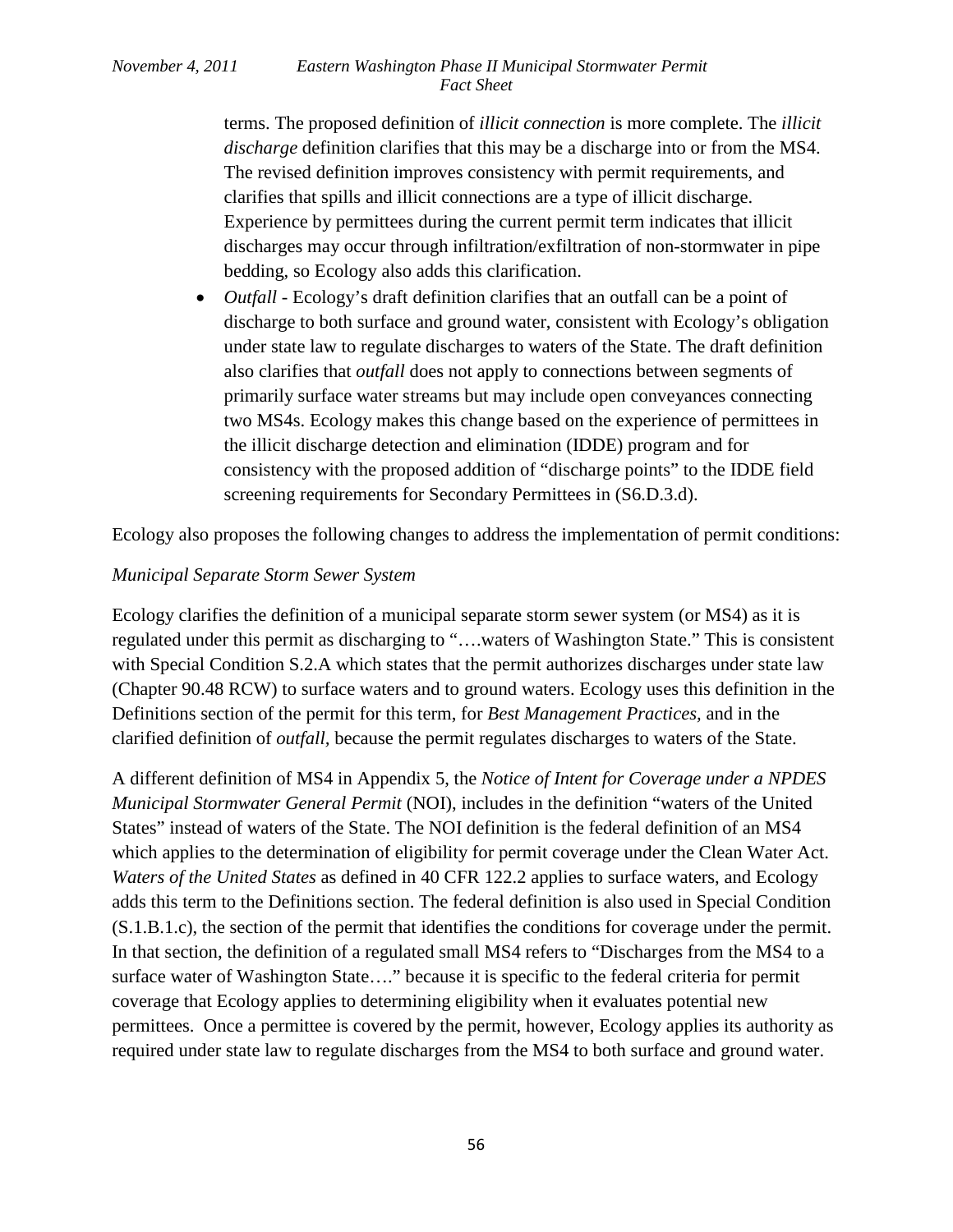# <span id="page-56-0"></span>**6.12 Appendices**

## <span id="page-56-1"></span>**Appendix 1 – Minimum Technical Requirements**

The only proposed revision to Appendix 1 is a clarification of how Ecology intends for local government to apply Core Element #2. This responds to questions from permittees in the current (2007) permit term regarding whether the local government has any regulatory obligations for projects that have an Ecology *Construction Stormwater General Permit.* Ecology's intent in this introduction to Core Element #2 is that local governments may accept a Stormwater Pollution Prevention Plan (SWPPP) prepared for an Ecology construction stormwater permit in lieu of preparing another one to satisfy the local requirement. This does not remove the obligation for local governments to adopt and implement the local code requirements in this permit. The local government must still inspect and enforce, if necessary, the SWPPP and the requirements of Appendix 1, Core Element #2, and should clarify that they will do so in their enforceable regulatory documents. Ecology does not intend to imply that the local government is obligated to administer the state permit. Ecology construction stormwater inspectors and local government staff often coordinate in these efforts.

## <span id="page-56-2"></span>**Appendix 2 – Total Maximum Daily Load Requirements**

See discussion of Special Condition S7 for Total Maximum Daily Load Requirements.

## <span id="page-56-3"></span>**Appendix 3 – Annual Report Form for County, Town and City Permittees** See discussion of Special Condition S9 Reporting Requirements.

# <span id="page-56-4"></span>**Appendix 4 – Annual Report Questions for Secondary Permittees**

See discussion of Special Condition S9 Reporting Requirements.

## <span id="page-56-5"></span>**Appendix 5 – Notice of Intent (NOI) for Coverage under a National Pollutant Discharge Elimination System (NPDES) Municipal Stormwater General Permit**

This appendix serves as the application for permit coverage by cities, towns, and counties as well as Secondary Permittees. Proposed revisions simplify language and make it consistent with the terms as used in the permit, add a request for a staff contact address, and clarify the application of requirements consistent with the federal rule as follows:

- Commuter traffic is included in calculating the population served by the MS4 only for Secondary Permittees.
- Permittees relying on another entity submit the summary of that agreement as part of the NOI only if the other entity is taking on all the permit obligations.
- A regulated MS4 that qualifies for coverage discharges stormwater to a surface water of Washington State, consistent with federal law. As discussed in Special Condition S2, once an entity is covered by the permit, Ecology applies state law (RCW 90.48) to protect all receiving waters, including ground waters, from such discharges.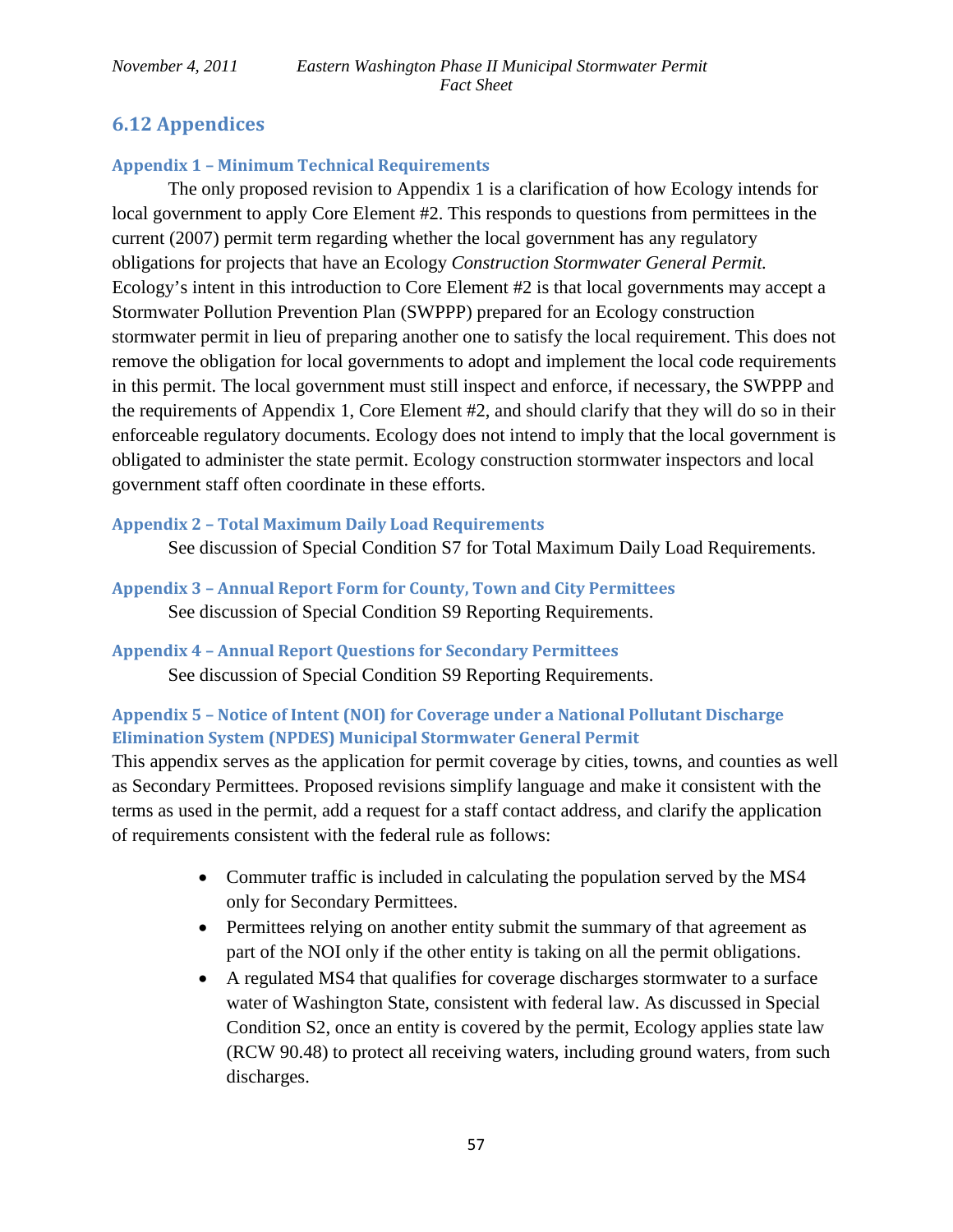### <span id="page-57-0"></span>**Appendix 6 – Street Waste Disposal**

Ecology adds this Appendix to the Eastern Washington Phase II permit, as discussed in the section for Municipal Operations and Maintenance (S5.B.6). Consistent with General Condition G10, Removed Substances, Appendix 6 previously referred only to liquid street waste. Ecology recognizes that permittees also collect solid street waste and proposes language in Appendix 6 (and G10) to address solid street waste. Permittees should refer to their local health departments/districts and laws/regulations that govern the disposal and reuse of solid street waste.

#### <span id="page-57-1"></span>**Appendix 7 – Annual Report for New Permittees**

See discussion of Special Condition S9 Reporting Requirements.

#### <span id="page-57-2"></span>**Appendix 8 – Stormwater Discharge Monitoring**

See discussion of S8 Monitoring Requirements.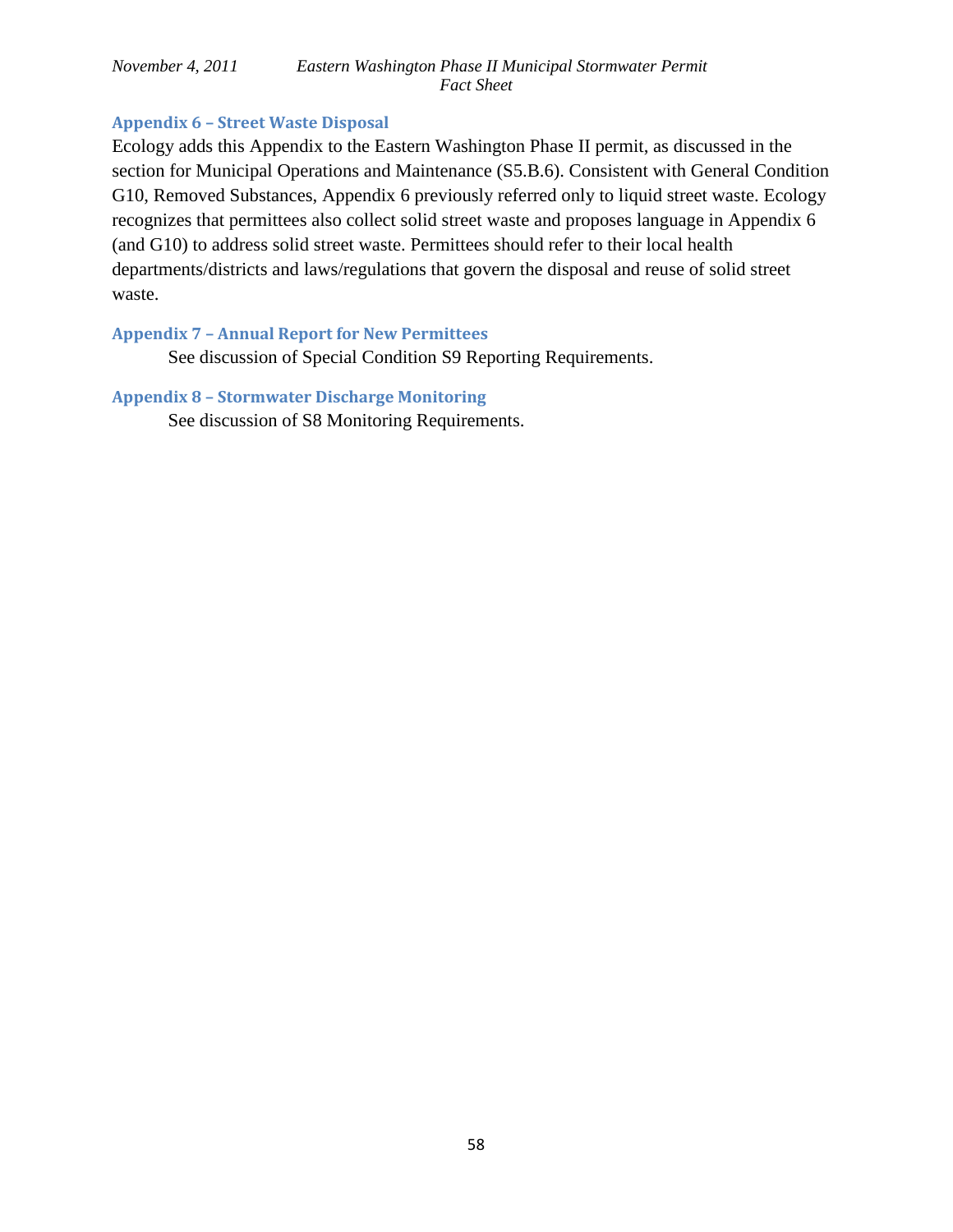# <span id="page-58-0"></span>**7.0 Attachment A**

## **Average Event Mean Concentrations Stormwater Data from Various Land Uses**

\*The table below contains data from multiple Phase I permittees collected during water years 2009 and 2010. Data from the Ports of Seattle and Tacoma has not yet been included. As time allows and additional data is reported, this information will be revised. This information is currently under evaluation with the future intention of further statistical evaluation. The data table below only presents average concentration data where analytes were detected. This table does not include non-detect data. The number of sample points in the table indicates the number of single event mean concentrations used to determine the average event mean concentration.

The purpose of Special Condition S8.D Stormwater Monitoring in the Phase I Municipal Stormwater Permit (effective February 2007) is to characterize stormwater runoff quantity and quality at a limited number of locations in a manner that allows analysis of loadings and changes in conditions over time and generalization across permittee jurisdictions. Supporting information regarding how this data was collected, storm event criteria, parameter lists etc. is provided in the 2007 Phase I permit or in permittee's quality assurance project plans (QAPPs). QAPPs are available on Ecology's website at

[http://www.ecy.wa.gov/programs/wq/stormwater/municipal/s8dswmonitoring.html.](http://www.ecy.wa.gov/programs/wq/stormwater/municipal/s8dswmonitoring.html) A complete parameters list can be found in the Phase I Municipal Stormwater Permit effective 2007 in Special Condition S8.D.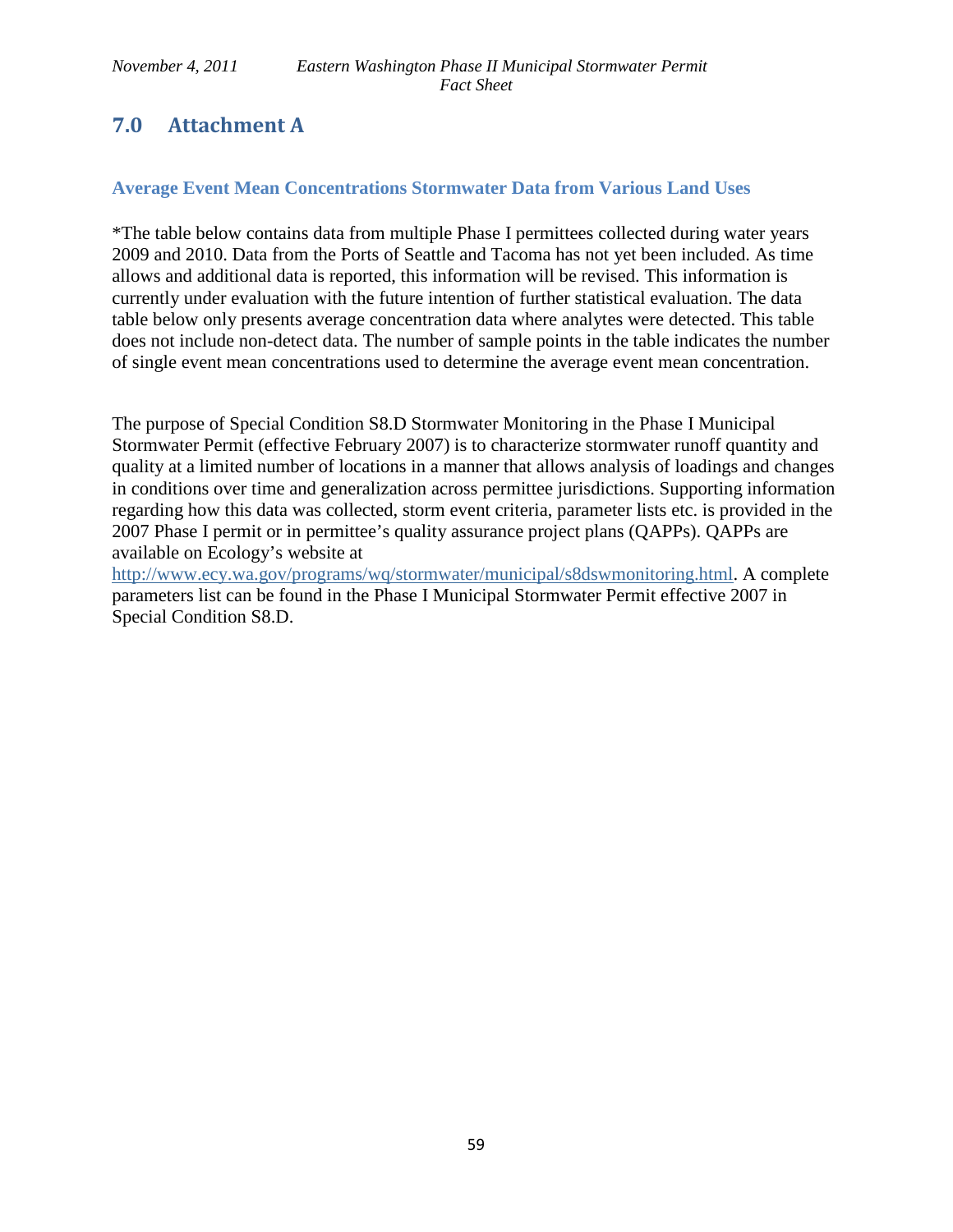## **Attachment A**

# **Average Event Mean Concentration Data from Various Land Uses Provided by Multiple Phase I Municipal Stormwater Permittees (Water Year 2009-2010)**

|                               | Industrial    |           | <b>High Density Residential</b> |              | <b>Commercial</b> |           | <b>Low Density Residential</b> |             |
|-------------------------------|---------------|-----------|---------------------------------|--------------|-------------------|-----------|--------------------------------|-------------|
| <b>Parameter and Units</b>    |               |           |                                 |              |                   |           |                                | Number      |
|                               |               | Number    | Average                         | Number of    | Average           | Number of | Average                        | of          |
|                               | Average       | of Sample | Concentrati                     | Sample       | Concentra         | Sample    | Concentratio                   | Sample      |
|                               | Concentration | Points    | on                              | Points       | tion              | Points    | n                              | Points      |
| <b>Nutrients (mg/L)</b>       |               |           |                                 |              |                   |           |                                |             |
| <b>Total Phosphorus</b>       | 0.23          | 22        | 0.15                            | 48           | 0.19              | 51        | 0.10                           | 29          |
| Total Kjedahl Nitrogen        | 1.15          | 22        | 1.38                            | 45           | 2.10              | 44        | 2.90                           | 26          |
| Nitrate/Nitrite               | 0.33          | 22        | 0.56                            | 48           | 0.45              | 52        | 0.81                           | 29          |
| Ortho-phosphorus              | 0.04          | 22        | 0.03                            | 41           | 0.04              | 40        | 0.04                           | 28          |
| <b>Convential Parameters</b>  |               |           |                                 |              |                   |           |                                |             |
| <b>Total Suspended Solids</b> |               |           |                                 |              |                   |           |                                |             |
| (mg/L)                        | 64.86         | 22        | 50.99                           | 48           | 75.40             | 60        | 18.98                          | 29          |
| Turbidity (NTU)               | 64.04         | 11        | 23.78                           | 36           | 42.90             | 40        | 11.06                          | 29          |
| BOD (mg/L)                    | 7.76          | 17        | 6.48                            | 37           | 11.26             | 46        | 3.73                           | 12          |
| Surfactants (mg/L)            | 0.11          | 13        | 0.09                            | 24           | 0.17              | 38        | 0.76                           | 6           |
| Chloride (mg/L)               | 21.67         | 19        | 26.05                           | 48           | 6.85              | 50        | 5.72                           | 29          |
| Hardness (mg/L)               | 58.13         | 22        | 18.47                           | 48           | 31.30             | 60        | 26.34                          | 29          |
| <b>Bacteria (CFU)</b>         |               |           |                                 |              |                   |           |                                |             |
| <b>Fecal Coliform</b>         | 9087          | 21        | 6866                            | 47           | 4989              | 46        | 1534                           | 15          |
| Metals (ug/L)                 |               |           |                                 |              |                   |           |                                |             |
| <b>Total Copper</b>           | 19.02         | 22        | 10.06                           | 49           | 28.42             | 58        | 3.08                           | 29          |
| <b>Dissolved Copper</b>       | 4.83          | 22        | 4.10                            | 48           | 11.06             | 59        | 2.26                           | 29          |
| <b>Total Zinc</b>             | 136.74        | 22        | 61.49                           | 48           | 124.45            | 60        | 23.10                          | 29          |
| Dissolved Zinc                | 53.86         | 22        | 32.21                           | 48           | 57.04             | 60        | 18.83                          | 29          |
| <b>Total Cadmium</b>          | 0.29          | 18        | 0.19                            | 22           | 0.24              | 42        | 0.09                           | 9           |
| <b>Dissolved Cadmium</b>      | 0.10          | 9         | 0.04                            | 20           | 0.06              | 33        | 0.03                           | 13          |
| <b>Total Lead</b>             | 9.29          | 22        | 9.01                            | 48           | 32.37             | 60        | 0.99                           | 29          |
| Dissolved Lead                | 1.12          | 16        | 0.72                            | 43           | 4.82              | 58        | 0.15                           | 24          |
| <b>Total Mercury</b>          | 0.05          | 4         | 0.17                            | 5            | 0.06              | 12        |                                | 0           |
| <b>Dissolved Mercury</b>      |               | $\Omega$  | 0.08                            | $\mathbf{1}$ | 0.06              | 6         |                                | $\mathbf 0$ |

*November 4, 2011 Attachment A 1*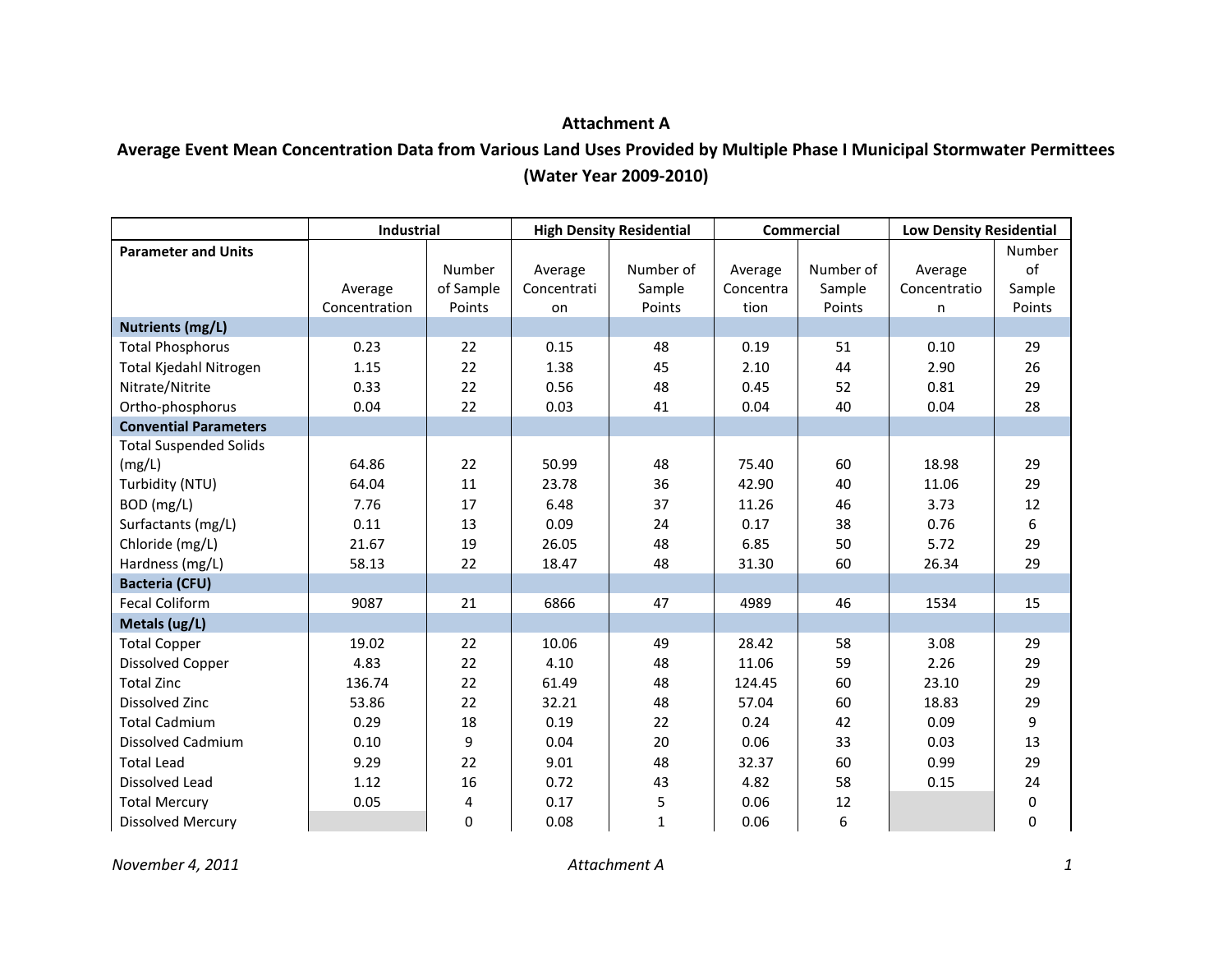|                              | Industrial |                  | <b>High Density Residential</b> |                | <b>Commercial</b> |              | <b>Low Density Residential</b> |              |
|------------------------------|------------|------------------|---------------------------------|----------------|-------------------|--------------|--------------------------------|--------------|
| TPH (mg/L)                   |            |                  |                                 |                |                   |              |                                |              |
| Diesel (Dx)                  | 0.82       | 11               | 363.75                          | 28             | 68.87             | 35           | 246.00                         | 15           |
| Motor Oil                    | 0.56       | $\overline{4}$   | 497.72                          | 17             | 164.91            | 34           | 414.43                         | 14           |
| Gasoline (Gx)                | 17.82      | 9                | 17.25                           | 8              | 21.00             | 9            |                                | 0            |
| PAHs (ug/L)                  |            |                  |                                 |                |                   |              |                                |              |
| 1-Methylnaphthalene          | 0.17       | $\mathbf{1}$     |                                 | $\mathbf 0$    |                   | 0            |                                | 0            |
| 2-Methylnaphthalene          | 0.02       | 16               | 0.01                            | 18             | 0.02              | 20           |                                | 0            |
| Acenaphthene                 | 0.01       | 15               | 0.00                            | $\overline{4}$ | 0.01              | 10           |                                | 0            |
| Acenaphthylene               | 0.01       | 10               | 0.01                            | $\overline{7}$ | 0.03              | 9            |                                | $\pmb{0}$    |
| Anthracene                   | 0.01       | 6                | 0.01                            | $\overline{4}$ | 0.03              | 9            |                                | 0            |
| Benzo(a)anthracene           | 0.03       | 12               | 0.02                            | 12             | 0.11              | 27           | 0.07                           | 8            |
| Benzo(a)pyrene               | 0.05       | 13               | 0.02                            | 18             | 0.06              | 26           | 0.10                           | 8            |
| Benzo(b)fluoranthene         |            | $\mathbf 0$      | 0.07                            | 3              | 0.25              | 16           | 0.13                           | 8            |
| Benzo(b,k)fluoranthenes      | 0.02       | 14               | 0.04                            | 19             | 0.05              | 20           |                                | 0            |
| Benzo(g,h,i)perylene         | 0.07       | 13               | 0.03                            | 18             | 0.11              | 41           | 0.07                           | 6            |
| Benzo(k)fluoranthene         |            | $\Omega$         | 0.03                            | $\overline{2}$ | 0.13              | 5            | 0.10                           | 8            |
| Chrysene                     | 0.05       | 19               | 0.04                            | 21             | 0.12              | 48           | 0.12                           | 8            |
| Dibenzo(a,h)anthracene       | 0.01       | $\overline{2}$   | 0.02                            | $\overline{2}$ | 0.01              | $\mathbf{1}$ | 0.02                           | 4            |
| Fluoranthene                 | 0.08       | 22               | 0.06                            | 36             | 0.19              | 58           | 0.20                           | 9            |
| Fluorene                     | 0.01       | 14               | 0.01                            | 10             | 0.01              | 17           |                                | 0            |
| Indeno(1,2,3-Cd)Pyrene       | 0.06       | 8                | 0.03                            | 16             | 0.08              | 21           | 0.06                           | 6            |
| Naphthalene                  | 0.03       | 15               | 0.04                            | 20             | 0.04              | 21           | 0.05                           | 10           |
| Phenanthrene                 | 0.06       | 22               | 0.03                            | 31             | 0.08              | 48           | 0.06                           | 8            |
| Pyrene                       | 0.09       | 22               | 0.04                            | 34             | 0.18              | 60           | 0.21                           | 9            |
| Phthalates (ug/L)            |            |                  |                                 |                |                   |              |                                |              |
| Bis(2-ethylhexyl) phthalate  | 1.95       | 10               | 2.38                            | 35             | 4.00              | 44           | 1.28                           | 19           |
| Butyl benzyl phthalate       | 0.35       | 16               | 0.25                            | 20             | 0.68              | 33           |                                | 0            |
| Di-N-Butyl Phthalate         | 0.35       | 17               | 0.23                            | 27             | 0.57              | 34           | 0.47                           | 10           |
| Diethylphthalate             | 0.74       | 21               | 0.29                            | 27             | 0.18              | 20           | 0.08                           | 7            |
| Dimethyl phthalate           | 0.06       | 6                | 0.07                            | 8              | 0.43              | 35           | 0.07                           | 11           |
| Di-n-octyl phthalate         | 0.90       | $\overline{7}$   | 0.17                            | 12             | 0.54              | 10           |                                | 0            |
| <b>Pesticides/Herbicides</b> |            |                  |                                 |                |                   |              |                                |              |
| (ug/L)                       |            |                  |                                 |                |                   |              |                                |              |
| $2,4-D$                      |            | $\boldsymbol{0}$ | 1.47                            | 12             | 1.25              | 10           | 1.28                           | 3            |
| <b>MCPP</b>                  |            | $\mathbf 0$      | 7.50                            | $\overline{2}$ | 24.90             | $\mathbf{1}$ | 20.50                          | $\mathbf{1}$ |

*November 4, 2011 Attachment A 2*